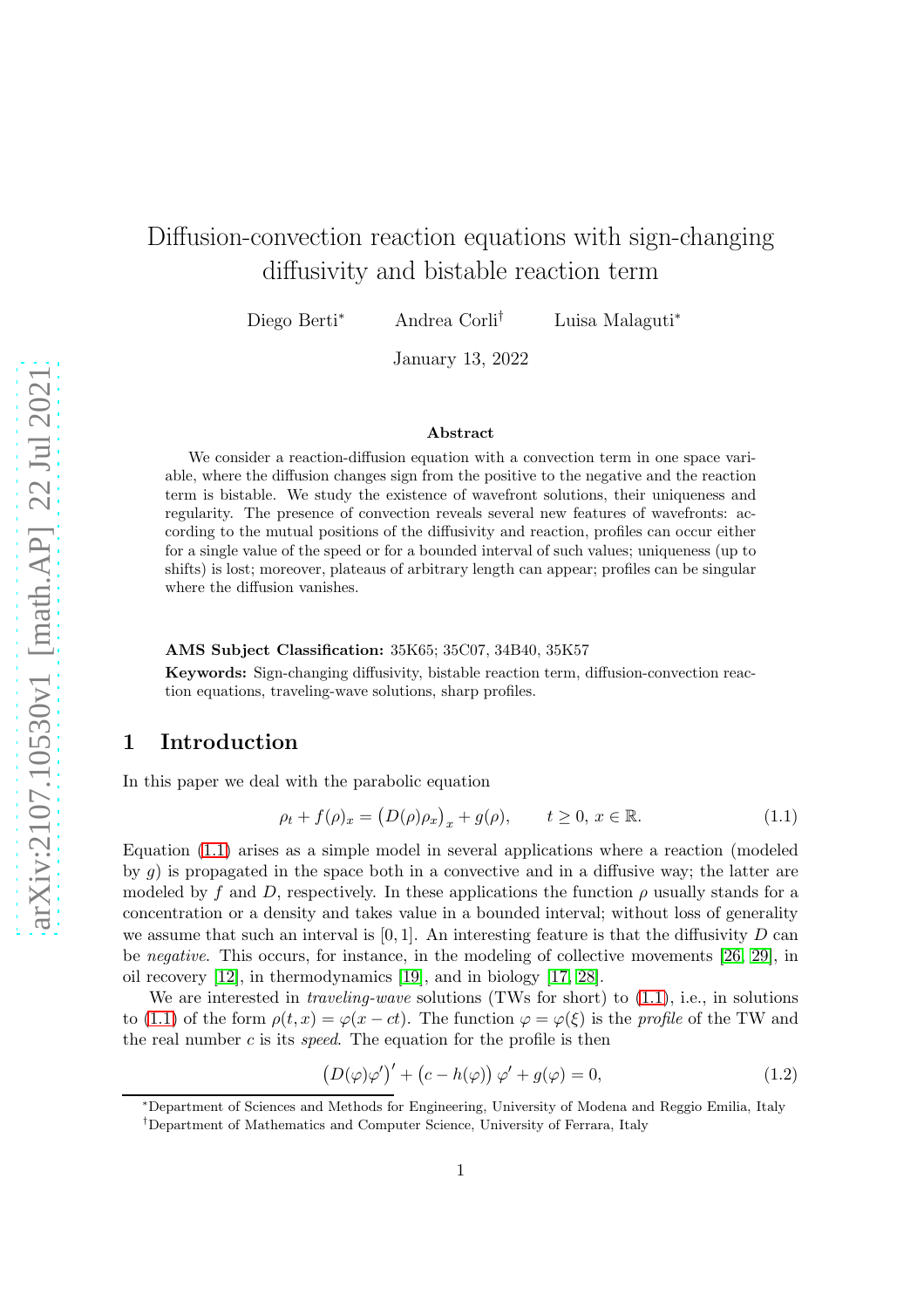where ' stands for the derivative with respect to  $\xi$ ; we denote the derivative of f with respect to  $\rho$  as  $h(\rho) = f(\rho)$ . We refer to [\[15\]](#page-32-6) for more information on traveling waves (see also [\[7\]](#page-31-0)).

The current paper carries on the analysis that we began in [\[5,](#page-31-1) [6\]](#page-31-2); the aim of these researches is to provide a general treatment of traveling-wave solutions to equations with sign-changing diffusivities, with source terms that possibly change sign, and in presence of convective terms. They were motivated by modeling of collective movements, see [\[10\]](#page-31-3), and in biology [\[21,](#page-32-7) [22\]](#page-32-8).

More precisely, in [\[5\]](#page-31-1) we considered the case when both  $D > 0$  and  $q > 0$  in  $(0, 1)$ , and q vanishes either at 0 or at both extrema; the latter is the so-called *monostable* case. The aim of [\[5\]](#page-31-1) was to complete or improve previous results obtained in [\[8,](#page-31-4) [9,](#page-31-5) [23\]](#page-32-9) as well as to lay a background for the subsequent papers, in particular as far as non-uniqueness of solutions is concerned. The statement of a typical result in [\[5\]](#page-31-1) is that profiles exist if and only if  $c \geq c^*$ , for a real threshold  $c^* \in \mathbb{R}$ .

The case when the diffusivity  $D$  changes sign has been studied in [\[6\]](#page-31-2) for a monostable reaction term  $g$ , see also [\[3,](#page-31-6) [4,](#page-31-7) [21\]](#page-32-7); equation [\(1.1\)](#page-0-0) becomes then a forward-backward parabolic equation. There, we extended previous results, obtained only in the case  $f = 0$ , and emphasized the much richer dynamics provided by the presence of the convective term  $f$ .

The aim of this paper is to allow also  $g$  to change sign, and namely from the negative to the positive; this is the bistable (or Allen-Cahn) case.

Here follow our assumptions, see Figure [1.](#page-1-0) On the convective term  $f$  we assume

(f)  $f \in C^1[0,1], f(0) = 0.$ 

Clearly, the condition  $f(0) = 0$  just fixes a representative, because the convection is only defined up to an additive constant. The diffusivity D satisfies, for some  $\alpha \in (0,1)$ :

(D)  $D \in C^1[0,1], D > 0$  in  $(0, \alpha)$  and  $D < 0$  in  $(\alpha, 1)$ .

Notice, condition  $(D)$  leaves open the possibility for D to vanish at 0 or 1. On the reaction term g we assume, for some  $\gamma \in (0,1)$ ,

(g) 
$$
g \in C^0[0,1], g < 0
$$
 in  $(0, \gamma), g > 0$  in  $(\gamma, 1)$  and  $g(0) = g(\gamma) = g(1) = 0$ .



<span id="page-1-0"></span>Figure 1: The mutual behaviours of the functions  $D$  (solid line) and  $g$  (dashed line).

We focus on *wavefronts*, i.e., traveling-wave solutions whose profiles are globally-defined, noncostant and monotone. To fix ideas we deal with *non-increasing* profiles and this leads, because of (g), to require

<span id="page-1-1"></span>
$$
\varphi(-\infty) = 1, \qquad \varphi(\infty) = 0. \tag{1.3}
$$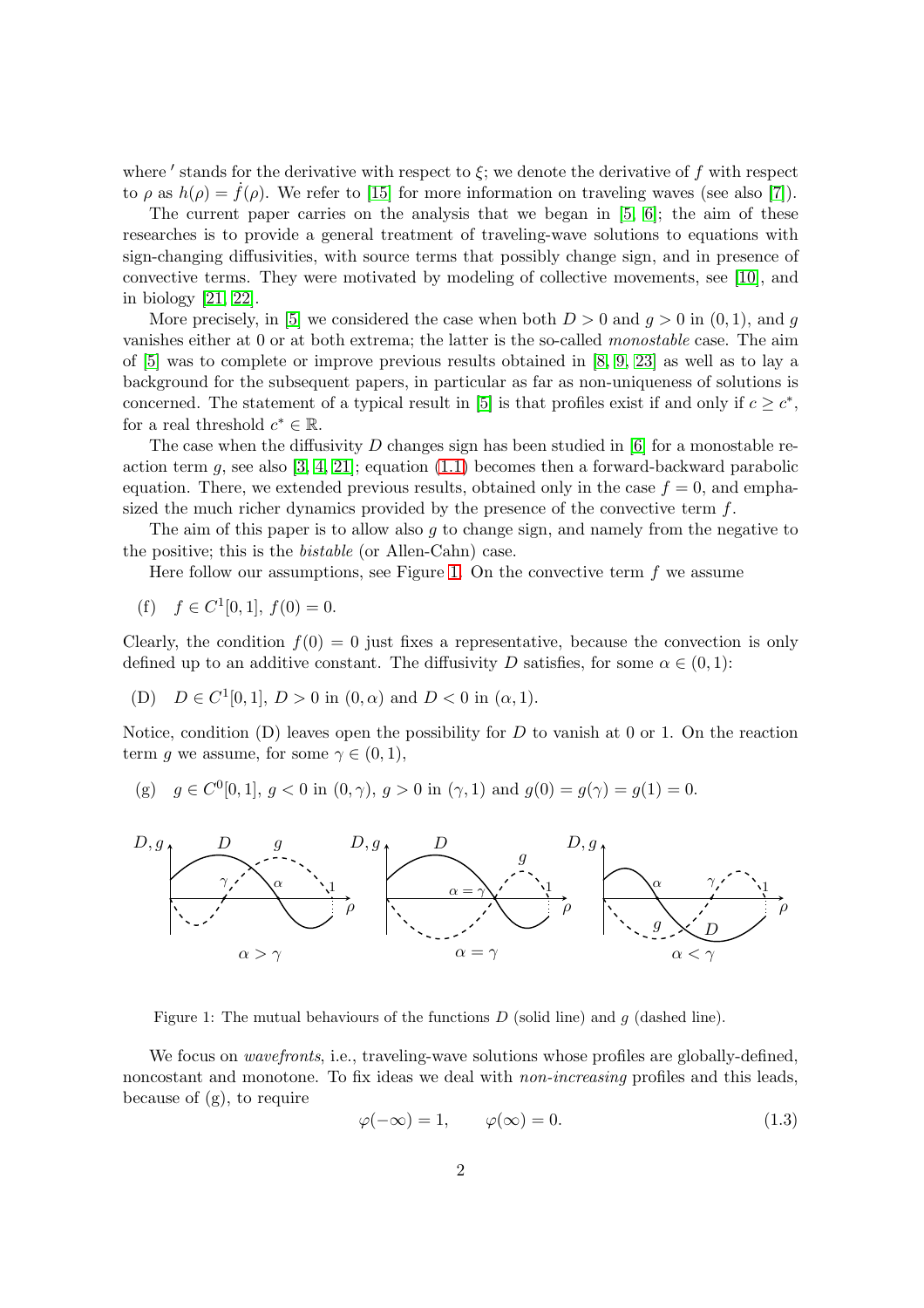The study of non-decreasing profiles can be easily deduced.

The first results about solutions to problem  $(1.2)-(1.3)$  $(1.2)-(1.3)$  in the bistable case were provided, in the case  $f = 0$  and  $D = 1$ , in [\[1,](#page-31-8) [13,](#page-32-10) [14,](#page-32-11) [18\]](#page-32-12): profiles were proved to exist only in correspondence of a unique value  $c = c^*$ , and the same result holds if f is linear. The case when f is nonlinear and  $D = D(\rho) > 0$  was studied in [\[24,](#page-32-13) [27\]](#page-32-14), see also [\[15,](#page-32-6) Theorem 10.36] when  $D = D(\rho) \ge 0$  and  $f = 0$ . The case when q may vanish more than three times was studied in [\[14,](#page-32-11) [18\]](#page-32-12). Further updated information about the bistable case can be found in [\[16\]](#page-32-15). The case when the diffusivity depends on  $\rho_x$  is studied in [\[2\]](#page-31-9).

In the case D changes sign, previous results were obtained in [\[22\]](#page-32-8), for the case when  $f = 0$ and D satisfies (D), and [\[20\]](#page-32-16), where D changes sign twice (from the positive to the negative and again to the positive). More precisely, in [\[22\]](#page-32-8) the authors show that the conditions

<span id="page-2-0"></span>
$$
\alpha > \gamma
$$
,  $c > 0$ , and  $\int_0^{\alpha} D(\rho)g(\rho) d\rho > 0$ , (1.4)

are needed in order to have solutions. Under a further condition on the propagation speeds of the profiles connecting  $\alpha$  to 0 and  $\alpha$  to 1, they prove that there is a unique admissible speed  $c^*$ , which is strictly positive, and characterize the shapes of profiles according to the vanishings of  $D$  in 0 and 1. The results in [\[20\]](#page-32-16) are analogous.

Our main results are contained in Theorem [2.1.](#page-5-0) We show that Equation [\(1.1\)](#page-0-0) can have wavefronts for every  $\alpha, \gamma \in (0, 1)$ , no matter the sign of  $\alpha - \gamma$ . If  $\alpha > \gamma$  what we prove has still the flavor of  $[20, 22]$  $[20, 22]$ : profiles exist at most for a unique  $c^*$  and the profile is uniquely determined up to space shifts (see Theorem [2.1](#page-5-0) (a)). If  $\alpha \leq \gamma$  our results are instead completely new. In this case, we show that if solutions exist, then this occurs for speeds ranging in a whole (bounded) interval (possibly degenerating to a single value). About the uniqueness, we prove what follows. In the case  $\alpha = \gamma$ , for every admissible speed c, the corresponding profile is here uniquely determined not only modulo space shifts but also modulo plateaus at level  $\gamma$  (see Theorem [2.1](#page-5-0) (b)). Plateaus are stretches in  $(0,1)$  where the profile is constant; they can be of arbitrary length. This phenomenon, which was already observed in an analogous situation (see [\[10\]](#page-31-3)), is impossible if  $\alpha > \gamma$ . When  $\alpha < \gamma$ , the loss of uniqueness of the profiles associated to a same speed is way more dramatic. We show that if the interval of admissible speeds has a non-empty interior part, then to every speed therein corresponds a one-parameter family of (essentially different) profiles. Each of these solutions is uniquely determined (up to space shifts) by the value of its derivative when the value of the profile itself reaches  $\gamma$  (see Theorem [2.1](#page-5-0) (c)). Moreover, under assumptions on the steepness of q at  $\gamma$ , we prove that to each admissible speed there correspond also profiles with plateaus at level  $\gamma$ . Theorem [2.1](#page-5-0) also shows that the derivative of a profile is strictly negative, with the possible exceptions of the points where  $\varphi$  reaches the values  $0, \alpha, \gamma, 1$ .

We also obtain results that link proper convexity assumptions on  $f$  to the occurrence of solutions. In particular, in Theorem [2.2](#page-5-1) we show that if  $f$  is convex then the behavior is still that observed in [\[20,](#page-32-16) [22\]](#page-32-8): solutions exist only if [\(1.4\)](#page-2-0) holds but with  $c > h(\alpha)$  replacing its second condition. Thus, in particular, profiles exist only if  $\alpha > \gamma$ . Moreover, in this case, we give a sufficient condition on the integral of the product  $Dg$  to have solutions.

In Theorem [2.3,](#page-6-0) we provide specific geometric sufficient conditions (again only on the terms  $D, g$  and  $f$ ) under which Equation [\(1.1\)](#page-0-0) has wavefronts. Roughly speaking, these conditions are satisfied if f is sufficiently strictly concave and  $D, g$  satisfy some regularity conditions.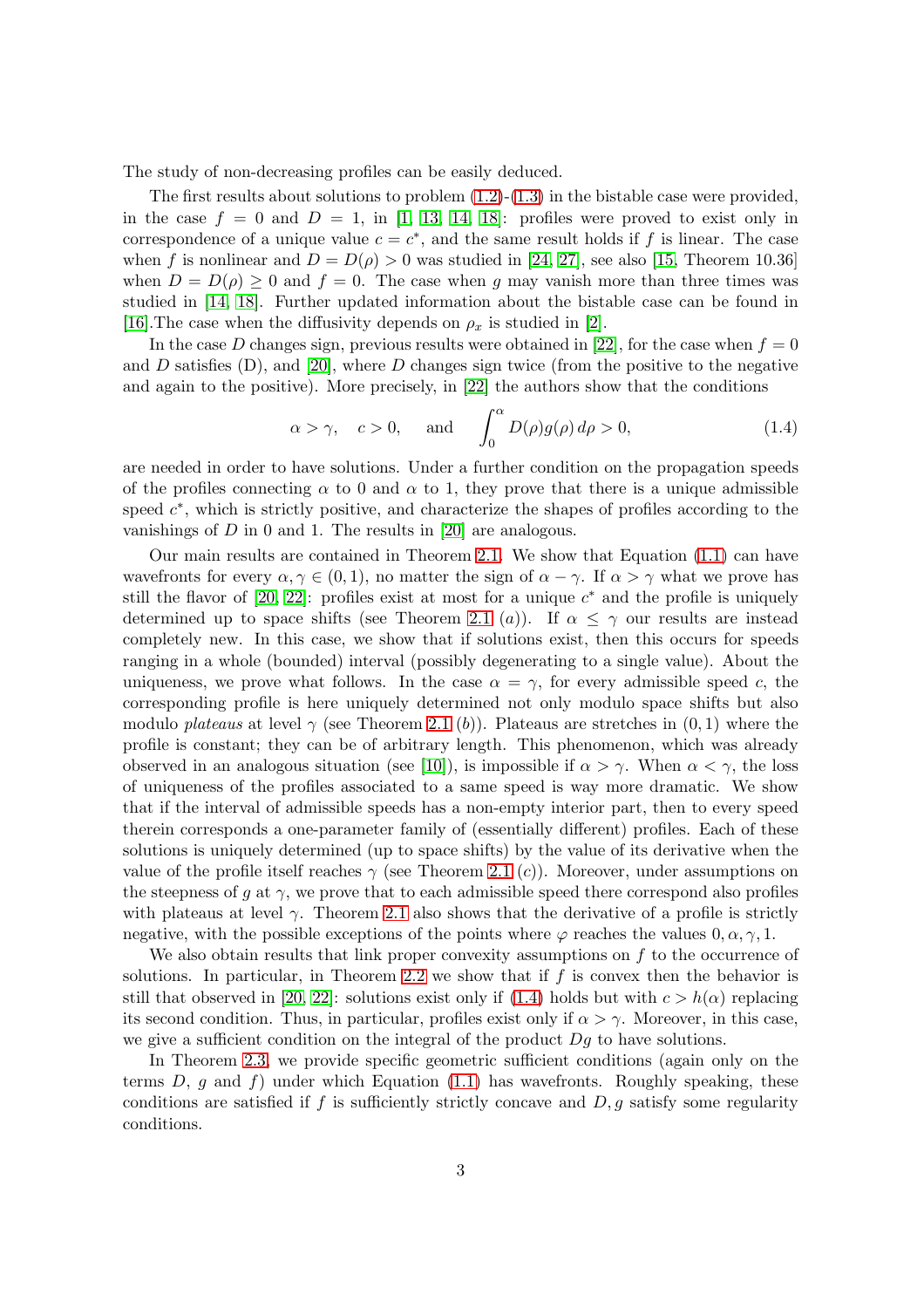The main mathematical tool to study  $(1.2)$  with the boundary conditions  $(1.3)$  is a reduction (in regions where  $D$  has constant sign) of Equation  $(1.2)$  to singular first-order systems [\[13\]](#page-32-10), see Section [3.](#page-7-0) In order to obtain the results for profiles, our approach relies on refined upper- and lower-solutions based on comparison-type techniques for the first-order problems.

Here follows the content of the paper. In Section [2](#page-3-0) we give the basic definitions and state the main outcomes on profiles. Section [3](#page-7-0) takes care of proving the link between profiles and singular first-order systems. In Section [4,](#page-11-0) we give those technical results for the first-order problems which are necessary to deal with our main focus. In Section [5,](#page-18-0) we mainly provide the proofs of the results of Section [2,](#page-3-0) based on the tools in Sections [3](#page-7-0) and [4.](#page-11-0) In Section [6](#page-25-0) we show some relevant explicit examples. Some results about the behavior of a profile at points where it reaches the value  $\alpha$  are provided in Appendix [A.](#page-29-0)

## <span id="page-3-0"></span>2 Main results

Traveling-waves can fail to be of class  $C<sup>1</sup>$ . The following definition makes precise what we mean by a TWs, see [\[15\]](#page-32-6).

<span id="page-3-1"></span>**Definition 2.1.** Assume  $f, D, g \in C^0[0,1]$  and let  $I \subset \mathbb{R}$  be an open interval. Let  $\varphi \in C(I)$ be a function valued in [0,1], which is differentiable a.e. and such that  $D(\varphi)\varphi' \in L^1_{loc}(I)$ ; let c be a real constant.

Then the function  $\rho(x,t) := \varphi(x-ct)$ , for  $(x,t)$  with  $x-ct \in I$ , is a traveling-wave solution (briefly, a TW) to equation [\(1.1\)](#page-0-0) with wave speed c and wave profile  $\varphi$  if we have

$$
\int_{I} \left( D\left(\varphi(\xi)\right) \varphi'(\xi) - f\left(\varphi(\xi)\right) + c\varphi(\xi) \right) \psi'(\xi) - g\left(\varphi(\xi)\right) \psi(\xi) d\xi = 0, \tag{2.1}
$$

for every  $\psi \in C_0^{\infty}(I)$ .

We say that a TW is global if  $I = \mathbb{R}$ , while it is strict if  $I \neq \mathbb{R}$  and  $\varphi$  cannot be extended to R; a TW is *classical* if  $\varphi$  is differentiable,  $D(\varphi)\varphi'$  is absolutely continuous and [\(1.2\)](#page-0-1) holds a.e.; a TW is sharp at  $\ell$  if there exists  $\xi_{\ell} \in I$ , with  $\varphi(\xi_{\ell}) = \ell$ , such that  $\varphi$  is classical in  $I \setminus {\{\xi_\ell\}}$  and not differentiable at  $\xi_\ell$ . Analogously, a TW is *classical* at  $\ell$  if it is classical in a neighborhood of  $\xi_{\ell}$ .

A TW is a wavefront if it is global, with a monotone, non-constant profile  $\varphi$  which satisfies either  $(1.3)$  or the converse condition; a speed c is *admissible* if there exists a wavefront with speed c. A TW is also called: a semi-wavefront to 1 (or to 0) if  $I = (a, \infty)$  for  $a \in \mathbb{R}$ , the profile  $\varphi$  is monotonic, non-constant and  $\varphi(\xi) \to 1$  (respectively,  $\varphi(\xi) \to 0$ ) as  $\xi \to \infty$ ; a semi-wavefront from 1 (or from 0) if  $I = (-\infty, b)$  for  $b \in \mathbb{R}$ , the profile  $\varphi$  is monotonic, non-constant and  $\varphi(\xi) \to 1$  (respectively,  $\varphi(\xi) \to 0$ ) as  $\xi \to -\infty$ . About semi-wavefronts, we say that  $\varphi$  connects  $\varphi(a^+)$  (1 or 0) with 1 or 0 (resp., with  $\varphi(b^-)$ ).

The problem of the loss of regularity of  $\varphi$  depends on whether the parabolic equation degenerates or not; more precisely, by arguing on equation [\(1.2\)](#page-0-1), it is easy to see that if f, D are of class  $C^1$  and g of class  $C^0$ , then  $\varphi$  is classical in every interval  $I_{\pm} \subseteq I$  where  $\pm D(\varphi(\xi)) > 0$  for  $\xi \in I_{\pm}$ ; moreover,  $\varphi \in C^2(I_{\pm})$  (see e.g. [\[15,](#page-32-6) Lemma 2.20]).

We denote the *difference quotient* of a function  $F = F(\varphi)$  with respect to a point  $\varphi_0$  as

.

$$
\delta(F,\varphi_0)(\varphi) := \frac{F(\varphi) - F(\varphi_0)}{\varphi - \varphi_0}
$$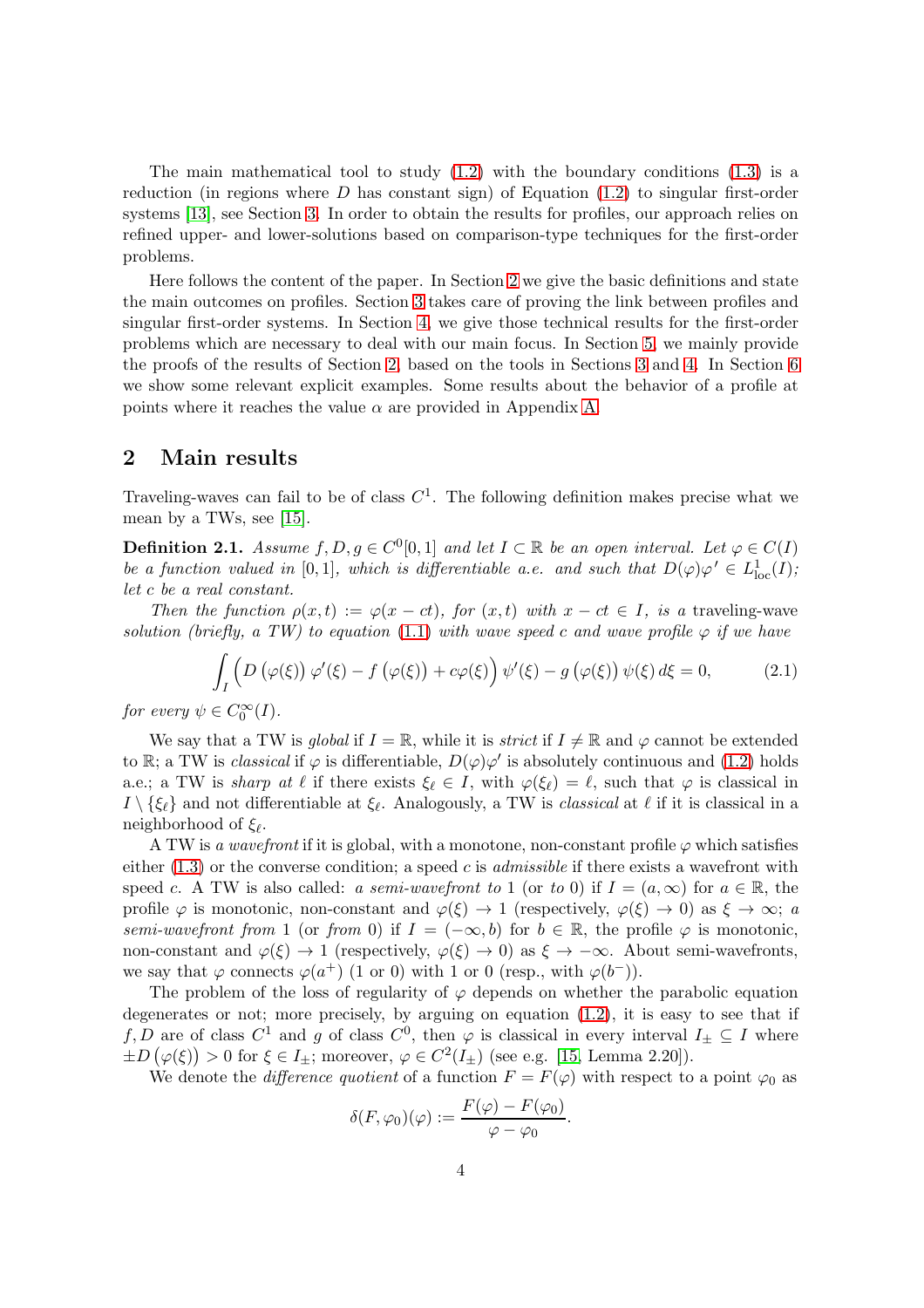In the following we need some growth conditions on q at  $\gamma$  that we state now. More precisely, on a case by case basis, we assume that there exists  $L > 0$  such that either

<span id="page-4-1"></span>
$$
|g(\varphi)| \le L|\varphi - \gamma| \quad \text{in a left- or right-neighborhood of } \gamma,\tag{2.2}
$$

or

<span id="page-4-2"></span>
$$
|g(\varphi)| \ge L |\varphi - \gamma|^\tau, \ \tau \in (0, 1), \text{ in a full neighborhood of } \gamma.
$$
 (2.3)

The following example describes a very simple case in which the presence in [\(1.1\)](#page-0-0) of a non-zero f allows the existence of wave profiles regardless of the relative order between  $\alpha$ and  $\gamma$ . We highlight here the first important difference with the case  $f = 0$ , in which we have solutions only if  $\alpha > \gamma$  (see [\(1.4\)](#page-2-0)).

<span id="page-4-0"></span>**Example 2.1.** For  $\alpha, \gamma \in (0, 1)$ , define, for  $\varphi \in [0, 1]$ ,

$$
D(\varphi) = (\alpha - \varphi), \ g(\varphi) = \varphi (1 - \varphi) (\varphi - \gamma).
$$

Hence, D satisfies (D) and g satisfies (g). Let f be defined by  $f(\varphi) = -\varphi^3 + \frac{2\alpha+1}{2}$  $\frac{\alpha+1}{2}\varphi^2+(\gamma-\alpha)\varphi;$ hence,  $h(\varphi) = -3\varphi^2 + (2\alpha + 1)\varphi + (\gamma - \alpha)$ . A direct check shows that  $\varphi = \varphi(\xi) \in (0, 1)$ , defined as

$$
\varphi(\xi) := \frac{1}{e^{\xi} + 1}, \ \xi \in \mathbb{R}, \tag{2.4}
$$

satisfies [\(1.2\)](#page-0-1) with c = 0 everywhere in R. Also,  $\varphi$  is strictly decreasing,  $\varphi(-\infty) = 1$  and  $\varphi(\infty) = 0$ . Hence,  $\varphi$  is the profile of a wavefront with wave speed  $c = 0$ .

Besides the very simple Example [2.1,](#page-4-0) we shall explore a large variety of possible profiles, due to a non-zero  $f$ . Among new families of profiles, there are those which deal with stretchings at level  $\gamma$ . A wave profile  $\varphi$  with speed c is said to be unique up to stretchings at level  $\gamma$  if, for each  $\delta_1, \delta_2 > 0$ , the functions  $\varphi_{\delta_1, \delta_2}$  defined by

<span id="page-4-3"></span>
$$
\varphi_{\delta_1, \delta_2}(\xi) := \begin{cases}\n\varphi(\xi + \delta_1) & \text{if } \xi < \xi_\gamma - \delta_1, \\
\gamma & \text{if } \xi_\gamma - \delta_1 < \xi < \xi_\gamma + \delta_2, \\
\varphi(\xi - \delta_2) & \text{if } \xi > \xi_\gamma + \delta_2,\n\end{cases}
$$
\n(2.5)

where  $\xi_{\gamma}$  is a point such that  $\varphi(\xi_{\gamma}) = \gamma$ , are still wave profiles with speed c; see Figure [2](#page-5-2) on the left. Note, this kind of solutions appeared also in [\[10\]](#page-31-3); they are possible because  $\gamma$ is a zero of g and, roughly speaking, if  $\varphi$  is such that  $D(\varphi)\varphi'$  vanishes when  $\varphi$  reaches  $\gamma$ (see Lemma [3.1\)](#page-7-1). If  $\alpha > \gamma$  plateaus never occur, while they always do if  $\alpha = \gamma$ . The case  $\alpha < \gamma$  is more controversial: if [\(2.2\)](#page-4-1) is satisfied, then plateaus do not occur; if it fails, then we show in Examples [6.2](#page-27-0) and [6.3,](#page-28-0) that profiles *can* have plateaus or do *not*.

We now state our main results. We chose to keep the statements as simple as possible, favoring immediacy versus completeness; much more detailed (and, unfortunately, technical) results are either provided in the next sections or can be easily deduced as outlined below.

The first result shows the existence of new families of solutions with respect to the case  $f = 0$ , which concern not only the existence of profiles in the cases  $\alpha \leq \gamma$  but also the intrinsic loss of uniqueness. The latter is due either to the formation of plateaus (in the case  $\alpha = \gamma$  and  $\alpha < \gamma$  if  $\lambda = 0$ ), or to the existence of substantially different solutions (in the case  $\alpha < \gamma$ , for  $\lambda < 0$ ). We recall that a speed c is admissible for Equation [\(1.1\)](#page-0-0) if there exists a wavefront with speed c.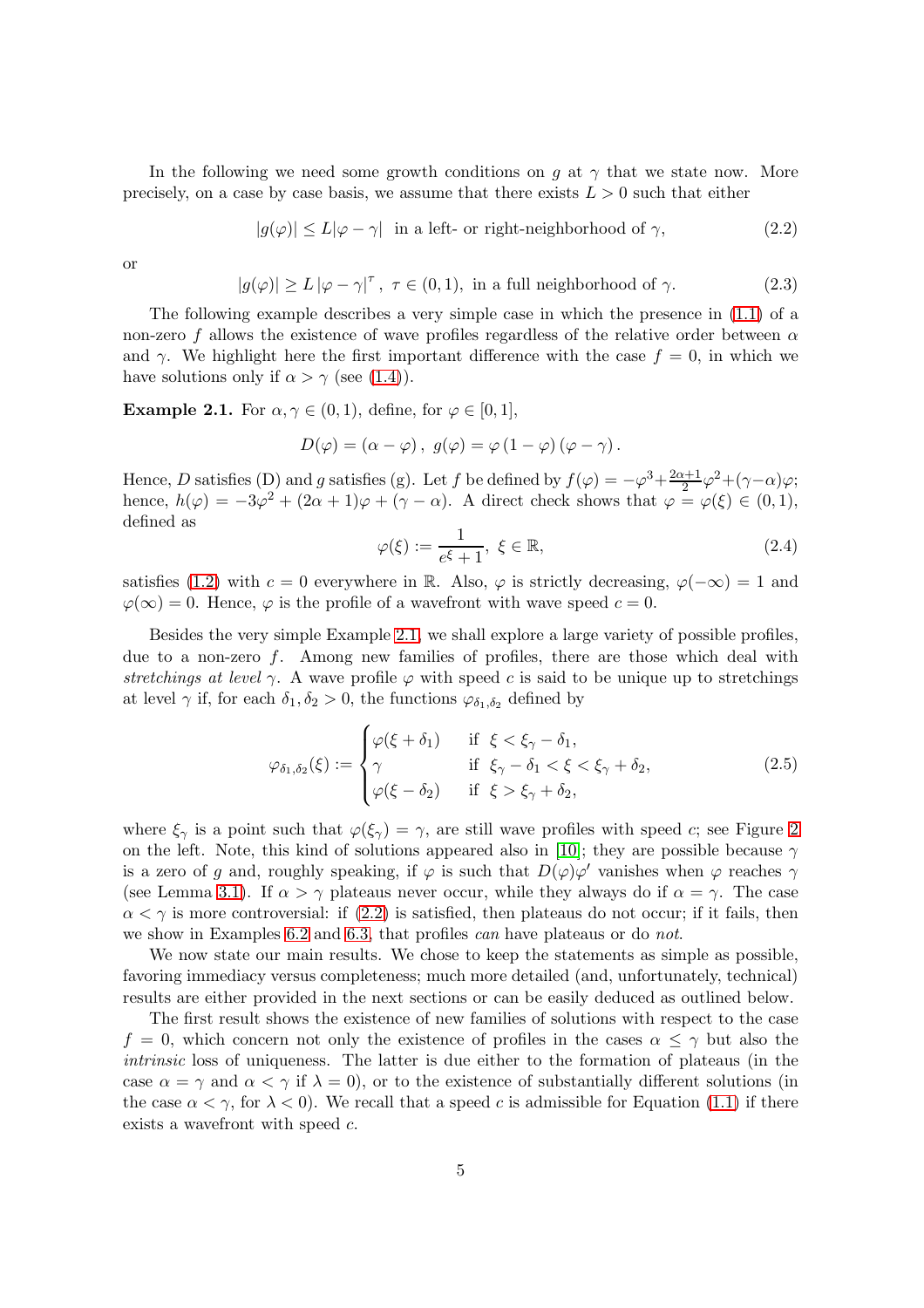

<span id="page-5-2"></span>Figure 2: On the left: a profile with a plateau at level  $\gamma$  from  $\xi_{\gamma} - \delta_1$  to  $\xi_{\gamma} + \delta_2$ . On the right: some profiles in case (c) in Theorem [2.1;](#page-5-0) profiles have been shifted so that  $\varphi(\xi_\gamma) = \gamma$ .

<span id="page-5-0"></span>**Theorem 2.1.** Assume (f), (g) and (D), and let  $\mathcal{J}$  be the set of admissible speeds for Equation  $(1.1)$ . Then either  $\beta$  is empty or

- (a) if  $\alpha > \gamma$  then J contains a unique speed, and the corresponding profile is unique (up to shifts);
- (b) if  $\alpha = \gamma$  then  $\beta$  is a bounded interval, and for every  $c \in \beta$  the corresponding profile is unique (up to shifts and stretchings at level  $\gamma = \alpha$ ). Moreover, if [\(2.3\)](#page-4-2) holds then  $\beta$ must be also closed;
- (c) if  $\alpha < \gamma$  then  $\beta$  is a bounded interval. For every  $c \in \text{int } \mathcal{J}$  there is a family of profiles  $\{\varphi_{\lambda}\}\$ <sub>λ</sub> determined by

$$
\varphi'_\lambda(\xi_\gamma)=\lambda\in[\lambda_c,0),
$$

for some  $\lambda_c < 0$ , where  $\xi_{\gamma}$  satisfies (uniquely)  $\varphi_{\lambda}(\xi_{\gamma}) = \gamma$  and  $\varphi_{\lambda}$  is unique up to shifts. If [\(2.3\)](#page-4-2) holds, then  $\beta$  is closed and, for every  $c \in \mathcal{J}$ , there exist profiles corresponding to  $\lambda = 0$ . In such a case,  $\varphi_0$  is unique up to shifts and stretchings at level  $\gamma$ .

Moreover, suppose that a profile  $\varphi$  exists. If  $\alpha \geq \gamma$  then  $\varphi' < 0$  if  $\varphi \neq 0, \alpha, 1$  while if  $\alpha < \gamma$ then  $\varphi' < 0$  if  $\varphi \neq 0, \alpha, \gamma, 1$ ; in case  $\alpha < \gamma$  and if [\(2.2\)](#page-4-1) holds, then  $\varphi' < 0$  also if  $\varphi = \gamma$ .

We now comment on Theorem [2.1.](#page-5-0) First, when  $\alpha \neq \gamma$ , every admissible profile  $\varphi$  must satisfy  $\varphi'(\xi_\alpha) < 0$  where  $\varphi(\xi_\alpha) = \alpha$ , because otherwise [\(1.2\)](#page-0-1) would imply that  $\alpha$  must be a zero of g. Second, in (b) and (c) of Theorem [2.1](#page-5-0) the interval  $\beta$  can degenerate to a single value, as we show in Example [6.1.](#page-25-1) Third, there is no "continuity" of results when  $\gamma \to 0$ : if  $\alpha > \gamma > 0$  we have at most one admissible speed, while in the case  $\gamma = 0$  there is a whole half line of such speeds  $[6]$ . We refer to Figure [2](#page-5-2) on the right for the case  $(c)$ .

The next theorem generalizes a result proved in [\[22,](#page-32-8) Theorem 3.1] in the case  $f = 0$ , see  $(1.4)$ , and provides necessary and sufficient conditions for the existence of profiles when f is convex.

<span id="page-5-1"></span>**Theorem 2.2.** Under (f), (q) and (D), assume that f is convex. If Equation [\(1.1\)](#page-0-0) has wavefronts then

<span id="page-5-3"></span>
$$
\int_0^\alpha D(\rho)g(\rho)\,d\rho > 0.\tag{2.6}
$$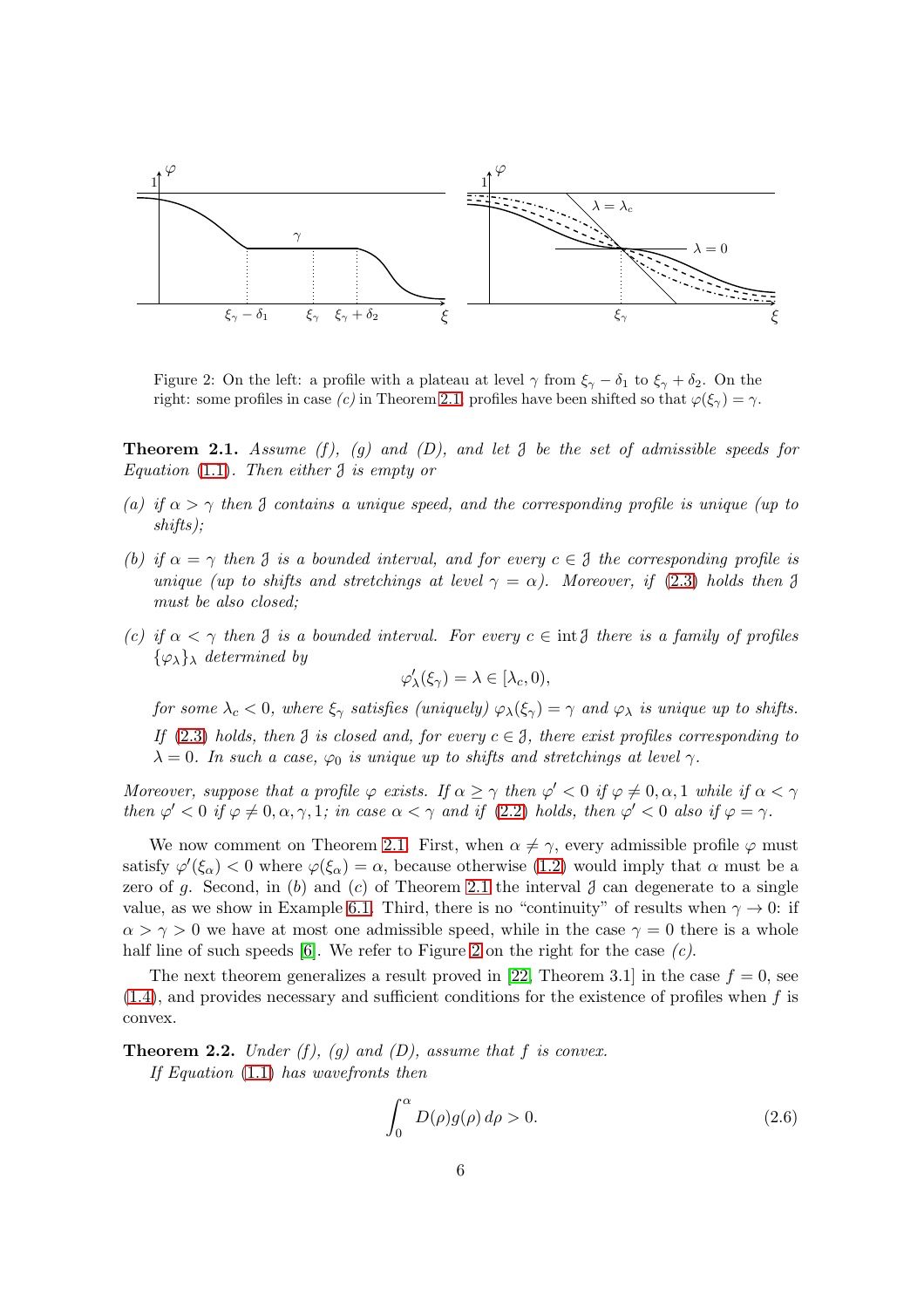If it holds that

<span id="page-6-1"></span>
$$
\int_0^\alpha D(\rho)g(\rho) d\rho \ge \frac{2\alpha^2 \Sigma}{3} \left( \Sigma + \sqrt{\Sigma^2 + \frac{2}{\alpha}M} \right),\tag{2.7}
$$

where  $\Sigma := h(1) - h(0) + 2\sqrt{\sup_{[\alpha,1)} \delta(Dg,1)}$  and  $M := \max_{\rho \in [0,\gamma]} -D(\rho)g(\rho) > 0$ , then Equation [\(1.1\)](#page-0-0) has wavefronts.

Some comments on conditions  $(2.6)$  and  $(2.7)$  now follow. A consequence of  $(2.6)$  is that  $\alpha > \gamma$ ; in this case we deduce, from the proof of Theorem [2.2,](#page-5-1) that  $c > h(\alpha)$  if f is convex (see [\(5.11\)](#page-22-0)). In particular, Theorem [2.2](#page-5-1) when  $f = 0$  gives [\(1.4\)](#page-2-0). Condition [\(2.7\)](#page-6-1) is the extension of [\[22,](#page-32-8) (3.13)] where, there,  $\sigma$  is to be read as  $\Sigma^2/4$ . Since [\(2.7\)](#page-6-1) implies  $\alpha > \gamma$ , we notice that the right-hand side in [\(2.7\)](#page-6-1) involves only regions where the product  $Dg$  is negative; also [\(2.6\)](#page-5-3) states that the region where  $Dg$  is positive must prevail on the region where  $Dg$  is negative. Condition [\(2.6\)](#page-5-3) does not depend on f, on the contrary of [\(2.7\)](#page-6-1), but this is a mere consequence of the assumption of convexity. In the general case, the corresponding condition does involve  $f$ .

Our last main result concerns instead some sufficient conditions for the existence of the profiles in the case  $f$  is strictly concave.

<span id="page-6-0"></span>**Theorem 2.3.** Assume  $(f)$ ,  $(g)$  and  $(D)$ . Also, suppose that  $f$  is strictly concave. Then, Equation [\(1.1\)](#page-0-0) admits wavefronts if

(a)  $\alpha > \gamma$ ,  $\dot{g}(\gamma)$  exists, it is positive and

<span id="page-6-2"></span>
$$
\dot{f}(\gamma) - \frac{f(1) - f(\alpha)}{1 - \alpha} \ge 2 \left( \sqrt{\sup_{[\alpha, 1)} \delta(Dg, 1)} + \sqrt{\sup_{[0, \gamma)} \delta(Dg, \gamma)} \right); \tag{2.8}
$$

(b)  $\alpha = \gamma$ , [\(2.3\)](#page-4-2) and [\(2.8\)](#page-6-2);

(c)  $\alpha < \gamma$  and

<span id="page-6-3"></span>
$$
\dot{f}(\gamma) - \frac{f(1) - f(\gamma)}{1 - \gamma} > 2 \left( \sqrt{\sup_{[\gamma, 1)} \delta(Dg, 1)} + \sqrt{\sup_{[0, \gamma] \setminus \{\alpha\}} \delta(Dg, \alpha)} \right).
$$
 (2.9)

We now comment on conditions  $(2.8)$  and  $(2.9)$ . In order to fulfill  $(2.8)$ , a necessary assumption is that Dg has finite slope at  $\gamma^-$ . Thus, in Part (a) the condition [\(2.3\)](#page-4-2) is implicitly excluded (because  $D(\gamma) \neq 0$ ). Instead, [\(2.3\)](#page-4-2) and [\(2.8\)](#page-6-2) are not in contradiction in Part (b) since, in this case, Dg has derivative (which is zero) at  $\gamma$ .

We conclude this section by briefly giving an information on the behavior of a profile  $\varphi$ where D degenerates. In [A](#page-29-0)ppendix A we compute  $\varphi'$  at points where  $\varphi = \alpha$ , by exploiting precise results from [\[5,](#page-31-1) [6,](#page-31-2) [8\]](#page-31-4). We show the occurrence (according to the mutual order of  $\alpha$ and  $\gamma$ , and some implicit conditions on the wave speed) of sharp profiles at  $\alpha$ , precisely with infinite slope at  $\alpha$  or with different right- and left-derivatives at  $\alpha$ . This contrasts with the case  $f = 0$ , where profiles are classical in  $\alpha$ . The behavior of  $\varphi$  at the equilibria 0 and 1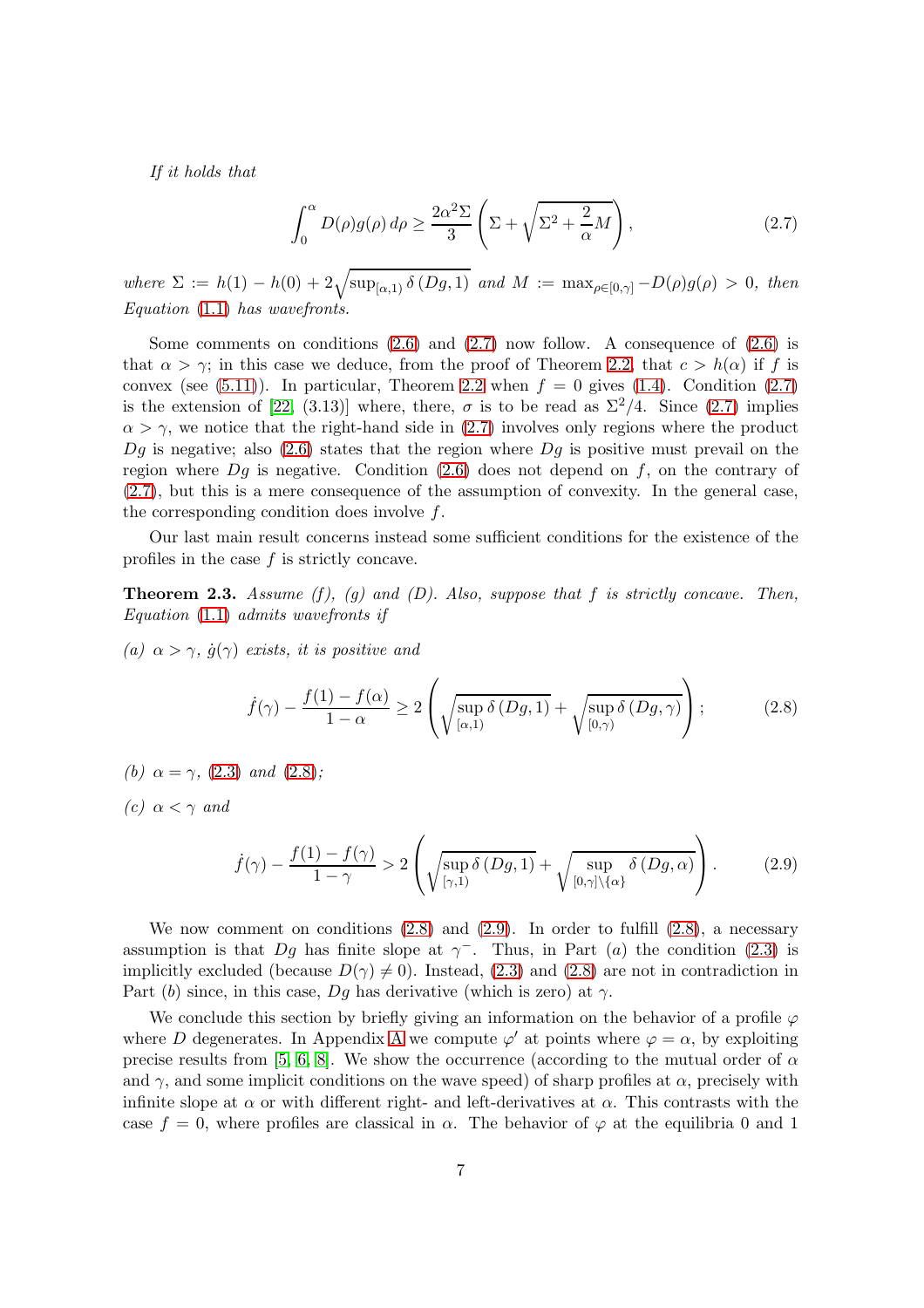can be discussed as follows. Because of [\(3.2\)](#page-7-2), if  $D(0) > 0$  or  $D(1) < 0$  then  $\varphi$  is classical at 0 or at 1, respectively. If  $D(0) = 0$  or  $D(1) = 0$ ,  $\varphi$  can be sharp at 0 or 1, respectively. The regularity of the wavefronts approaching 0 and 1, as well as information on their strict monotonicity, can be deduced by [\[8,](#page-31-4) Theorem 2.3] and [\[5,](#page-31-1) Theorem 2.3] (see also [\[23\]](#page-32-9)), after straightforward manipulations.

## <span id="page-7-0"></span>3 Reduction to a singular first-order problem

In this section we take advantage of the monotonicity of the profiles to reduce the solvability of the problem for  $\varphi$ , given by [\(1.2\)](#page-0-1) and [\(1.3\)](#page-1-1), to the solvability of proper first-order singular problems. This reduction shall be the main tool for the proofs of our results.

We begin by giving a result that is instrumental in what follows.

<span id="page-7-1"></span>**Lemma 3.1.** Assume that  $\varphi$  is a profile of a wavefront with speed c, as in Definition [2.1.](#page-3-1) Then, the function

<span id="page-7-5"></span>
$$
\mathcal{V}(\xi) := D\left(\varphi(\xi)\right) \varphi'(\xi), \quad \text{for a.e. } \xi \in \mathbb{R}, \tag{3.1}
$$

has a continuous extension to the whole  $\mathbb R$ . Moreover, it holds:

<span id="page-7-2"></span>
$$
\lim_{\xi \to \xi_1^+} \mathcal{V}(\xi) = 0 \quad and \quad \lim_{\xi \to \xi_0^-} \mathcal{V}(\xi) = 0,
$$
\n(3.2)

where  $\xi_1 := \inf\{\xi : \varphi(\xi) < 1\}$  and  $\xi_0 := \sup\{\xi : \varphi(\xi) > 0\}.$ 

*Proof.* Where  $D(\varphi) \neq 0$ , solutions of [\(1.2\)](#page-0-1) (in the sense of Definition [2.1\)](#page-3-1) are regular (see [\[15,](#page-32-6) Lemma 2.20]). Because of this and since  $\varphi$  is supposed to be monotone (decreasing), then for every  $\zeta \in \mathbb{R}$  such that  $D(\varphi(\zeta)) = 0$ , there always exists a neighborhood of  $\zeta$  (say  $(\zeta-\delta,\zeta+\delta)$ , for some  $\delta > 0$ ) such that  $\varphi$  (restricted to  $(\zeta-\delta,\zeta+\delta)$ ) may be not differentiable only at  $\zeta$ . With this in mind, take an arbitrary test function  $\psi \in C_0^{\infty}(\mathbb{R})$  with support in  $(\zeta - \delta, \zeta + \delta)$ . By separating the contributions in  $\int_{\zeta - \delta}^{\zeta}$  and  $\int_{\zeta}^{\zeta + \delta}$  and by applying integration by parts, we prove that

<span id="page-7-3"></span>
$$
0 = \int_{\zeta - \delta}^{\zeta + \delta} \left( D(\varphi)\varphi' + c\varphi - f(\varphi) \right) \psi' - g(\varphi)\psi \, d\xi = \left( D(\varphi)\varphi' \right) \left( \zeta^+ \right) \psi(\zeta) - \left( D(\varphi)\varphi' \right) \left( \zeta^- \right) \psi(\zeta).
$$
\n(3.3)

It remains to prove [\(3.2\)](#page-7-2). We show  $(3.2)<sub>1</sub>$ , the other runs similarly. If  $\xi_1 \in \mathbb{R}$ , then  $(3.2)$ follows from [\(3.3\)](#page-7-3). If  $\xi_1 = -\infty$ , by integrating [\(1.2\)](#page-0-1) and since g has constant sign near 1 we<br>deduce that  $\mathcal V$  has limit for  $\xi \to -\infty$ . The boundedness of  $\varphi$  implies then (3.2). deduce that  $\mathcal V$  has limit for  $\xi \to -\infty$ . The boundedness of  $\varphi$  implies then  $(3.2)_1$ .

In the case  $\alpha \geq \gamma$ , the existence of profiles implies the existence of solutions to the first-order problem

<span id="page-7-4"></span>
$$
\begin{cases}\n\dot{z} = h - c - q/z & \text{in } (0, \alpha) \cup (\alpha, 1), \\
z < 0 & \text{in } (0, \alpha), \\
z > 0 & \text{in } (\alpha, 1), \\
z(0) = z(\alpha) = z(1) = 0.\n\end{cases}
$$
\n(3.4)

Solutions to [\(3.4\)](#page-7-4) are sought in the class  $C^0[0,1] \cap C^1((0,1) \setminus {\alpha})$ . In the case  $\alpha < \gamma$ the reduction depends also on the behaviour of g near  $\gamma$ . If g is regular enough then the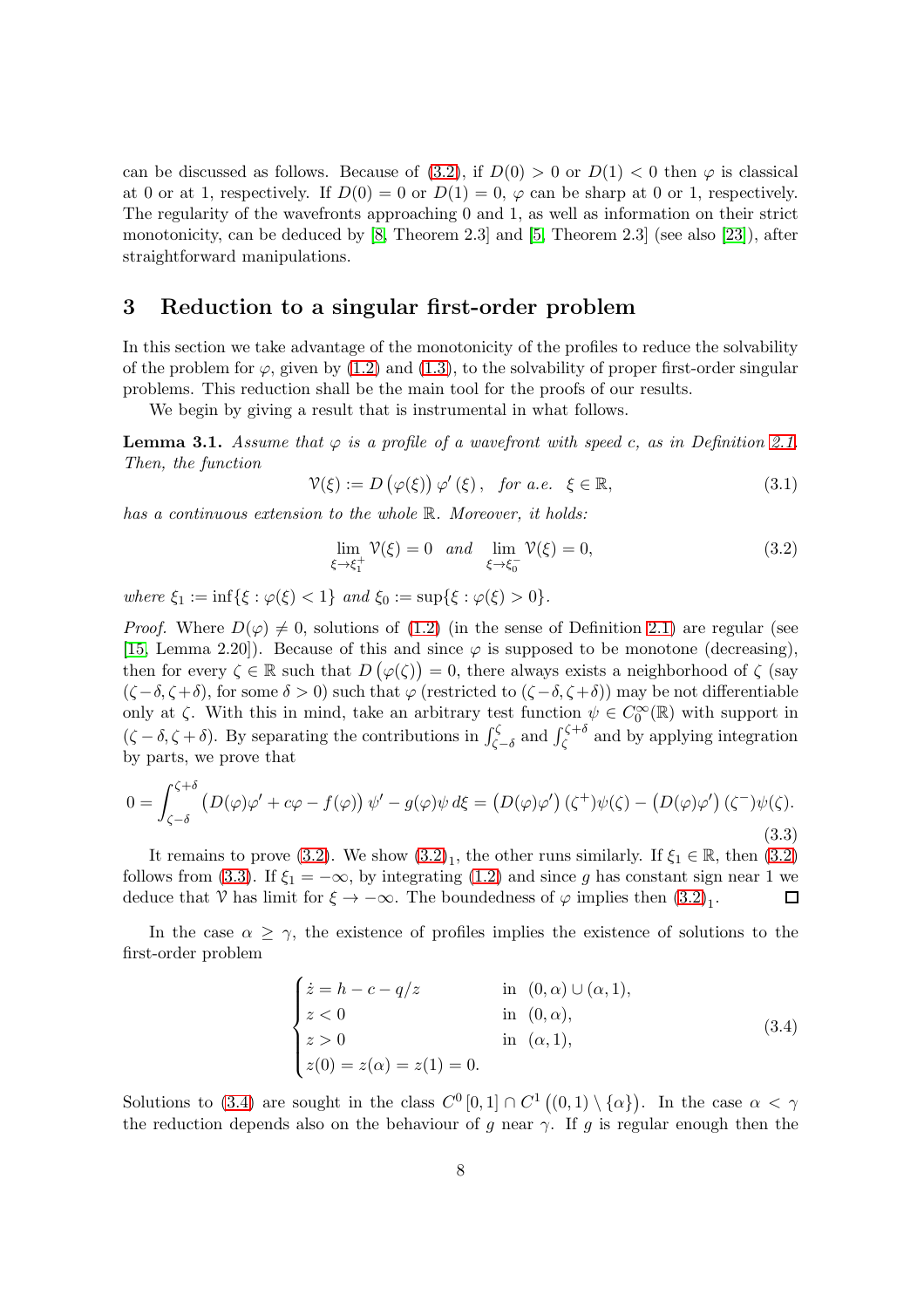existence of the profiles implies the solvability of [\(3.4\)](#page-7-4), again. Otherwise, the existence of the profiles imply only the solvability of the following problem

<span id="page-8-0"></span>
$$
\begin{cases}\n\dot{z} = h - c - q/z & \text{in } (0, \alpha) \cup (\alpha, \gamma) \cup (\gamma, 1), \\
z < 0 & \text{in } (0, \alpha), \\
z > 0 & \text{in } (\alpha, \gamma) \cup (\gamma, 1), \\
z(0) = z(\alpha) = z(1) = 0.\n\end{cases}
$$
\n(3.5)

where  $z \in C^{0}[0,1] \cap C^{1}((0,1) \setminus \{\alpha,\gamma\})$ . Note, Problem [\(3.4\)](#page-7-4) is [\(3.5\)](#page-8-0) with the additional requirement  $z(\gamma) \neq 0$ .

<span id="page-8-2"></span>**Proposition 3.1.** Assume that there exists a wavefront of [\(1.1\)](#page-0-0) with profile  $\varphi$  satisfying [\(1.3\)](#page-1-1), with speed c. Then,  $\varphi'(\xi) < 0$  for every  $\xi \in \mathbb{R}$  such that  $\varphi(\xi) \neq 0, 1, \alpha, \gamma$ . Moreover, we have:

- (i) When  $\alpha \geq \gamma$ , there exists a solution of [\(3.4\)](#page-7-4).
- (ii) When  $\alpha < \gamma$ , there exists a solution of [\(3.5\)](#page-8-0); if [\(2.2\)](#page-4-1) holds, then  $z(\gamma) > 0$  and hence z satisfies [\(3.4\)](#page-7-4).

Moreover, when either  $\alpha > \gamma$  or both  $\alpha < \gamma$  and [\(2.2\)](#page-4-1) hold, then there exists a unique  $\xi_{\gamma} \in \mathbb{R}$ such that  $\varphi(\xi_{\gamma}) = \gamma$ , and it holds  $\varphi'(\xi_{\gamma}) < 0$ .

*Proof.* Assume that [\(1.1\)](#page-0-0) admits a wavefront with profile  $\varphi$  satisfying [\(1.2\)](#page-0-1)-[\(1.3\)](#page-1-1) and wave speed  $c \in \mathbb{R}$ . Since  $\varphi$  is assumed to be monotone decreasing and  $\varphi$  is a classical solution of [\(1.2\)](#page-0-1) where  $D \neq 0$  (see [\[15,](#page-32-6) Lemma 2.20]), we have that  $\varphi' \leq 0$  if  $\varphi \notin \{0, 1, \alpha\}$ . We show that necessarily it holds

<span id="page-8-1"></span>
$$
\varphi' < 0 \quad \text{if} \quad \varphi \notin \{0, 1, \alpha, \gamma\}. \tag{3.6}
$$

Suppose, by contradiction, that  $\varphi'(\xi_0^*) = 0$  for some  $\xi_0^* \in \mathbb{R}$  with  $\varphi_0^* := \varphi(\xi_0^*) \notin \{0, 1, \alpha, \gamma\}.$ We consider the case  $D(\varphi_0^*) > 0$  and  $g(\varphi_0^*) > 0$ ; the other cases run similarly. Since  $D(\varphi_0^*) > 0$ , we have that  $\varphi$  is classical in a neighborhood of  $\xi_0^*$ . Hence  $\mathcal V$  (as in [\(3.1\)](#page-7-5)) belongs to  $C^1$ , in a neighborhood of  $\xi_0^*$ , and satisfies

$$
\mathcal{V}(\xi_0^*) = 0 \text{ and } \mathcal{V}'(\xi_0^*) = -g(\varphi_0^*) < 0.
$$

Hence,  $\mathcal{V} > 0$  in  $(\xi_0^* - \delta, \xi_0^*)$ , for some  $\delta > 0$  small enough to also have  $D(\varphi(\xi)) > 0$ , for every  $\xi \in (\xi_0^* - \delta, \xi_0^*)$ . Hence,  $\varphi' > 0$  in  $(\xi_0^* - \delta, \xi_0^*)$ . This is in contradiction with  $\varphi' \leq 0$  if  $\varphi \notin \{0, 1, \alpha\}$  and then proves [\(3.6\)](#page-8-1).

We separate the cases  $\alpha > \gamma$ ,  $\alpha = \gamma$  and  $\alpha < \gamma$  and refer to Figure [3](#page-9-0)

Assume  $\alpha > \gamma$ . From [\(3.6\)](#page-8-1) we deduce that  $\varphi$  is invertible in each of the three intervals given by  $\varphi \in (0, \gamma)$ ,  $(\gamma, \alpha)$  and  $(\alpha, 1)$ . We define then

$$
\xi_1 := \inf\{\xi : \varphi(\xi) < 1\}, \quad \xi_0 := \sup\{\xi : \varphi(\xi) > 0\},
$$
\n
$$
\xi_\alpha := \text{the unique } \xi \text{ such that } \varphi(\xi) = \alpha,
$$
\n
$$
\xi_\gamma^2 := \sup\{\xi : \varphi(\xi) > \gamma\}, \quad \xi_\gamma^1 := \inf\{\xi : \varphi(\xi) < \gamma\},
$$

so that  $-\infty \leq \xi_1 < \xi_\alpha < \xi_\gamma^2 \leq \xi_\gamma^1 < \xi_0 \leq \infty$ .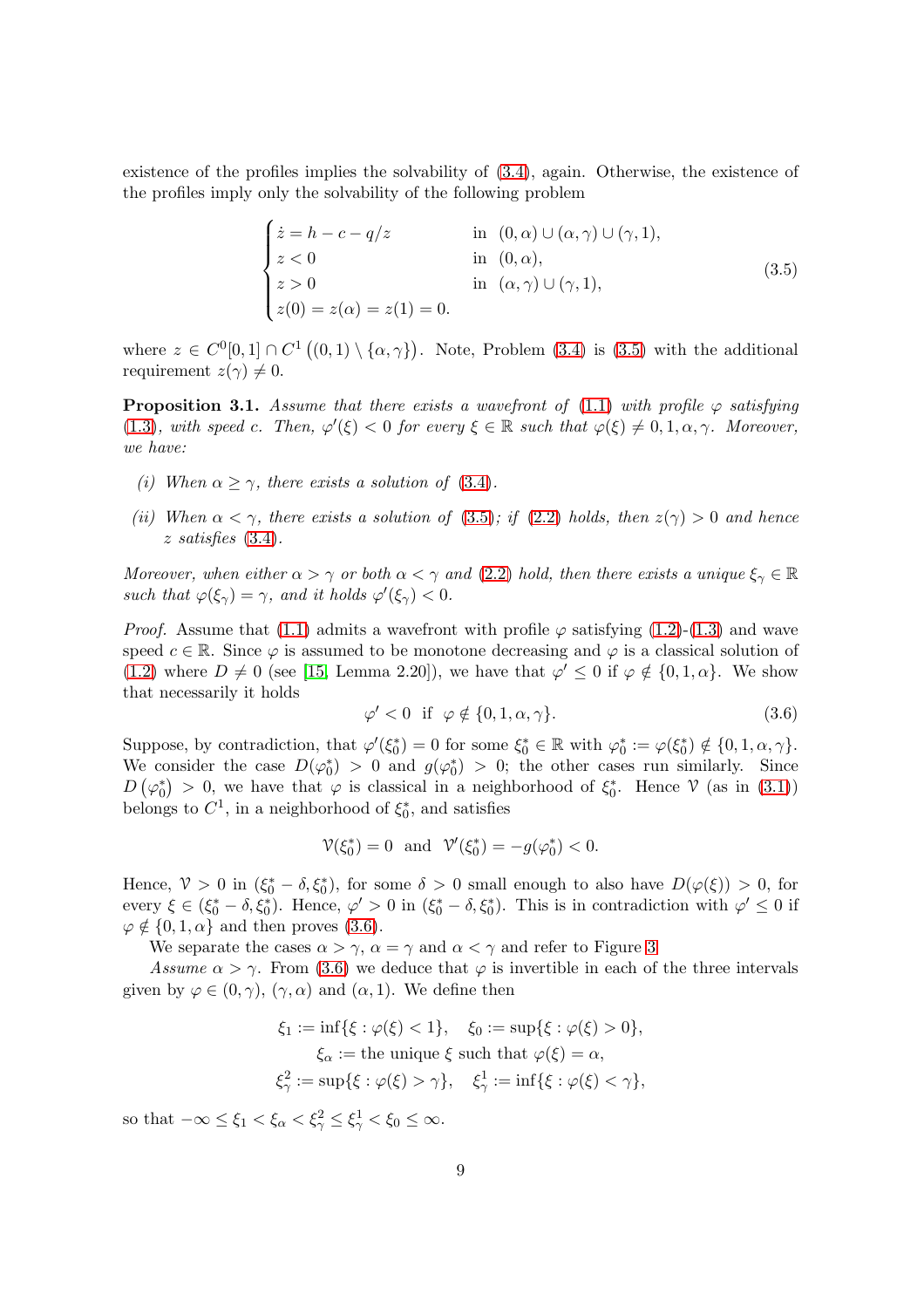

<span id="page-9-0"></span>Figure 3: The profiles. In the case  $\alpha > \gamma$ , we show that  $\xi_{\gamma}^2 = \xi_{\gamma}^1$ . In the case  $\alpha < \gamma$ , we show  $\xi_{\gamma}^2 = \xi_{\gamma}^1$  under [\(2.2\)](#page-4-1).

Observe,  $\xi_{\alpha}$  is unique since otherwise  $\varphi$  must be constantly equal to  $\alpha$  in an interval and this contradicts [\(1.2\)](#page-0-1) because of  $g(\alpha) \neq 0$ . We can define three functions  $\zeta_1 : (0, \gamma) \to (\xi_1^1, \xi_0)$ ,  $\zeta_2 : (\gamma, \alpha) \to (\xi_\alpha, \xi_\gamma^2)$  and  $\zeta_3 : (\alpha, 1) \to (\xi_1, \xi_\alpha)$ , such that  $\zeta_i = \varphi^{-1}$  in each corresponding interval. Also, we define

<span id="page-9-3"></span>
$$
z_1(\varphi) := D(\varphi)\varphi'\left(\zeta_1(\varphi)\right), \ \varphi \in (0, \gamma), \tag{3.7}
$$

and, analogously,  $z_2(\varphi) := D(\varphi)\varphi'(\zeta_2(\varphi))$ , for  $\varphi \in (\gamma, \alpha)$ , and  $z_3(\varphi) := D(\varphi)\varphi'(\zeta_3(\varphi))$ , for  $\varphi \in (\alpha, 1)$ . It follows from their definitions that  $z_1, z_2, z_3$  are of class  $C^1$  and (from [\(1.2\)](#page-0-1)) that they solve

<span id="page-9-2"></span>
$$
\dot{z}_i(\varphi) = h(\varphi) - c - \frac{D(\varphi)g(\varphi)}{z_i(\varphi)}, \quad \text{for} \quad i = 1, 2, 3,
$$
\n(3.8)

where they are defined.

Since V in [\(3.1\)](#page-7-5) is continuous in R, we have  $z_1(\gamma) = z_2(\gamma)$ ,  $z_2(\alpha) = z_3(\alpha)$ , and we can define a function  $z = z(\varphi)$ , for  $\varphi \in [0,1]$ , by gluing together the continuous extensions of  $z_1, z_2, z_3$ . Moreover,  $z \in C^0[0, 1]$  and  $z \in C^1$  in  $(0, \gamma) \cup (\gamma, \alpha) \cup (\alpha, 1)$ .

Since V satisfies [\(3.2\)](#page-7-2), then  $z(0) = z(1) = 0$ . By [\(3.6\)](#page-8-1) we have  $z < 0$  in  $(0, \gamma) \cup (\gamma, \alpha)$ and  $z > 0$  in  $(\alpha, 1)$ . Moreover,  $z(\alpha) = 0$ . This proves that z satisfies [\(3.5\)](#page-8-0). To show that z is a solution of [\(3.4\)](#page-7-4) it remains to prove that  $z_1(\gamma) < 0$  and that z is of class  $C^1$  at  $\gamma$ . To this end, suppose by contradiction that  $z_1(\gamma) = 0$ . Since  $\dot{z}_1 = h - c - Dg/z_1$ , and  $Dg < 0$  in  $(0, \gamma)$ , we have

$$
z_1(\gamma)-z_1(\varphi)=\int_{\varphi}^{\gamma} \dot{z_1}(\sigma) d\sigma < \int_{\varphi}^{\gamma} \left[h(\sigma)-c\right] d\sigma \leq \left(\max_{[0,\gamma]} h-c\right) (\gamma-\varphi), \quad \varphi \in (0,\gamma).
$$

Thus, with  $\Delta := \max_{[0,\gamma]} h - c$ ,

<span id="page-9-1"></span>
$$
z_1(\varphi) > \Delta (\varphi - \gamma), \text{ for } \varphi < \gamma.
$$
 (3.9)

Observe that  $\Delta > 0$ , since  $\Delta > \frac{-z_1(\varphi)}{\gamma - \varphi} > 0$ , for every  $\varphi \in (0, \gamma)$ . From  $(3.9)$ ,  $D(\gamma) > 0$  and

$$
\zeta_1(\gamma) - \zeta_1(\delta) = \int_{\delta}^{\gamma} \dot{\zeta_1}(\sigma) d\sigma = \int_{\delta}^{\gamma} \frac{D(\sigma)}{z_1(\sigma)} d\sigma,
$$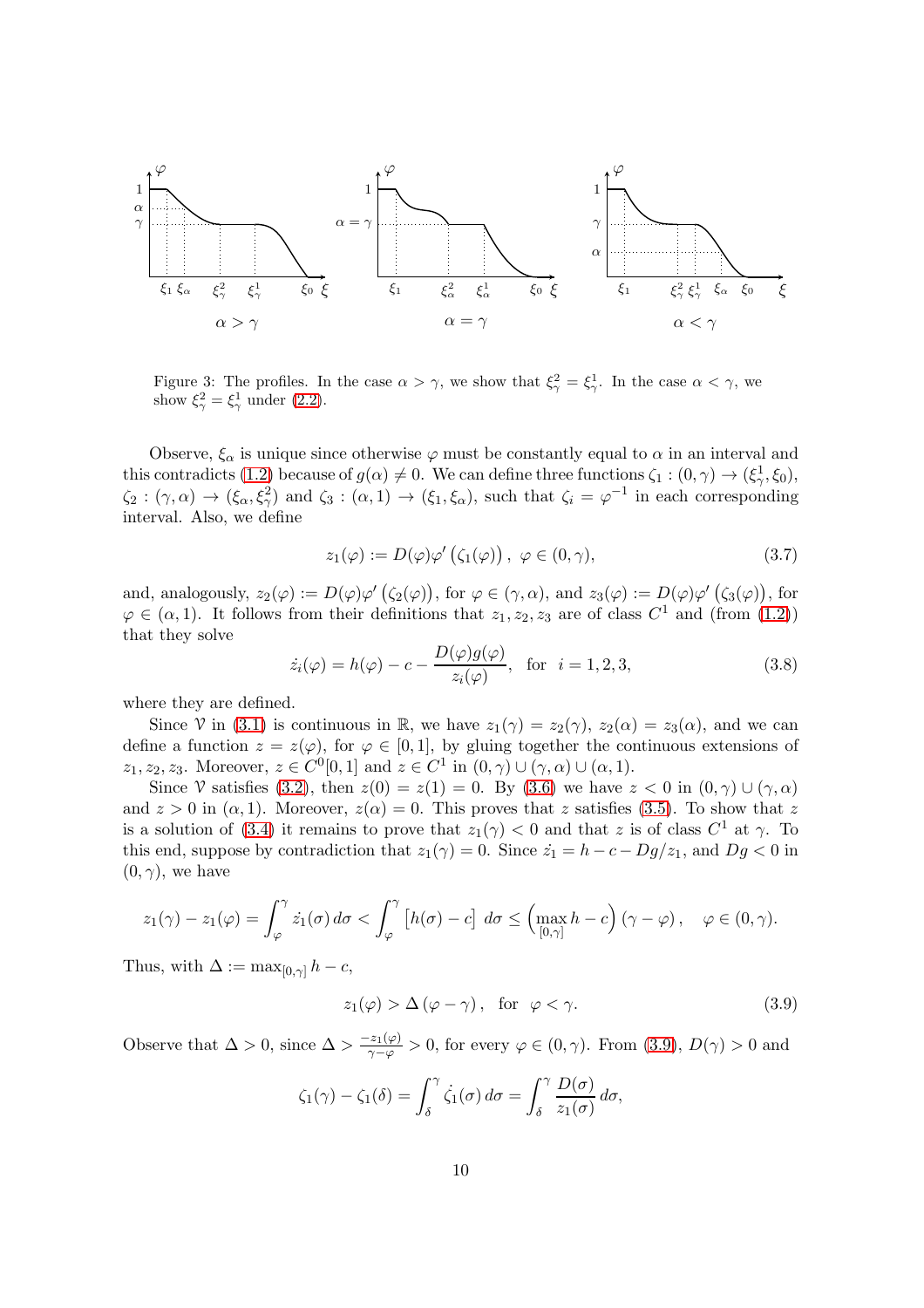for  $\delta \in (0, \gamma)$ , we obtain, for  $\delta$  close to  $\gamma$ ,

$$
\xi_{\gamma}^{1} = \zeta_{1}(\gamma) < \zeta_{1}(\delta) + \int_{\delta}^{\gamma} \frac{D(\gamma) + o(1)}{\Delta(\sigma - \gamma)} d\sigma = -\infty. \tag{3.10}
$$

This contradicts  $\xi_{\gamma}^1 > \xi_{\alpha}$ . Then, we proved that  $z_1(\gamma) < 0$  (and so  $z(\gamma)$ ). Moreover, observe that  $z(\gamma) < 0$  implies  $\dot{z}_1(\gamma) = \dot{z}_2(\gamma) = h(\gamma) - c$  from [\(3.8\)](#page-9-2). Hence, z is a solution of [\(3.4\)](#page-7-4).

Assume  $\alpha = \gamma$ . In this case, we have two functions  $\zeta_1 : (0, \alpha) \to (\xi_\alpha^1, \xi_0)$  and  $\zeta_2 : (\alpha, 1) \to \xi_\alpha^1$  $(\xi_1, \xi_\alpha^2)$  such that  $\zeta_i = \varphi^{-1}$  as above.

Consequently, define  $z_1(\varphi) := D(\varphi)\varphi'(\zeta_1(\varphi)), \varphi \in (0, \alpha)$ , and  $z_2(\varphi) := D(\varphi)\varphi'(\zeta_2(\varphi)),$  $\varphi \in (\alpha, 1)$ , which realize [\(3.4\)](#page-7-4) in  $(0, \alpha)$  and  $(\alpha, 1)$ , respectively. In this case, again by the continuity of  $\mathcal V$ , we have directly that the function z obtained by pasting together  $z_1$  and  $z_2$ is a solution of  $(3.4)$ . Hence, we proved  $(i)$ .

Assume  $\alpha < \gamma$ . In this case, we have  $-\infty \leq \xi_1 < \xi_\gamma^2 \leq \xi_\gamma^1 < \xi_\alpha < \xi_0 \leq \infty$ .

Thus, we define three functions  $\zeta_1 : (0, \alpha) \to (\xi_\alpha, \xi_0), \zeta_2 : (\alpha, \gamma) \to (\xi_\gamma^1, \xi_\alpha)$  and  $\zeta_3 :$  $(\gamma, 1) \to (\xi_1, \xi_\gamma^2)$  such that  $\zeta_i = \varphi^{-1}$ , as above. Let  $z_i$ , for  $i = 1, 2, 3$ , be defined by

$$
z_1(\varphi) := D(\varphi)\varphi'(\zeta_1(\varphi)), \varphi \in (0, \alpha),
$$
  
\n
$$
z_2(\varphi) := D(\varphi)\varphi'(\zeta_2(\varphi)), \varphi \in (\alpha, \gamma),
$$
  
\n
$$
z_3(\varphi) := D(\varphi)\varphi'(\zeta_3(\varphi)), \varphi \in (\gamma, 1).
$$

Analogously to the case  $\alpha > \gamma$ , we can paste together in [0, 1] the continuous extensions of  $z_1, z_2, z_3$  to obtain a function  $z \in C^0[0,1]$  which satisfies  $(3.4)_1$  in  $(0, \alpha) \cup (\alpha, \gamma) \cup (\gamma, 1)$ ,  $(3.4)_{2}$  $(3.4)_{2}$  and  $(3.4)_{4}$ . Hence, z satisfies  $(3.5)$ .

Assume now [\(2.2\)](#page-4-1). To show that z satisfies [\(3.4\)](#page-7-4), it remains to prove that  $z(\gamma) > 0$  and that z is  $C^1$  in  $\gamma$ . To this end, assume by contradiction  $z(\gamma) = 0$ , which is  $z_2(\gamma) = z_3(\gamma) = 0$ . Since  $D(\gamma) \neq 0$ , this means that  $\varphi'(\xi_{\gamma}^1)$  $\stackrel{\pm}{\rightarrow} = \varphi'(\xi_\gamma^2)$  $<sup>−</sup>$ ) = 0. Focus on  $\varphi \in (\alpha, \gamma)$ . The function</sup>  $\psi = \psi(\xi)$  defined by

$$
\psi(\xi) := \begin{cases} \varphi(\xi) & \text{for } \xi \in (\xi_\gamma^1, \xi_\alpha), \\ \gamma & \text{for } \xi \in (-\infty, \xi_\gamma^1], \end{cases}
$$

is the profile of a strict semi-wavefront from  $\gamma$ , connecting  $\gamma$  to  $\alpha$ , for the equation

<span id="page-10-0"></span>
$$
\rho_t - f(\rho)_x = \left(-D(\rho)\rho_x\right)_x - g(\rho) \tag{3.11}
$$

restricted to the interval  $\rho \in [\alpha, \gamma]$  and with speed  $-c$ . Since  $-D > 0$  in  $(0, \gamma]$  and  $-g > 0$ in  $[0, \gamma)$  with  $-g(\gamma) = 0$ , Equation [\(3.11\)](#page-10-0) fits with [\[9,](#page-31-5) Theorem 2.9]. Condition [\(2.2\)](#page-4-1) (in fact only its left-side part suffices) and [\[9,](#page-31-5) Theorem 2.9] imply that  $\psi$  must be necessarily strictly monotone at  $\gamma$ , which is clearly a contradiction. Assuming [\(2.2\)](#page-4-1) in a right-hand neighborhood of  $\gamma$ , similar arguments lead to a contradiction as well.

Hence, as in the case  $\alpha > \gamma$ , the fact that  $z(\gamma) \neq 0$  and the continuity of V imply that there exists a unique  $\xi_{\gamma}$  such that  $\varphi(\xi_{\gamma}) = \gamma$ . This fact, as in the case  $\alpha > \gamma$ , implies that  $\dot{z}(\gamma^{\pm}) = h(\gamma) - c$  and in turn that  $z \in C^{1}(0, \alpha) \cup (\alpha, 1)$ . This concludes the proof of Part  $(ii).$ 

The last part of the statement regarding  $\xi_{\gamma}$  follows from the regularity of  $\varphi$  and the fact that  $z(\gamma)/D(\gamma) < 0$ .  $\Box$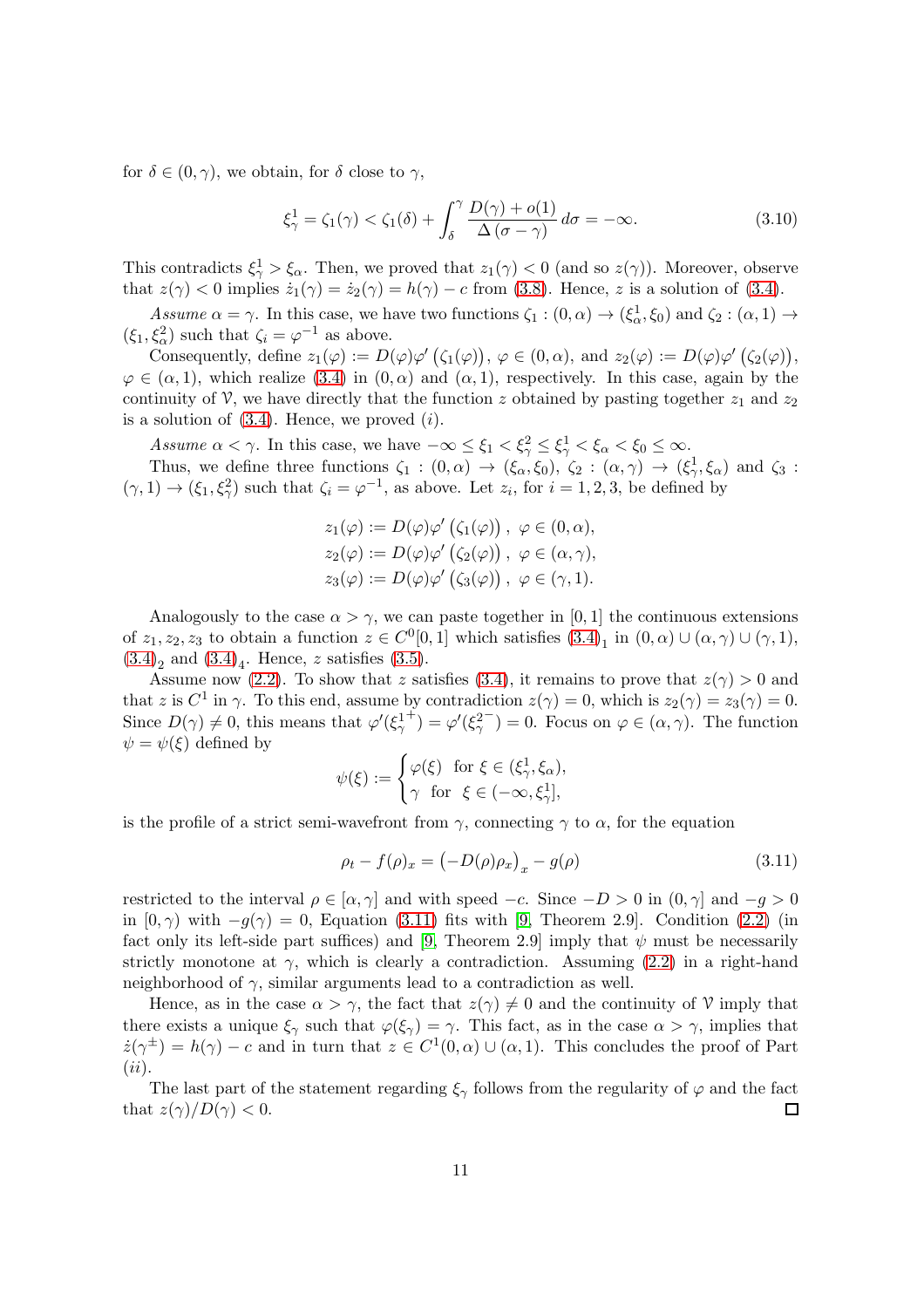The following result is essentially the converse of Proposition [3.1.](#page-8-2)

<span id="page-11-1"></span>**Proposition 3.2.** For  $c \in \mathbb{R}$ , assume one of the following:

(a) there exists a solution of [\(3.4\)](#page-7-4) and either

$$
(i) \ \alpha \neq \gamma, \ or
$$

- (ii)  $\alpha = \gamma$ , and [\(2.3\)](#page-4-2) holds;
- (b) there exists a solution of [\(3.5\)](#page-8-0) with  $z(\gamma) = 0$ ,  $\alpha < \gamma$ , and [\(2.3\)](#page-4-2) holds.

Then, Equation [\(1.1\)](#page-0-0) admits a wavefront associated to c whose profile  $\varphi$  satisfies [\(1.3\)](#page-1-1).

We postpone the proof of Proposition [3.2](#page-11-1) to Section [5.](#page-18-0) The following corollary establishes a correspondence between profiles  $\varphi$  and solutions z of [\(3.4\)](#page-7-4) or [\(3.5\)](#page-8-0).

<span id="page-11-2"></span>Corollary 3.1. We have:

- (a) when  $\alpha > \gamma$ , there exists a one-to-one correspondence between profiles  $\varphi$  (up to space shifts) with speed c and solutions  $z$  of  $(3.4)$ ;
- (b) when  $\alpha = \gamma$ , under [\(2.3\)](#page-4-2) there exists a one-to-one correspondence between profiles  $\varphi$  (up to space shifts and stretchings at  $\gamma$ ) with speed c and solutions z of [\(3.4\)](#page-7-4);
- (c) when  $\alpha < \gamma$  and [\(2.2\)](#page-4-1) holds, then there exists a one-to-one correspondence between profiles  $\varphi$  (up to space shifts) with speed c and solutions z of [\(3.4\)](#page-7-4). Instead, under [\(2.3\)](#page-4-2) there exists a one-to-one correspondence between profiles  $\varphi_0$  of Theorem [2.1](#page-5-0) (c) (up to shifts and stretchings at  $\gamma$ ) and solutions of [\(3.5\)](#page-8-0) with  $z(\gamma) = 0$ .

<span id="page-11-0"></span>Proof. We deduce the statement by a direct application of Propositions [3.1](#page-8-2) and [3.2.](#page-11-1)  $\Box$ 

### 4 Solvability of the first-order problem

Motivated by Propositions [3.1,](#page-8-2) [3.2](#page-11-1) and Corollary [3.1,](#page-11-2) in this section we take up the study of problem [\(3.4\)](#page-7-4). We first collect the main properties of the solutions to the general problem

<span id="page-11-3"></span>
$$
\begin{cases}\n\dot{z}(\varphi) = h(\varphi) - c - \frac{D(\varphi)g(\varphi)}{z(\varphi)}, & \varphi \in (\sigma_1, \sigma_2), \\
z(\varphi) < 0, & \varphi \in (\sigma_1, \sigma_2).\n\end{cases} \tag{4.1}
$$

We denote in the following  $q := Dq$ . We refer to Figure 2.

We recall that for a function  $q : [0,1] \to \mathbb{R}$ , the notation  $D_+q(\rho_0)$  and  $D_q(\rho_0)$ , with  $\rho_0 \in [0, 1]$ , stands for the *right*, resp., *left lower Dini-derivative* of q at  $\rho_0$ ; analogously,  $D^{\pm}q$ represent the right and left upper Dini-derivatives of q. More explicitly,

$$
D_{\pm}q(\rho_0) := \liminf_{\rho \to \rho_0^{\pm}} \frac{q(\rho) - q(\rho_0)}{\rho - \rho_0}, \quad D^{\pm}q(\rho_0) := \limsup_{\rho \to \rho_0^{\pm}} \frac{q(\rho) - q(\rho_0)}{\rho - \rho_0}.
$$

<span id="page-11-4"></span>**Lemma 4.1.** Let h, q be continuous functions on  $[\sigma_1, \sigma_2]$ , with  $q > 0$  in  $(\sigma_1, \sigma_2)$  and  $q(\sigma_1) =$  $q(\sigma_2) = 0$ . Consider Problem [\(4.1\)](#page-11-3). Then we have: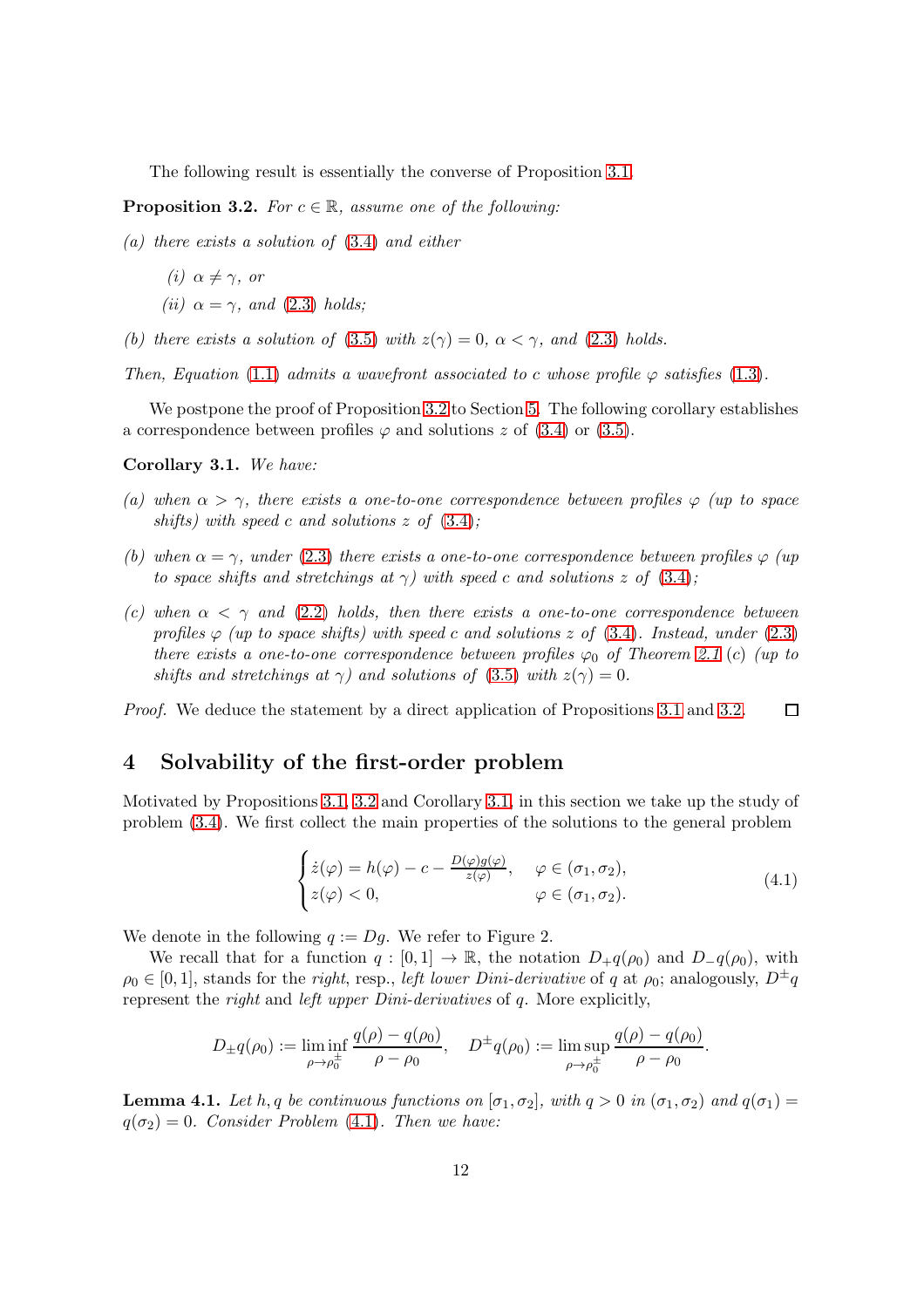- (a) For every  $c \in \mathbb{R}$ , there exists a (unique)  $\zeta_c \in C^0[\sigma_1, \sigma_2] \cap C^1(\sigma_1, \sigma_2)$  satisfying [\(4.1\)](#page-11-3) and such that  $\zeta_c(\sigma_2) = 0$ .
- (b) If  $c_1 < c_2$  then  $\zeta_{c_1}(\varphi) < \zeta_{c_2}(\varphi)$ , for  $\varphi \in (\sigma_1, \sigma_2)$ . Moreover, if  $\zeta_{c_1}(\sigma_1) < 0$  then  $\zeta_{c_1} < \zeta_{c_2}$ in  $[\sigma_1, \sigma_2]$ .
- (c) It holds that  $\lim_{c\to\infty}\zeta_c(\sigma_1)=0$ .
- (d) Let  $c^* = c^* (q; h; \sigma_1, \sigma_2) \in (-\infty, \infty]$  be defined by

<span id="page-12-0"></span>
$$
c^* := \sup \left\{ c \in \mathbb{R} : \zeta_c(\sigma_1) < 0 \right\}. \tag{4.2}
$$

If  $c^* < \infty$ , then for every  $c > c^*$ , there exists  $\beta(c) \in (-\infty, 0)$  such that there is a (unique)  $z_{c,s} \in C^0[\sigma_1, \sigma_2] \cap C^1(\sigma_1, \sigma_2]$  satisfying [\(4.1\)](#page-11-3) and both  $z_{c,s}(\sigma_1) = 0$  and  $z_{c,s}(\sigma_2) = s < 0$ , if and only if  $s \geq \beta(c)$ .



Figure 4: Plots of the solutions  $\zeta_c$  (left, for  $c < c_1 < c^* < c_{3.2}$ ) and  $z_{c,s}$  (right, for  $c > c^*$ ) in Lemma [4.1.](#page-11-4)

*Proof.* It is easy to verify that  $(4.1)$  is equivalent to the same problem in  $[0, 1]$ . Part  $(a)$ then follows from [\[9,](#page-31-5) Theorem 2.6] while the first part of  $(b)$ , i.e., that  $c_1 < c_2$  implies  $\zeta_{c_1} < \zeta_{c_2}$  in  $(\sigma_1, \sigma_2)$  and hence  $\zeta_{c_1}(\sigma_1) \leq \zeta_{c_2}(\sigma_1)$ , was proved in [\[9,](#page-31-5) Lemma 5.1]. Assume  $\zeta_{c_1}(\sigma_1) = \zeta_{c_2}(\sigma_1) < 0$ , hence  $\zeta_{c_1}(\sigma_1^+) = h(\sigma_1) - c_1 > h(\sigma_1) - c_2 = \zeta_{c_2}(\sigma_1^+)$  and we get a contradiction with  $\zeta_{c_1} < \zeta_{c_2}$  in  $(\sigma_1, \sigma_2)$ ; part  $(a)$  is proved.

We prove (c). Let  ${c_n}_n$  be an increasing sequence with  $c_n \to \infty$ , as  $n \to \infty$ . Define

$$
\mu := \lim_{n \to \infty} \zeta_{c_n}(\sigma_1).
$$

Clearly,  $\mu \leq 0$ . Suppose by contradiction that  $\mu \leq 0$  and denote with  $\eta = \eta(\varphi)$  the solution of the Cauchy problem

$$
\begin{cases}\n\dot{\eta}(\varphi) = h(\varphi) - \delta - \frac{q(\varphi)}{\eta(\varphi)}, \ \varphi > \sigma_1, \\
\eta(\sigma_1) = \mu,\n\end{cases}
$$

defined in  $[\sigma_1, \sigma]$  with  $\sigma \leq \sigma_2$  and  $\delta < c_1$ . Since  $\eta$  satisfies

$$
\dot{\eta} > h - c_n - \frac{q}{\eta}
$$
 in  $(\sigma_1, \sigma)$  and  $\eta(\sigma_1) \ge \zeta_{c_n}(\sigma_1)$ ,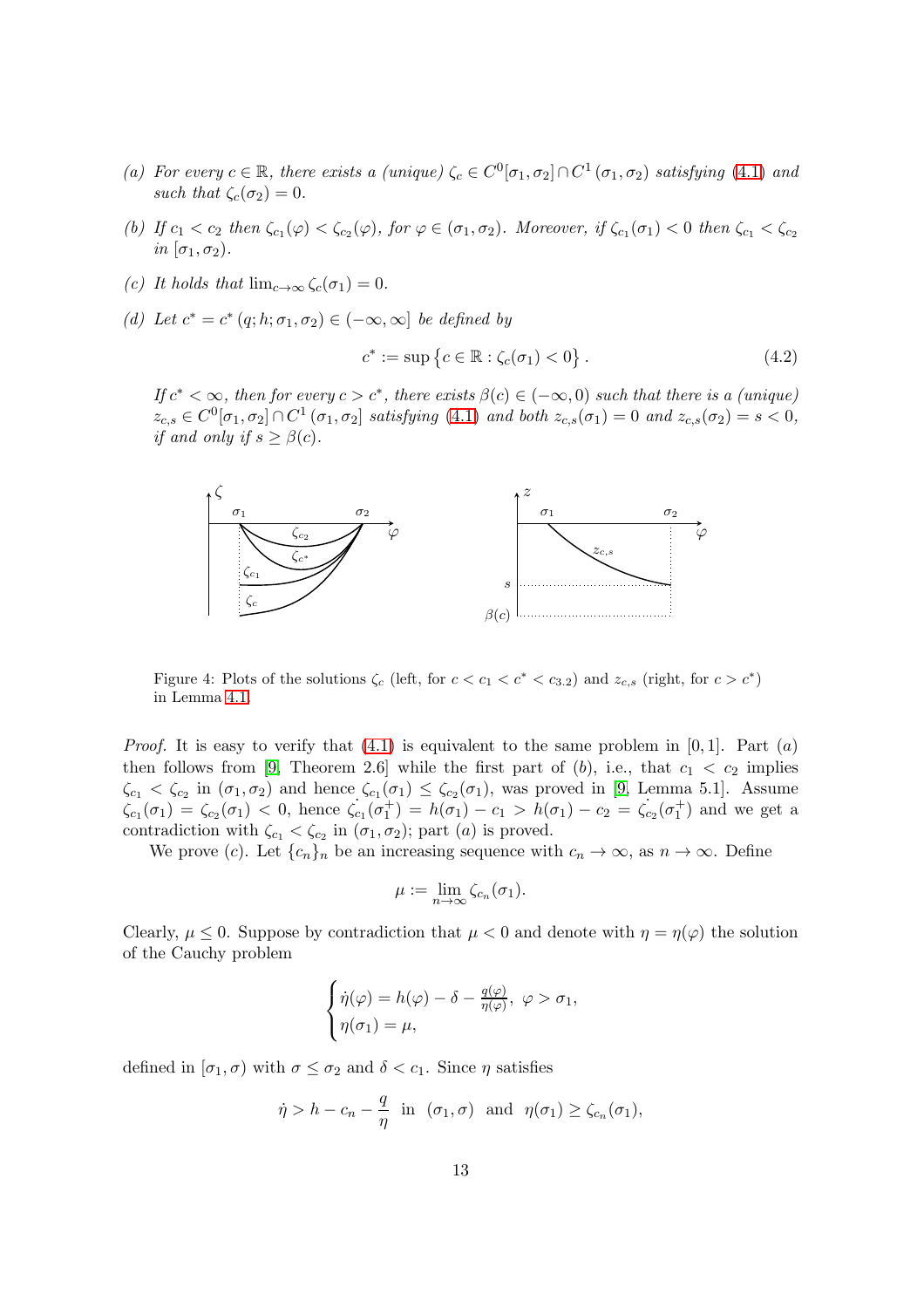by a comparison-type argument (see e.g. [\[5,](#page-31-1) Lemma 3.2 (2.a.ii)]), it follows  $\eta > \zeta_{c_n}$  in  $(\sigma_1, \sigma)$ . The latter implies, for every  $[a, b] \subset (\sigma_1, \sigma)$  and for every  $n \in \mathbb{N}$ ,

$$
\zeta_{c_1}(b) - \eta(a) < \zeta_{c_n}(b) - \zeta_{c_n}(a) < \int_a^b h(\tau) - c_n - \frac{q(\tau)}{\eta(\tau)} d\tau \le (b - a) \left( \max_{[a,b]} \left| h - \frac{q}{\eta} \right| - c_n \right),
$$

which tends to  $-\infty$  as  $n \to \infty$ . This is a contradiction, since  $\zeta_{c_1}$  and  $\eta$  are continuous in  $[a, b]$ .

Lastly, part  $(d)$  is deduced from [\[5,](#page-31-1) Proposition 5.1]. In fact, in [5, Proposition 5.1] it was also assumed (in our notation)  $D^+q(\sigma_1) < \infty$ , in order to have  $c^* < \infty$ . Here, this is not necessary since we already assumed  $c^* < \infty$ .

The following corollary establishes some fundamental estimates for the threshold  $c^*$ . We refer to [\[11\]](#page-32-17) for some new estimates on  $c^*$  when  $D = 1$  and  $f = 0$ .

<span id="page-13-3"></span>**Corollary [4.1.](#page-11-4)** We make the same assumptions of Lemma  $4.1$ . Then we have

<span id="page-13-0"></span>
$$
c^*(q; h; \sigma_1, \sigma_2) \ge \max \left\{ \sup_{(\sigma_1, \sigma_2]} \delta(f, \sigma_1), h(\sigma_1) + 2\sqrt{D_+ q(\sigma_1)} \right\} \ge h(\sigma_1), \quad (4.3)
$$

and, if  $h(\varphi) \geq h(\sigma_1)$  in a right neighborhood of  $\sigma_1$  then

<span id="page-13-1"></span>
$$
c^*(q; h; \sigma_1, \sigma_2) > h(\sigma_1). \tag{4.4}
$$

Moreover

<span id="page-13-2"></span>
$$
c^*(q; h; \sigma_1, \sigma_2) \le \sup_{(\sigma_1, \sigma_2]} \delta(f, \sigma_1) + 2 \sqrt{\sup_{(\sigma_1, \sigma_2]} \delta(q, \sigma_1)},
$$
\n(4.5)

and  $c^* \in \mathbb{R}$  if  $D^+q(\sigma_1) < \infty$ .

*Proof.* Formula  $(4.3)$  follows from [\[5,](#page-31-1) formula  $(5.5)$ ], Formula  $(4.4)$  from [5, Remark 6.4] (see also references therein) and [\(4.5\)](#page-13-2) from [\[5,](#page-31-1) Lemma 4.1].  $\Box$ 

**Remark 4.1.** By [\[25,](#page-32-18) Theorem 3.1], we know that if q is differentiable at  $\sigma_1$  then  $c \in \mathbb{R}$  and

<span id="page-13-6"></span>
$$
c^*(q; h; \sigma_1, \sigma_2) \le \sup_{(\sigma_1, \sigma_2]} \delta(f, \sigma_1) + 2 \sqrt{\sup_{\varphi \in (\sigma_1, \sigma_2]} \frac{1}{\varphi - \sigma_1} \int_{\sigma_1}^{\varphi} \frac{q(\sigma)}{\sigma - \sigma_1} d\sigma}.
$$
 (4.6)

Now, on the basis of the general results given in Lemma [4.1](#page-11-4) and Corollary [4.1,](#page-13-3) we are going to consider several sub-problems of [\(3.4\)](#page-7-4) and perform several change of variables; for brevity, for functions F and  $\omega \in \mathbb{R}$  we use the notation

<span id="page-13-4"></span>
$$
\bar{F}(\varphi) = F(1 - \varphi), \quad \tilde{F}(\varphi) = -F(1 - \varphi), \quad \text{and} \quad \bar{\omega} = 1 - \omega.
$$
 (4.7)

The results depend on the mutual positions of the points  $\alpha$  and  $\gamma$  and then we consider separately the cases  $\alpha > \gamma$ ,  $\alpha = \gamma$  and  $\alpha < \gamma$ . The discussion involves the values

<span id="page-13-5"></span>
$$
c_{1.1}^* := -c^* \left( \tilde{q}; \tilde{h}; \max\{\bar{\alpha}, \bar{\gamma}\}, 1 \right); \qquad c_{1.2}^* := c^* \left( q; h; \gamma, \alpha \right), \text{ if } \alpha > \gamma; c_{3.1}^* := -c^* \left( q; -h; \alpha, \gamma \right), \text{ if } \alpha < \gamma; \qquad c_{3.2}^* := c^* \left( \tilde{q}; \bar{h}; 0, \min\{\bar{\alpha}, \bar{\gamma}\} \right). \tag{4.8}
$$

Here  $c^*$  is defined as in [\(4.2\)](#page-12-0) and  $\tilde{q}, \tilde{h}, \bar{h}, \bar{\gamma}$  and  $\bar{\alpha}$  as in [\(4.7\)](#page-13-4).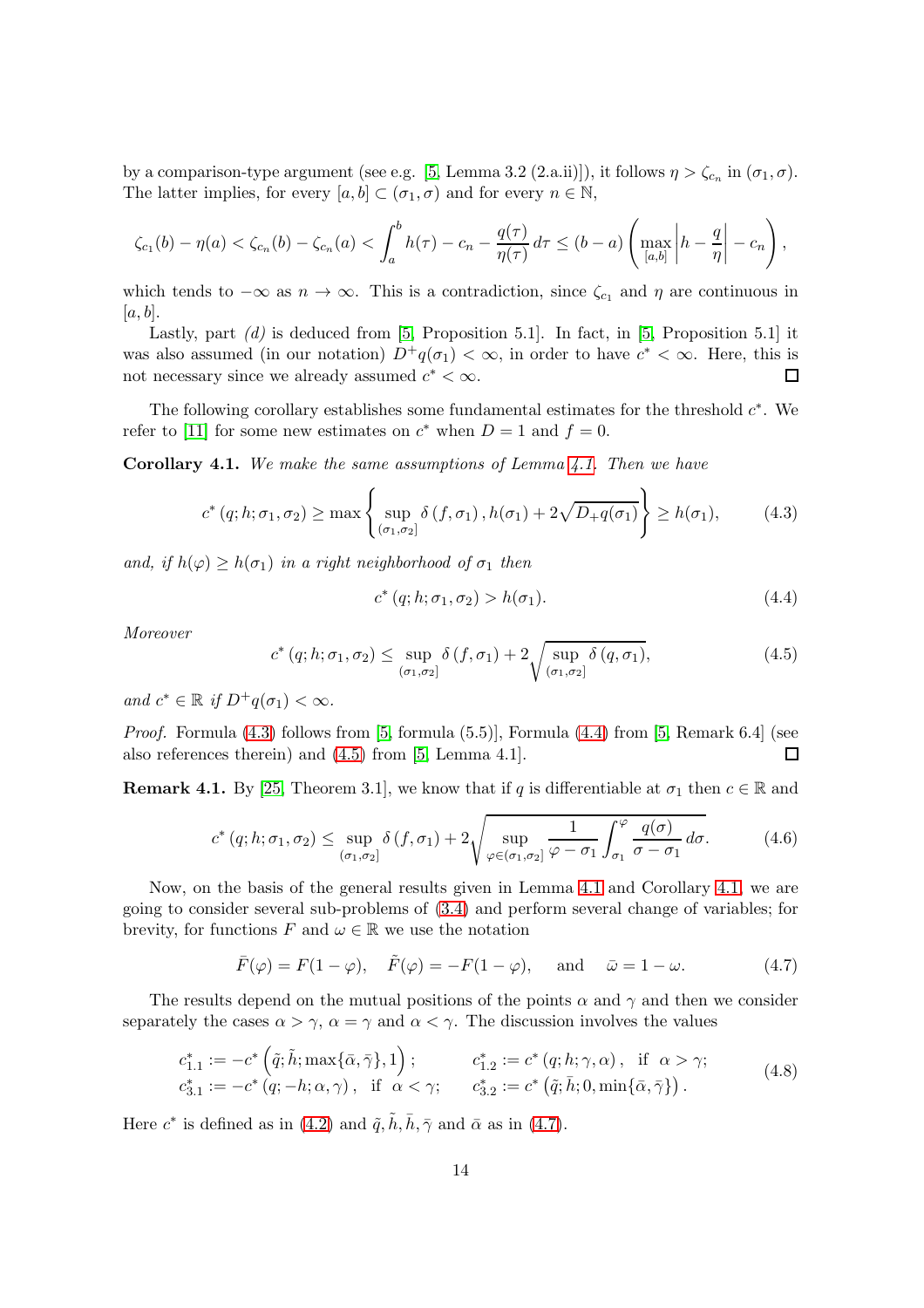#### 4.1 The subcase  $\alpha > \gamma$

We start with the sub-problem in  $(0, \alpha)$ , that is we consider

<span id="page-14-0"></span>
$$
\begin{cases}\n\dot{z} = h - c - q/z & \text{in } (0, \alpha), \\
z < 0 & \text{in } (0, \alpha), \\
z(0) = z(\alpha) = 0.\n\end{cases}
$$
\n(4.9)

<span id="page-14-3"></span>**Lemma 4.2.** Problem [\(4.9\)](#page-14-0) admits a solution  $z \in C^0[0, \alpha] \cap C^1(0, \alpha)$  if and only if  $c_{1.1}^* < c_{1.2}^*$ . In such a case, solutions only occur for a unique real value  $c = c_1^* \in (c_{1,1}^*, c_{1,2}^*)$ , and the corresponding solution z is unique.

Proof. Consider the problems

<span id="page-14-1"></span>
$$
\begin{cases}\n\dot{z}_1 = h - c - q/z_1 & \text{in } (0, \gamma), \\
z_1 < 0 & \text{in } (0, \gamma], \\
z_1(0) = 0, & \text{in } (0, \gamma],\n\end{cases}\n\qquad\n\begin{cases}\n\dot{z}_2 = h - c - q/z_2 & \text{in } (\gamma, \alpha), \\
z_2 < 0 & \text{in } [\gamma, \alpha), \\
z_2(\alpha) = 0 & \text{in } (\gamma, \alpha).\n\end{cases}\n\tag{4.10}
$$

and assume that there exists z which satisfies [\(4.9\)](#page-14-0) for some  $c \in \mathbb{R}$ . Thus, the restrictions of z to  $(0, \gamma)$  and  $(\gamma, \alpha)$  satisfy (respectively)  $(4.10)<sub>1</sub>$  and  $(4.10)<sub>2</sub>$ .

Note that z satisfies  $(4.10)_1$  if and only if  $\bar{z} = \bar{z}(\varphi)$ , defined for  $\varphi \in [\bar{\gamma}, 1]$  as in  $(4.7)$ , satisfies  $\bar{z}(1) = 0$  and  $(4.1)$  in  $(\bar{\gamma}, 1)$  with h,  $\tilde{q}$  and  $C = -c$ , in place of h, q and c. Since  $\bar{z}(\bar{\gamma})$ must equal  $z(\gamma) < 0$ , we apply then Lemma [4.1](#page-11-4) (d) to infer that  $\overline{z}$  (and hence z) exists if and only if  $-c < c^*(\tilde{q}; \tilde{h}; \bar{\gamma}, 1)$ . By [\(4.8\)](#page-13-5), we obtain that  $c > c_{1,1}^*$ .

We get  $c < c_{1,2}^*$  directly from Lemma [4.1](#page-11-4) (d) in  $(\gamma, \alpha)$ , since z satisfies  $(4.10)_2$ . Vice versa, assume  $c_{1,1}^* < c_{1,2}^*$ . We define the function  $F = F(c)$  by

$$
F(c) := z_1(c; \gamma) - z_2(c; \gamma), \ c \in (c_{1.1}^*, c_{1.2}^*),
$$

where  $z_1(c; \cdot)$  and  $z_2(c; \cdot)$  are the solutions of  $(4.10)_1$  and  $(4.10)_2$ ; F is well-defined by Lemma [4.1](#page-11-4) (a) and (d). The aim of F is now explained. Problem  $(4.9)$  has a solution associated to some  $c \in \mathbb{R}$  if and only if  $F(c) = 0$ . We claim that F is strictly decreasing, F is continuous and satisfies

<span id="page-14-2"></span>
$$
\lim_{c \to \{c_{1,1}^*\}} F(c) > 0 \quad \text{and} \quad \lim_{c \to \{c_{1,2}^*\}} F(c) < 0. \tag{4.11}
$$

Lemma [4.1](#page-11-4) (b) applied to  $(4.10)_2$  implies that  $c \mapsto z_2(c; \gamma)$  is strictly increasing, since  $c < c_{1,2}^*$ . Instead, the application of Lemma [4.1](#page-11-4) (b) to  $\bar{z}_1$  implies that  $c \mapsto z_1(c; \gamma)$  is strictly decreasing. Hence,  $F$  is strictly decreasing in its domain, see Figure [5.](#page-15-0)

We prove now that F is continuous. Fix  $c_{1,1}^* < c < c_{1,2}^*$  and let  $\{c_n\}_n$  be an increasing sequence converging to c. Define  $z_n(\varphi) := z_2(c_n; \varphi)$ , for  $\varphi \in [\gamma, \alpha]$ . From Lemma [4.1](#page-11-4) (b),  $\{z_n\}$  is increasing in  $[\gamma, \alpha)$  and is bounded from above by  $z_2(c; \cdot) < 0$ . By applying [\[5,](#page-31-1) Lemma 3.3] we deduce that  $z_n$  converges in  $[\gamma, \alpha]$  to  $z_2(c; \cdot)$ . In particular,  $z_n(\gamma) \to z_2(c; \gamma)$ . The same conclusion holds if  $\{c_n\}_n$  is decreasing to c (again for [\[5,](#page-31-1) Lemma 3.3]). By repeating the same argument for  $\bar{z}_1$ , we then proved that F is continuous. Lastly, Formula [\(4.11\)](#page-14-2) follows from Lemma [4.1](#page-11-4)  $(c)$ . This completely proves our claim.

Hence, there exists a unique real  $c = c_1^*$  such that  $F(c) = 0$  and the proof of the lemma is completed.  $\Box$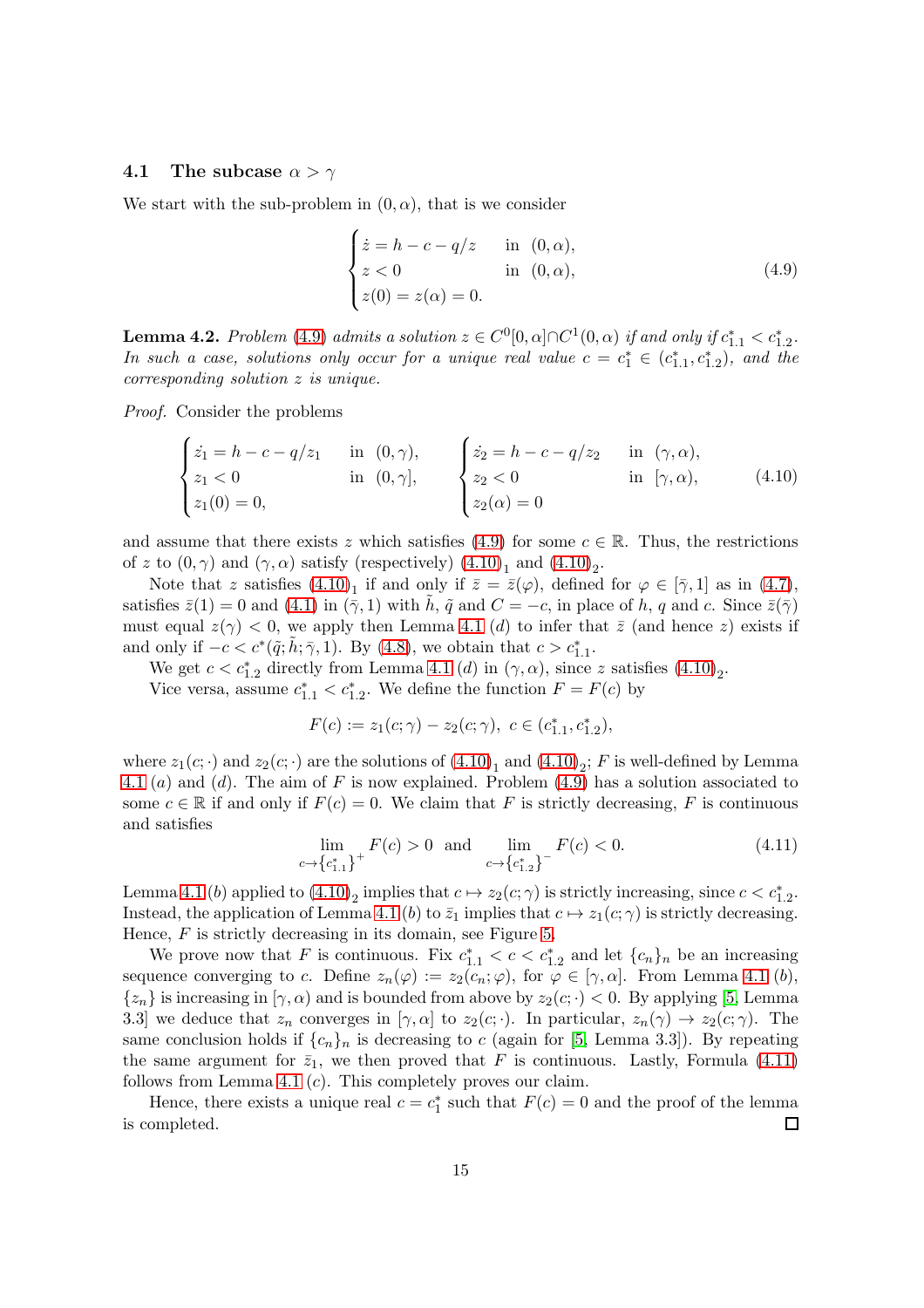

<span id="page-15-0"></span>Figure 5: Typical plots of the solutions  $z_1$  to  $(4.10)_1$  and  $z_2$  to  $(4.10)_2$ . The arrows denote how curves changes as c increases, see Lemma [4.2.](#page-14-3)

**Remark 4.2.** Estimates for  $c_1^*$  follow from those for  $c_{1,1}^*$  and  $c_{1,2}^*$ , which are in turn obtained from [\(4.8\)](#page-13-5) and Corollary [4.1.](#page-13-3)

We give the following result for [\(3.4\)](#page-7-4).

<span id="page-15-1"></span>**Proposition 4.1.** When  $\alpha > \gamma$ , Problem [\(3.4\)](#page-7-4) admits a solution if and only if  $c_{1,1}^* < c_{1,2}^*$ and  $c_1^* \geq c_{3,2}^*$ , where  $c_1^*$  is given in Lemma [4.2.](#page-14-3) In such a case, we necessarily have  $c = c_1^*$ and the solution is unique.

*Proof.* Assume that  $(3.4)$  is solvable, for some value c. Then also  $(4.9)$  is solvable, for the same c, implying  $c_{1,1}^* < c_{1,2}^*$  and  $c = c_1^*$ , by Lemma [4.2.](#page-14-3) Notice that  $w(\varphi) := \tilde{z}(\varphi)$ , defined as in [\(4.7\)](#page-13-4), satisfies [\(4.1\)](#page-11-3) in  $(0, \bar{\alpha})$ , with  $h, \tilde{q}$ ; hence, by Lemma [4.1](#page-11-4) (d), we obtain that  $c_1^* \geq c_{3,2}^*$ . The converse implication can be proved in a similar way. The solution is unique by Lemma  $(4.1)$ .  $\Box$ 

#### 4.2 The subcase  $\alpha = \gamma$

<span id="page-15-3"></span>**Proposition 4.2.** When  $\alpha = \gamma$ , then  $c_{1,1}^*, c_{3,2}^* \in \mathbb{R}$  and Problem [\(3.4\)](#page-7-4) admits solutions if and only if  $c_{3,2}^* \leq c_{1,1}^*$ . In such a case, a (unique) solution exists for every  $c_{3,2}^* \leq c \leq c_{1,1}^*$ .

*Proof.* First, note that since  $\dot{\tilde{q}}(\bar{\alpha}) = D(\alpha)g(\alpha) = 0$  then from Corollary [4.1](#page-13-3) we deduce that  $c_{1,1}^*$  ∈ R. Same arguments imply that  $c_{3,2}^*$  ∈ R. Let z be a solution to [\(3.4\)](#page-7-4), for some value c. Then z is also a solution to [\(4.9\)](#page-14-0), for the same c. Hence the function  $\bar{z}$  defined for  $\varphi \in [\bar{\alpha}, 1]$  as in [\(4.7\)](#page-13-4), satisfies  $\bar{z}(1) = 0$  and [\(4.1\)](#page-11-3) in  $(\bar{\alpha}, 1)$  with  $\tilde{h}$ ,  $\tilde{q}$  and  $-c$ , in place of h, q and c. We apply then Lemma [4.1](#page-11-4) (d) to infer that  $\bar{z}$  (and hence z) exists if and only if  $-c \geq c^*(\tilde{q}; \tilde{h}; \bar{\gamma}, 1)$ . By [\(4.8\)](#page-13-5), we obtain that  $c \leq c_{1,1}^*$ .

Consider now the interval  $[\alpha, 1]$ ; by applying to z the same arguments in Proposition [4.1](#page-15-1) we get  $c \geq c_{3,2}^*$ . Hence  $c_{3,2}^* \leq c_{1,1}^*$  and  $c_{3,2}^* \leq c \leq c_{1,1}^*$ . At last z is unique, by Lemma [4.1](#page-11-4) (a). The converse implication can be obtained similarly.  $\Box$ 

#### 4.3 The subcase  $\alpha < \gamma$

First, we restrict our attention to the sub-problem

<span id="page-15-2"></span>
$$
\begin{cases}\n\dot{z} = h - c - q/z & \text{in } (\alpha, 1), \\
z > 0 & \text{in } (\alpha, 1), \\
z(\alpha) = z(1) = 0,\n\end{cases}
$$
\n(4.12)

which we further decompose as in the following lemma.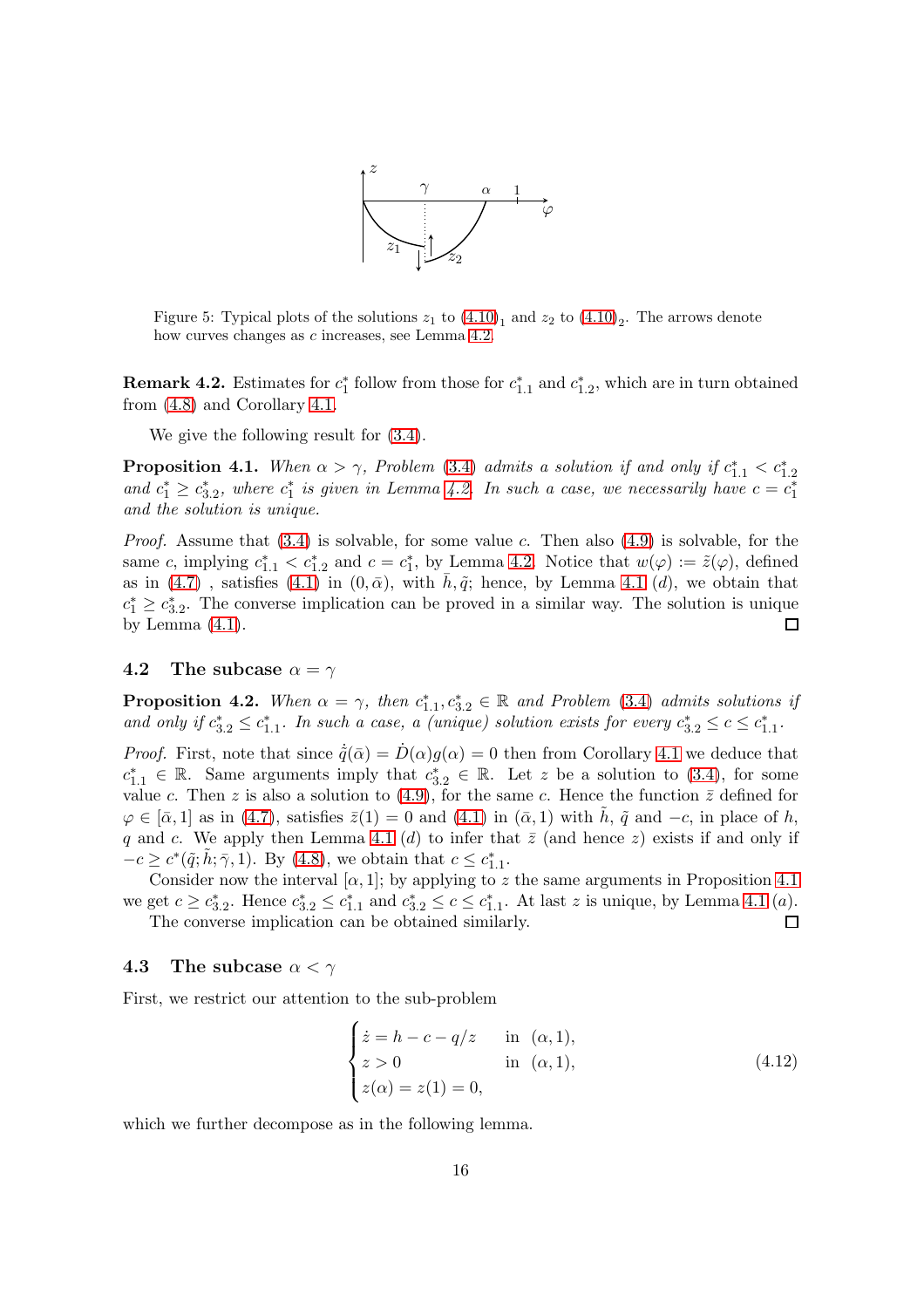<span id="page-16-1"></span>Lemma 4.3. We consider:

<span id="page-16-0"></span>
$$
\begin{cases}\n\dot{z}_1(\varphi) = h(\varphi) - c - \frac{q(\varphi)}{z_1(\varphi)}, & \varphi \in (\alpha, \gamma), \\
z_1(\varphi) > 0 & \varphi \in (\alpha, \gamma), \\
z_1(\alpha) = 0, & \varphi \in (\gamma, 1),\n\end{cases}\n\begin{cases}\n\dot{z}_2(\varphi) = h(\varphi) - c - \frac{q(\varphi)}{z_2(\varphi)}, & \varphi \in (\gamma, 1), \\
z_2(\varphi) > 0, & \varphi \in (\gamma, 1), \\
z_2(1) = 0.\n\end{cases}
$$
\n(4.13)

We have:

- (1) Problem  $(4.13)<sub>1</sub>$  $(4.13)<sub>1</sub>$  has solutions if and only if  $c \leq c_{3.1}^*$ . For a given  $c < c_{3.1}^*$  there exist infinitely many solutions  $z_1$ , one for each value  $z_1(\gamma)$  in the interval  $(0, \beta_1(c)]$ , for some  $\beta_1(c) > 0.$
- (2) Problem  $(4.13)_2$  $(4.13)_2$  has solutions if and only if  $c \geq c_{3.2}^*$ . For a given  $c > c_{3.2}^*$  there exist infinitely many solutions  $z_2$ , one for each value  $z_2(\gamma)$  in the interval  $(0, \beta_2(c)]$ , for some  $\beta_2(c) > 0.$

*Proof.* We first prove (1). We apply Lemma [4.1](#page-11-4) (d) to  $-z_1$ . Indeed,  $z_1$  satisfies  $(4.13)_1$  if and only if  $-z_1(\alpha) = 0$  and  $-z_1$  satisfies [\(4.1\)](#page-11-3) in  $(\alpha, \gamma)$  with  $-h$  and  $-c$  in place of h and c. Hence, from Lemma [4.1](#page-11-4) (d), such a  $-z_1$  exists if and only if  $-c \ge c^* (q; -h; \alpha, \gamma)$ . Moreover, if  $-c > c^*(q; -h; \alpha, \gamma)$  then  $-z_1(\gamma) = s < 0$  if and only if  $s \ge \beta(-c)$ , where  $\beta(-c) < 0$  is given in Lemma [4.1](#page-11-4) (d) and  $\beta_1(c) := -\beta(-c)$  and by condition [\(4.2\)](#page-12-0) we complete Part (1).

About (2), a function  $z_2$  satisfies  $(4.13)_2$  if and only if  $\tilde{z_2}$  (defined as in  $(4.7)$ ) satisfies  $(4.1)$  in  $(0, \bar{\gamma})$  with  $\tilde{q}$  and h in place of q and h and  $\tilde{z}_2(0) = 0$ . Therefore, Part (2) follows by Lemma [4.1](#page-11-4) (d) with  $\beta_2(c) := -\beta(c)$ , where  $\beta(c)$  is relative to [\(4.1\)](#page-11-3) in  $(0, \overline{\gamma})$  with  $\tilde{q}$  and  $h$ .  $\mathbf{I}$ 

<span id="page-16-3"></span>**Lemma 4.4.** Problem [\(4.12\)](#page-15-2) has a solution if  $c_{3.2}^* < c_{3.1}^*$  and  $c_{3.2}^* < c < c_{3.1}^*$ . Moreover, for every c varying in such a range, define

$$
\beta(c) := \min\left\{\beta_1(c), \beta_2(c)\right\}.
$$
\n(4.14)

Then, there is a one-parameter family of solutions given by

<span id="page-16-2"></span>
$$
\mathcal{Z}_c = \{ z_s : z_s(\gamma) = s, \ s \in (0, \beta(c)] \} \,. \tag{4.15}
$$

Conversely, if Problem [\(4.12\)](#page-15-2) has a solution then  $c_{3.2}^* \leq c_{3.1}^*$  and  $c_{3.2}^* \leq c \leq c_{3.1}^*$ .

*Proof.* Assume  $c_{3,1}^* > c_{3,2}^*$  and pick  $c \in (c_{3,2}^*, c_{3,1}^*)$ . Fix also  $0 < s \leq \beta(c)$ . From Lemma [4.3,](#page-16-1) there are both a solution  $z_1$  of  $(4.13)_1$  and a solution  $z_2$  of  $(4.13)_2$  such that  $z_1(\gamma) = s = z_2(\gamma)$ . In addition, because both  $q/z_1$  and  $q/z_2$  tend to 0 when their arguments tend to  $\gamma^{\mp}$ , from the differential equations in  $(4.13)<sub>1</sub>$  and  $(4.13)<sub>2</sub>$  we obtain

$$
\lim_{\varphi \to \gamma^-} \dot{z}_1(\varphi) = \lim_{\varphi \to \gamma^+} \dot{z}_2(\varphi) = h(\gamma) - c.
$$

Define  $z = z_1$  in  $[\alpha, \gamma]$  and  $z = z_2$  in  $(\gamma, 1]$ . The function z is a solution of [\(4.12\)](#page-15-2) which satisfies  $z(\gamma) = s$  and then the existence of the family  $\mathcal{Z}_c$  in [\(4.15\)](#page-16-2) follows as well.

It remains to prove the last part of the statement. Suppose that a solution  $z$  of  $(4.12)$ exists for some c. Necessarily, we must have  $z(\gamma) > 0$  by  $(4.12)_2$ . Thus, setting  $z_1(\varphi) = z(\varphi)$ , for  $\varphi \in [\alpha, \gamma]$  and  $z_2(\varphi) = z(\varphi)$ , for  $\varphi \in [\gamma, 1]$ , we deduce that  $z_1$  and  $z_2$  satisfy  $(4.13)_1$  and  $(4.13)<sub>2</sub>$  $(4.13)<sub>2</sub>$ , respectively. Hence, we deduce  $c \leq c_{3.1}^*$  from Lemma [4.3](#page-16-1) (1) and  $c \geq c_{3.2}^*$  from Lemma [4.3](#page-16-1) (2). Hence,  $c_{3.1}^* \ge c_{3.2}^*$ .  $\Box$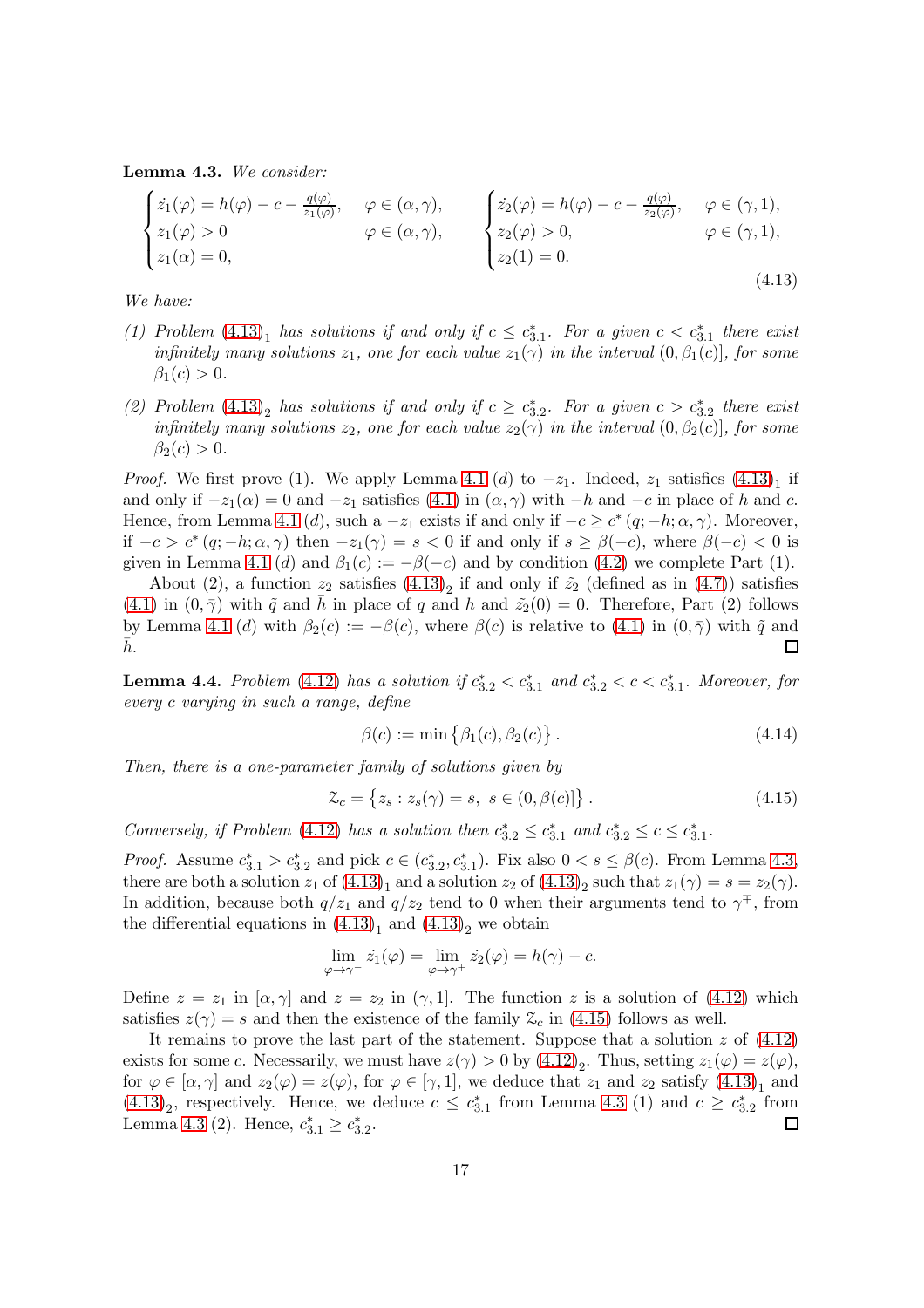Lastly, we have the following result.

<span id="page-17-1"></span>**Proposition 4.3.** When  $\alpha < \gamma$  we have  $c_{1,1}^* \in \mathbb{R}$ . Moreover, Problem [\(3.4\)](#page-7-4) admits solutions  $if c_{3.2}^* < \min\{c_{1.1}^*, c_{3.1}^*\}$  and no solutions if  $c_{3.2}^* > \min\{c_{1.1}^*, c_{3.1}^*\}$ . In the former case, solutions exist for every c such that

<span id="page-17-4"></span>
$$
c \in \begin{cases} (c_{3.2}^*, c_{1.1}^*] & \text{if } c_{1.1}^* < c_{3.1}^*, \\ (c_{3.2}^*, c_{3.1}^*) & \text{if } c_{1.1}^* \ge c_{3.1}^* . \end{cases} \tag{4.16}
$$

For any fixed such c, there is a one-parameter family of solutions in one-to-one correspondence to the family [\(4.15\)](#page-16-2).

*Proof.* First, since  $\dot{q}(\alpha) = \dot{D}(\alpha)g(\alpha)$ ,  $c_{1,1}^* \in \mathbb{R}$  (see Corollary [4.1\)](#page-13-3). If we define formally

$$
J = (c_{3.2}^*, c_{3.1}^*) \cap (-\infty, c_{1.1}^*],
$$

we have that J is not empty if and only if  $c_{3,1}^* > c_{3,2}^*$  and  $c_{1,1}^* > c_{3,2}^*$ . In such a case, for every  $c \in J$  there are solutions z of [\(3.4\)](#page-7-4), given by pasting together the solution in  $(0, \alpha)$ , provided as in the first half of the proof of Proposition [4.2,](#page-15-3) and one of the representative of the family of solutions in  $(\alpha, 1)$ , given by Lemma [4.4;](#page-16-3) see Figure [6.](#page-17-0) By Lemma [4.4](#page-16-3) it follows as well that if Problem [\(3.4\)](#page-7-4) has solutions then  $c_{3.2}^* \n\t\leq \min\{c_{1.1}^*, c_{3.1}^*\}.$ 



<span id="page-17-0"></span>Figure 6: The multiple solutions z of Proposition [4.3.](#page-17-1)

 $\Box$ 

We refer to Figure [7](#page-18-1) for a pictorial representation of the thresholds occurring in Propositions [4.1,](#page-15-1) [4.2,](#page-15-3) [4.3.](#page-17-1)

<span id="page-17-3"></span>**Remark [4.3](#page-17-1).** Proposition 4.3 implies that Problem [\(3.4\)](#page-7-4) has solutions only if  $c_{3,2}^* \leq c \leq$  $\min\{c_{1,1}^*, c_{3,1}^*\}\.$  Since  $\dot{q}(\alpha) = \dot{D}(\alpha)g(\alpha) \in \mathbb{R}$ , from [\(4.3\)](#page-13-0) and [\(4.8\)](#page-13-5) we deduce that  $c_{3,1}^*$  and  $c_{1,1}^*$  must be real numbers. From [\(4.2\)](#page-12-0) (and [\(4.8\)](#page-13-5)) applied to  $c_{3,2}^*$ , we deduce  $c_{3,2}^*$  >  $-\infty$ . Thus, the values  $c$  for which Problem  $(3.4)$  is solvable vary in a bounded interval.

<span id="page-17-2"></span>Remark 4.4. We now discuss the solvability of [\(3.5\)](#page-8-0). First, by properly adapting the proofs of Lemma [4.3](#page-16-1) and Proposition [4.3](#page-17-1) we infer that Problem [\(3.5\)](#page-8-0) has solutions if and only if  $c_{3,2}^* \leq \min\{c_{1,1}^*, c_{3,1}^*\}\$ and if c lies in that range. Secondly, for each such c, Problem [\(3.5\)](#page-8-0) admits the solution satisfying  $z(\gamma) = 0$ , which does not solve [\(3.4\)](#page-7-4).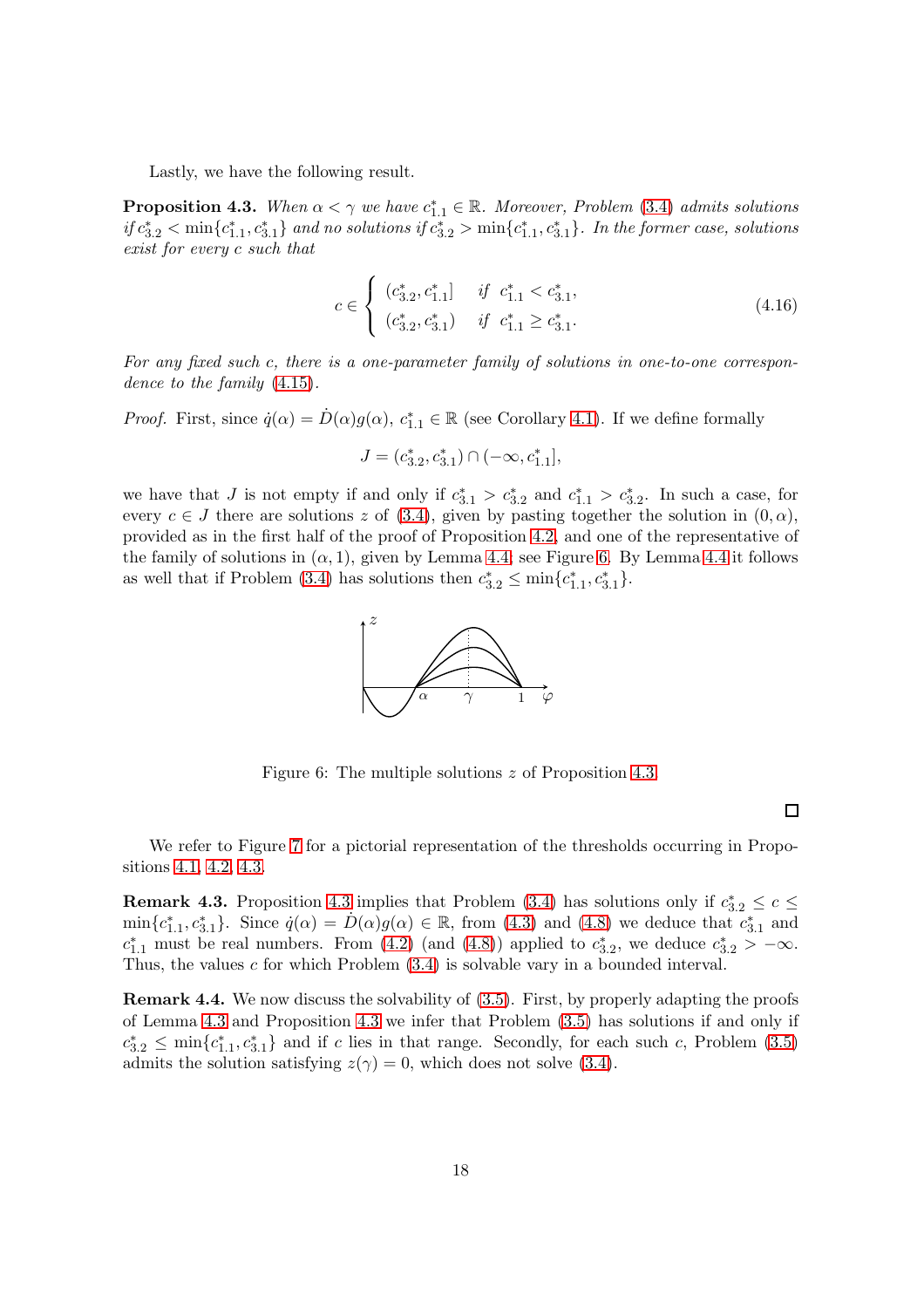

<span id="page-18-1"></span>Figure 7: The speed thresholds in Propositions [4.1,](#page-15-1) [4.2,](#page-15-3) [4.3.](#page-17-1) Pairs as  $(0, \alpha)$  refer to the interval where the corresponding first-order problems are considered. Thick lines represent the values of c for which the corresponding first-order problem has a solution.

## <span id="page-18-0"></span>5 Proofs of the main results

In this section we prove Proposition [3.2](#page-11-1) and Theorems [2.1,](#page-5-0) [2.2,](#page-5-1) [2.3.](#page-6-0)

*Proof of Proposition [3.2.](#page-11-1)* Assume (a) and let z satisfy [\(3.4\)](#page-7-4). Define  $\varphi_{1,\alpha} = \varphi_{1,\alpha}(\xi)$  and  $\varphi_{\alpha,0} = \varphi_{\alpha,0}(\xi)$  (see Figure [8\)](#page-18-2) as the solutions of

<span id="page-18-3"></span>
$$
\varphi' = \frac{z(\varphi)}{D(\varphi)},\tag{5.1}
$$

with initial data (respectively)

<span id="page-18-4"></span>
$$
\varphi_{1,\alpha}(0) = \frac{\alpha+1}{2} \quad \text{and} \quad \varphi_{\alpha,0}(0) = \frac{\alpha}{2}.\tag{5.2}
$$



<span id="page-18-2"></span>Figure 8: The profiles  $\varphi_{1,\alpha}$  and  $\varphi_{\alpha,0}$ .

Since the right-hand side of [\(5.1\)](#page-18-3) is locally of class  $C^1$ , then  $\varphi_{1,\alpha}$  and  $\varphi_{\alpha,0}$  exist and are unique. Let  $\varphi_{1,\alpha}$  and  $\varphi_{\alpha,0}$  be maximally defined in  $(\xi_1, \xi_\alpha^1) \subset \mathbb{R}$  and  $(\xi_\alpha^2, \xi_0) \subset \mathbb{R}$ , respectively, with

$$
-\infty \le \xi_1 < 0 < \xi_\alpha^1 \le \infty, \quad -\infty \le \xi_\alpha^2 < 0 < \xi_0 \le \infty,
$$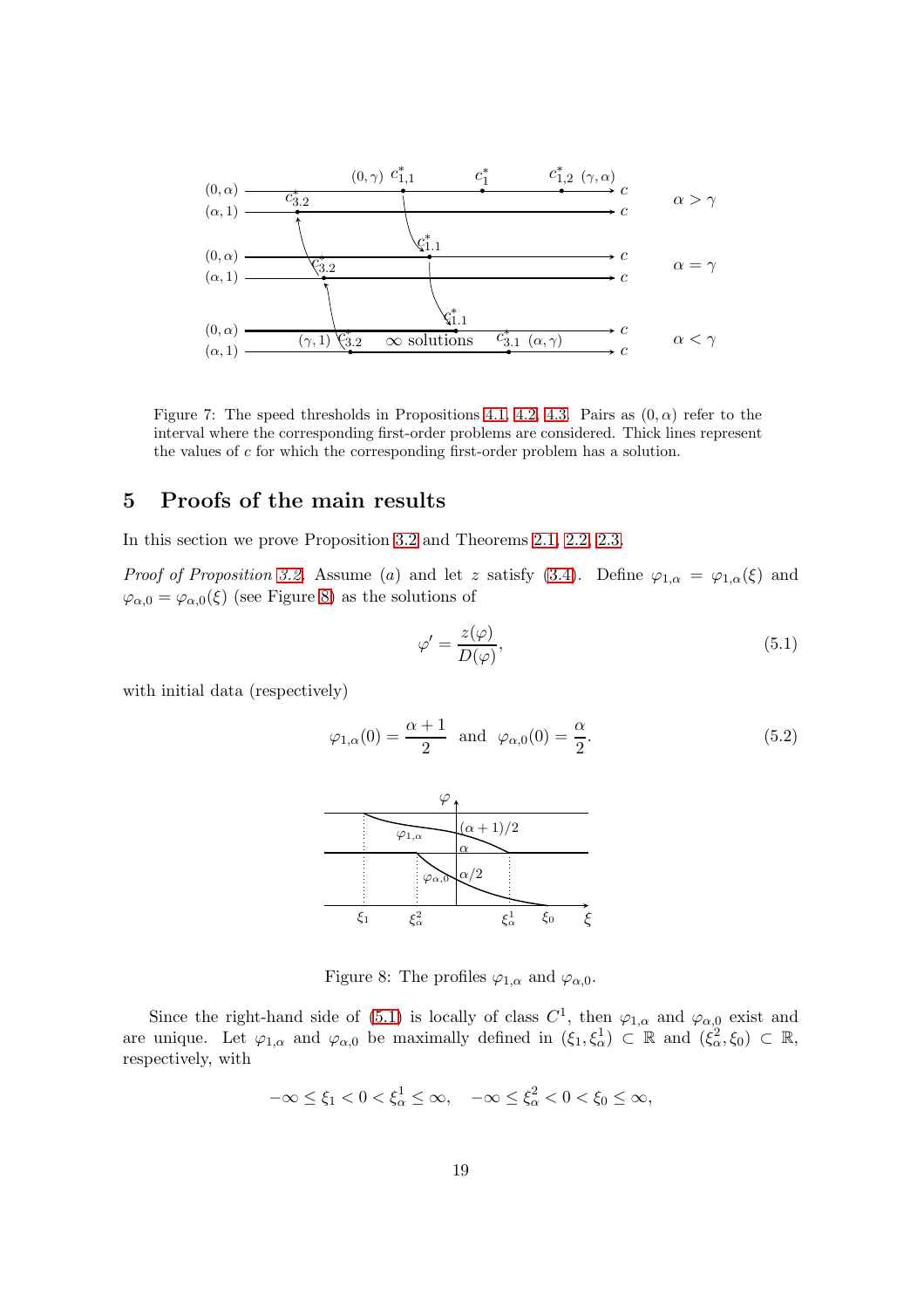and satisfying

$$
\lim_{\xi \to \xi_1^+} \varphi_{1,\alpha}(\xi) = 1, \quad \lim_{\xi \to \{\xi_\alpha^1\}^-} \varphi_{1,\alpha}(\xi) = \alpha,
$$
\n
$$
\lim_{\xi \to \{\xi_\alpha^2\}^+} \varphi_{\alpha,0}(\xi) = \alpha, \quad \lim_{\xi \to \xi_0^-} \varphi_{\alpha,0}(\xi) = 0.
$$

Moreover, from their definitions, we have

$$
\varphi'_{1,\alpha}(\xi) < 0 \quad \text{if} \quad \varphi(\xi) \in (\alpha, 1) \quad \text{and} \quad \varphi'_{\alpha,0}(\xi) < 0 \quad \text{if} \quad \varphi(\xi) \in (0, \alpha).
$$

Since  $\varphi_{1,\alpha}$  satisfies [\(1.2\)](#page-0-1) and  $z(1) = 0$ , if  $\xi_1 \in \mathbb{R}$  then it can be constantly extended up to  $(-\infty, \xi^1_\alpha)$  by setting  $\varphi_{1,\alpha}(\xi) = 1$ , for  $\xi \le \xi_1$ . Analogously, if  $\xi_0 \in \mathbb{R}$  then  $\varphi_{\alpha,0}$  can be extended to  $(\xi_{\alpha}^2,\infty)$ , by setting  $\varphi_{\alpha,0}(\xi)=0, \xi\geq \xi_0$  (see Definition [2.1\)](#page-3-1). In order to glue together  $\varphi_{1,\alpha}$  and  $\varphi_{\alpha,0}$  (after space shifts if needed), we need to prove

<span id="page-19-1"></span>
$$
\xi_{\alpha}^{1} \in \mathbb{R} \quad \text{and} \quad \xi_{\alpha}^{2} \in \mathbb{R},\tag{5.3}
$$

Consider  $\varphi_{\alpha,0}$ . The strict monotonicity of  $\varphi_{\alpha,0}$  leads to define a function  $\xi : (0,\alpha) \to (\xi_{\alpha}^2, \xi_0)$ such that  $\xi(\varphi_{\alpha,0}(\xi)) = \xi$ , for every  $\xi \in (\xi_{\alpha}^2, \xi_0)$ , by means of which we have

<span id="page-19-0"></span>
$$
\xi_{\alpha}^{2} = \int_{\frac{\alpha}{2}}^{\alpha} \dot{\xi}(\varphi) d\varphi = \int_{\frac{\alpha}{2}}^{\alpha} \frac{D(\varphi)}{z(\varphi)} d\varphi, \tag{5.4}
$$

since  $\varphi_{\alpha,0}(0) = \alpha/2$ . Note,  $D/z$  is well-defined in  $\left[\frac{\alpha}{2}, \alpha\right)$  and  $\xi_{\alpha}^2 < 0$ . Hence, to prove that [\(5.4\)](#page-19-0) is finite we need to study the behavior of  $D/z$  in a left-neighborhood of  $\alpha$ . Analogously, by starting from  $\varphi_{1,\alpha}$  in place of  $\varphi_{\alpha,0}$ , we have that

<span id="page-19-2"></span>
$$
\xi_{\alpha}^{1} = -\int_{\alpha}^{(\alpha+1)/2} \frac{D(\varphi)}{z(\varphi)} d\varphi.
$$
\n(5.5)

Hence,  $\xi^1_{\alpha} > 0$  is finite if and only if it is so the integral of  $D/z$  in a right-neighborhood of  $\alpha$ . Observe that

$$
\lim_{\xi \to \{\xi_{\alpha}^{1}\}} D(\varphi_{1,\alpha}(\xi)) \varphi'_{1,\alpha}(\xi) = 0 = \lim_{\xi \to \{\xi_{\alpha}^{2}\}} D(\varphi_{\alpha,0}(\xi)) \varphi'_{\alpha,0}(\xi),
$$

because z satisfies  $(3.4)_4$ . Pasting together  $\varphi_{1,\alpha}$  and  $\varphi_{\alpha,0}$  (after shifts if needed) produces a function  $\varphi$  satisfying [\(1.2\)](#page-0-1) (in the sense of Definition [2.1\)](#page-3-1) in R, associated to the wave speed c, and [\(1.3\)](#page-1-1). Therefore, if we prove that [\(5.3\)](#page-19-1) holds under  $(a.i)$  or  $(a.i)$ , then the existence of a profile  $\varphi$  follows as well.

(*Proof of* [\(5.3\)](#page-19-1) under (a.i)) We treat separately the cases  $\alpha > \gamma$  and  $\alpha < \gamma$ .

Assume first  $\alpha > \gamma$ . We note that  $D > 0$  in  $(\gamma, \alpha)$ ,  $D(\alpha) = 0$  and  $g > 0$  in  $(\gamma, \alpha]$ ; moreover, z satisfies [\(4.1\)](#page-11-3) in  $(\gamma, \alpha)$  and  $z(\alpha) = 0$ . From [\[5,](#page-31-1) formula (9.2)] we deduce that  $D(\varphi)/z(\varphi)$  has finite limit as  $\varphi \to \alpha^-$ . This in turn implies (from [\(5.4\)](#page-19-0)) that  $\xi_{\alpha}^2 > -\infty$ . Indeed, we note that [\[5,](#page-31-1) formula (9.2)] was proved for solutions z vanishing at both the extrema and hence it was assumed  $c$  greater than a proper threshold. Nonetheless, the same proof provides [\[5,](#page-31-1) formula  $(9.2)$ ] in case z vanishing only at the right extremum, and any c. The same argument as above, applied to  $\tilde{z}$  in  $(0,\bar{\alpha})$ , implies  $\xi^1_{\alpha} \in \mathbb{R}$ . In fact, we have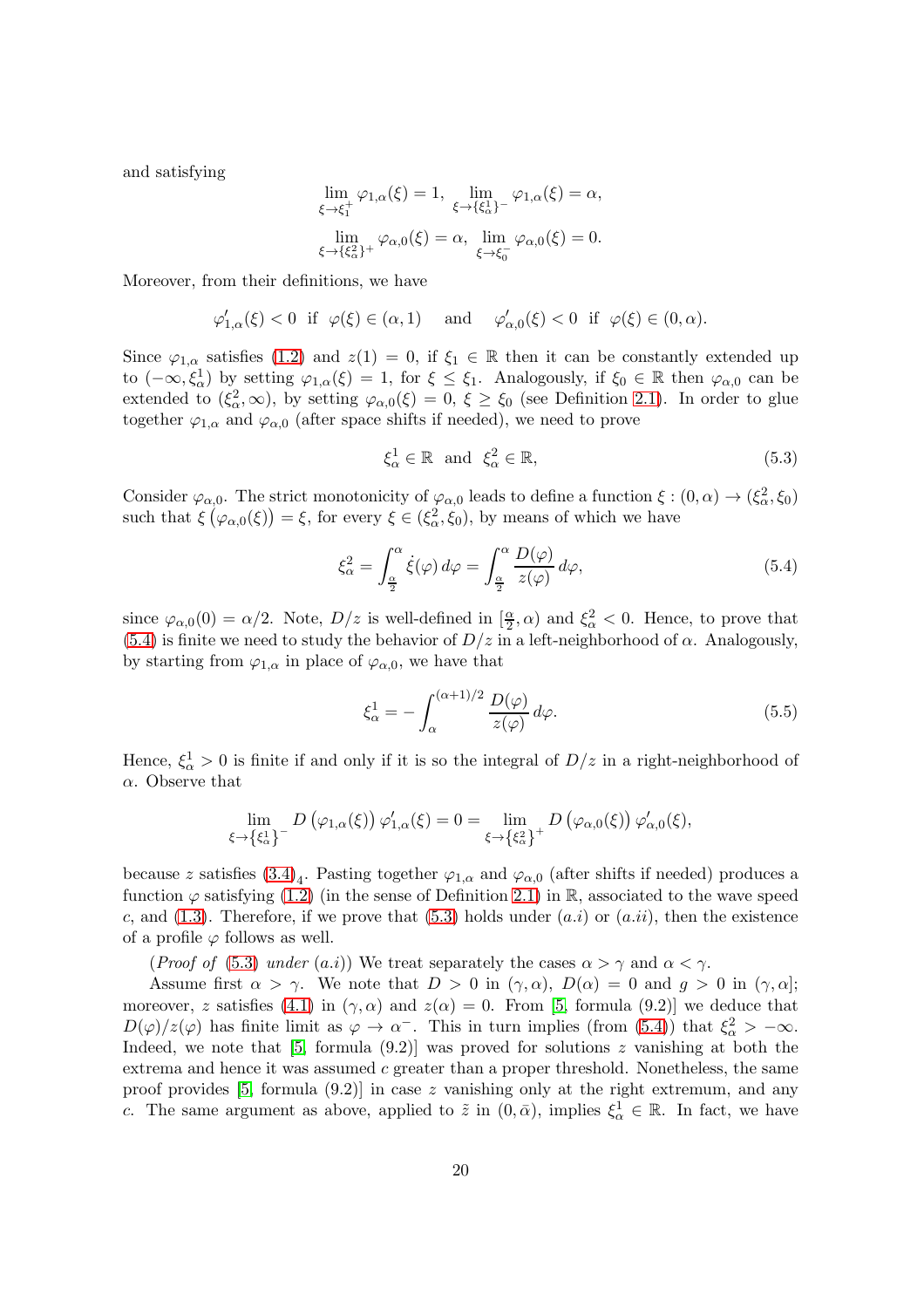$\tilde{z}(\bar{\alpha}) = 0$  and  $\tilde{z}$  satisfies [\(4.1\)](#page-11-3) in  $(0, \bar{\alpha})$ , with  $q = \tilde{D}\bar{q}$ ,  $\bar{h}$  and c; more importantly,  $\tilde{D}$  and  $\bar{q}$  in  $(0, \bar{\alpha}]$  satisfy the same sign assumptions as D and g in  $(0, \alpha]$ .

Suppose  $\alpha < \gamma$ . Note that  $\bar{D} > 0$  in  $(\bar{\alpha}, 1), \bar{D}(\bar{\alpha}) = 0, \tilde{g} > 0$  in  $[\bar{\alpha}, 1)$  and  $\bar{z}$  satisfies [\(4.1\)](#page-11-3) with  $q = D\tilde{g}$  and h,  $C = -c$ . As a consequence, the main assumptions of [\[9\]](#page-31-5) are satisfied with  $(\bar{\alpha}, 1)$  here replacing  $(0, \bar{\rho})$  there. Then, an application of [\[9,](#page-31-5) proof of Parts  $(b)$ ,  $(c)$  and (d) in Theorem 2.5 implies that  $\bar{D}/\bar{z}$  must be finite limit approaching  $\bar{\alpha}^+$ . This in turn implies that  $\xi_{\alpha}^2 > -\infty$ . Similarly, since  $-z$  satisfies  $(4.1)$  in  $(\alpha, \gamma)$  with  $q = Dg$ ,  $-h$  and  $C = -c$ , we apply the same arguments as above, based on [\[9,](#page-31-5) proof of Parts  $(b)$ ,  $(c)$  and  $(d)$ in Theorem 2.5], to deduce that  $\xi^1_{\alpha} < \infty$ .

(Proof of [\(5.3\)](#page-19-1) under (a.ii)) Suppose now  $\alpha = \gamma$ . Observe, the function  $w = \overline{z}$  in  $(\overline{\alpha}, 1)$ satisfies [\(4.1\)](#page-11-3) with  $q = \overline{D}\tilde{q}$ , h and  $C = -c$ . Moreover,  $\overline{D} > 0$  in  $(\overline{\alpha}, 1)$ ,  $\overline{D}(\overline{\alpha}) = 0$ ,  $\tilde{q} > 0$ in  $(\bar{\alpha}, 1)$  and  $\tilde{g}(\bar{\alpha}) = 0$ . From [\[5,](#page-31-1) Proposition 8.2] with  $c^* = -c_{1,1}^*$ , we deduce then that if  $c = c_{1,1}^*$  (and hence  $C = -c_{1,1}^*$ ) then  $\dot{w}(\bar{\alpha}^+) < 0$ . This at once implies that  $\dot{z}(\alpha^-) > 0$  and hence that  $\xi_{\alpha}^2 \in \mathbb{R}$ . Otherwise,  $C > -c_{1,1}^*$  and  $\dot{w}(\bar{\alpha}^+) = 0$ , again from [\[5,](#page-31-1) Proposition 8.2], because  $\dot{q}(\alpha) = D(\alpha)g(\alpha) = 0$ . In this case, we argue as follows. Observe that, from [\(4.3\)](#page-13-0) and [\(4.8\)](#page-13-5), we have  $c_{1.1}^* \leq h(\alpha)$ . Hence,  $c = -C < h(\alpha)$ . Define

$$
\zeta(\psi) := -k\bar{D}(\psi) \left(\psi - \bar{\alpha}\right)^{\tau}, \ \psi \in (\bar{\alpha}, 1),
$$

where  $\tau \in (0,1)$  is the same as in  $(2.3)$  and  $k > 0$  is to be determined. We have

$$
\dot{\zeta}(\psi) = -k\dot{\bar{D}}(\psi) \left(\psi - \bar{\alpha}\right)^{\tau} - \tau k \frac{\bar{D}(\psi)}{\psi - \bar{\alpha}} \left(\psi - \bar{\alpha}\right)^{\tau} \to 0 \text{ as } \psi \to \bar{\alpha}^{+},
$$

while

$$
\tilde{h}(\psi) - C - \frac{\bar{D}(\psi)\tilde{g}(\psi)}{\omega(\psi)} = \tilde{h}(\psi) + c + \frac{\tilde{g}(\psi)}{k(\psi - \bar{\alpha})^{\tau}} \ge \tilde{h}(\psi) + c + \frac{L}{k} \to -h(\alpha) + c + \frac{L}{k}, \tag{5.6}
$$

in virtue of [\(2.3\)](#page-4-2). If  $k > 0$  is chosen (small enough) such that  $c - h(\alpha) + L/k > 0$ , then  $\zeta$ is a strict lower-solution of  $(4.1)<sub>1</sub>$  in a right-neighborhood of  $\bar{\alpha}$ . On the other hand, since  $\dot{w}(\bar{\alpha}) = 0$  then there exists a sequence  $\theta_n \in (\bar{\alpha}, 1)$  such that  $\theta_n \to \bar{\alpha}$  and  $\dot{w}(\theta_n) \to 0$ , as  $n \to \infty$ . This implies that

$$
\frac{-\zeta(\theta_n)}{-w(\theta_n)} = \frac{k(\theta_n - \bar{\alpha})^\tau}{\tilde{g}(\theta_n)} \frac{\bar{D}(\theta_n)\tilde{g}(\theta_n)}{-w(\theta_n)} \le \frac{k}{L} \frac{\bar{D}(\theta_n)\tilde{g}(\theta_n)}{-w(\theta_n)} \to \frac{k}{L} \left( h(\alpha) - c \right) < 1 \text{ as } n \to \infty, (5.7)
$$

since w satisfies  $\dot{w} = \tilde{h} + c - \bar{D}\tilde{g}/w$ . Then  $-\zeta(\theta_n) < -w(\theta_n)$  for each n. Thus, from comparison-type results (see [\[5,](#page-31-1) Lemma 3.2 (2.b.i)]), we conclude that  $\zeta > w$  in a rightneighborhood of  $\bar{\alpha}$ , which means that

 $z(\varphi) < -kD(\varphi) (\alpha - \varphi)^{\tau}$  for  $\varphi$  in a left-neighborhood of  $\alpha$ .

This and [\(5.4\)](#page-19-0) imply that  $\xi_{\alpha}^2$  is finite.

We now prove that  $\xi^1_\alpha$  is finite. We first observe that the function  $\psi(\xi)$  defined as  $\psi(\xi) := 1 - \varphi_{1,\alpha}(-\xi)$ , for  $\xi \in (-\xi_{\alpha}^1, \infty)$ , must satisfy

<span id="page-20-0"></span>
$$
\left(\tilde{D}(\psi)\psi'\right)' + \left(c - \bar{h}(\psi)\right)\psi' + \bar{g}(\psi) = 0, \tag{5.8}
$$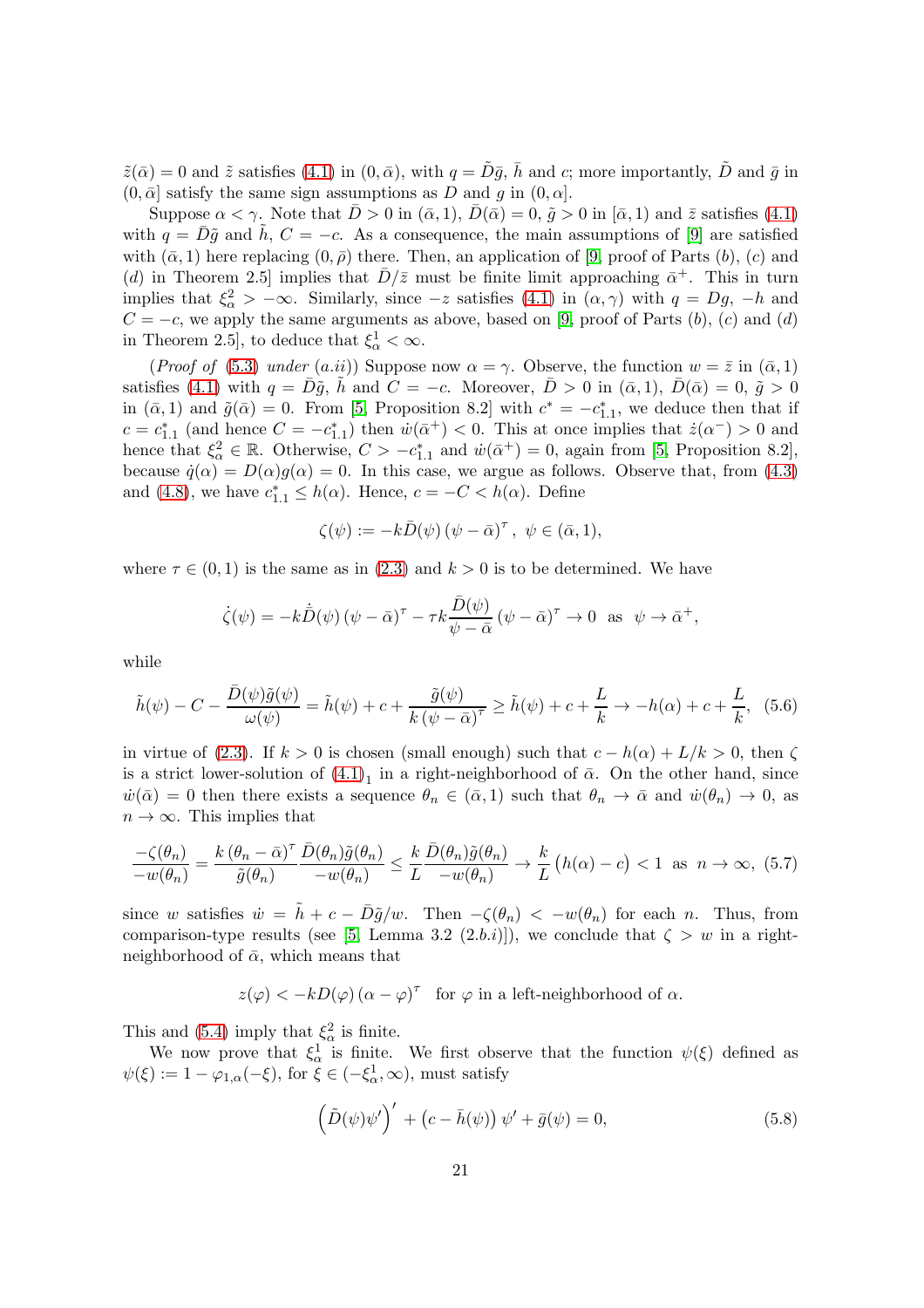$\psi \in (0, \bar{\alpha}), \psi(-\xi_{\alpha}^1) = \bar{\alpha}$  and  $\psi(\infty) = 0$ . Hence,  $\psi$  is a wave profile, connecting  $\bar{\alpha}$  to 0, with wave speed c associated to [\(1.1\)](#page-0-0) with D,  $\bar{g}$  and h. Moreover, in virtue of [\(2.3\)](#page-4-2), a direct check permits to apply [\[8,](#page-31-4) Theorem 2.5 (ii)] and to infer that  $\psi$  must be non-strictly monotone, in the sense that it reaches  $\bar{\alpha}$  in a finite value. This clearly means also that  $\varphi_{1,\alpha}$  reaches  $\alpha$  at a finite value. From the very definition of  $\xi^1_\alpha$  this implies that  $\xi^1_\alpha \in \mathbb{R}$ .

It remains to prove the conclusion of Proposition [3.2](#page-11-1) under (b). Assume then that  $\alpha < \gamma$ and z satisfies [\(3.5\)](#page-8-0) with  $z(\gamma) = 0$ . Since, in this case, for  $\varphi \in (\alpha, 1)$  the right-hand side of [\(5.1\)](#page-18-3) is necessarily a  $C^1$ -function only on  $(\alpha, \gamma) \cup (\gamma, 1)$ , we get (by solving (5.1) with suitable initial conditions) two functions  $\varphi_{1,\gamma}$  and  $\varphi_{\gamma,\alpha}$  solving [\(1.2\)](#page-0-1) with  $\varphi_{1,\gamma} \in (\gamma,1)$  and  $\varphi_{\gamma,\alpha} \in (\alpha,\gamma)$ . Hence, what we need now is only to prove that  $\varphi_{1,\gamma}$  and  $\varphi_{\gamma,\alpha}$  reach  $\gamma$  at finite values. To this end, we observe that we can apply a result from [\[9\]](#page-31-5). Indeed, it is sufficient to observe that  $\varphi_{\gamma,\alpha}$  is a wave profile (with speed c), connecting  $\gamma$  to  $\alpha$  for [\(1.1\)](#page-0-0) if and only if it is a wave profile (with speed  $-c$ ) for [\(1.1\)](#page-0-0) with  $-D$ ,  $-g$  and  $-h$ . Since  $-D > 0$  in  $(\alpha, \gamma)$ ,  $-D(\gamma) > 0, -g > 0$  in  $(\alpha, \gamma)$ ,  $-g(\gamma) = 0$  and [\(2.3\)](#page-4-2) holds, then in the interval  $[\alpha, \gamma]$  we are under the assumptions of [\[9,](#page-31-5) Theorem 2.9 (ii)]. As a consequence,  $\varphi_{\gamma,\alpha}$  must reach  $\gamma$  at a finite value. The same argument can be followed to deduce that also  $\varphi_{1,\gamma}$  must reach  $\gamma$  at a finite value, by starting from  $\psi(\xi) := 1 - \varphi_{1,\gamma}(-\xi)$ , which is a wave profile, connecting  $\bar{\gamma}$  to 0, of [\(1.1\)](#page-0-0) with  $\tilde{D}$  and  $\bar{g}$ . Since, as before,  $\xi_{\alpha}^2$  is finite, pasting together  $\varphi_{1,\gamma}, \varphi_{\gamma,\alpha}$  and  $\varphi_{\alpha,0}$ we conclude the proof.  $\Box$ 

<span id="page-21-1"></span>**Remark 5.1.** Consider the case  $\alpha = \gamma$ . Proposition [3.2](#page-11-1) shows that every c, for which [\(3.4\)](#page-7-4) has a solution, is admissible, under assumption  $(2.3)$ . Without requiring  $(2.3)$ , we now prove that if  $c_1 < c_2$  are admissible speeds, then every  $c \in (c_1, c_2)$  does.

First, we observe that necessarily  $[c_1, c_2] \subseteq [c_{3,2}^*, c_{1,1}^*]$ , from Propositions [3.1](#page-8-2) and [4.2.](#page-15-3) Then, fix  $c \in [c_1, c_2]$  and let  $z_c$  be the corresponding solution of [\(3.4\)](#page-7-4). By using properly Lemma [4.1](#page-11-4) (b), we have  $\bar{z}_{c_2} \leq \bar{z}_c \leq \bar{z}_{c_1}$  in  $(\bar{\alpha}, 1)$  and  $\tilde{z}_{c_1} \leq \tilde{z}_c \leq \tilde{z}_{c_2}$  in  $(0, \bar{\alpha})$ . Hence,

<span id="page-21-0"></span>
$$
z_{c_2} \le z_c \le z_{c_1} \quad \text{in} \quad [0,1]. \tag{5.9}
$$

By following the proof of Proposition [3.1,](#page-8-2) we define the functions  $\varphi_{\alpha,0}$  and  $\varphi_{1,\alpha}$ , from [\(5.1\)](#page-18-3)-[\(5.2\)](#page-18-4). We can glue  $\varphi_{\alpha,0}$  and  $\varphi_{1,\alpha}$  to obtain a profile  $\varphi$  if and only if [\(5.3\)](#page-19-1) holds true. However, since  $c_1$  and  $c_2$  are admissible, then  $z_{c_1}$  and  $z_{c_2}$  make [\(5.4\)](#page-19-0), [\(5.5\)](#page-19-2) finite; by [\(5.9\)](#page-21-0), a direct argument involving also  $(5.4)$ ,  $(5.5)$  implies that also  $z_c$  makes  $(5.3)$  true.

*Proof of Theorem [2.1.](#page-5-0)* We prove (a). Since  $\mathcal{J}$  is not empty then there exists (at least) a wave profile  $\varphi$ . Corollary [3.1](#page-11-2) (a) implies that this fact is equivalent to the existence of a solution of  $(3.4)$ . Proposition [4.1](#page-15-1) informs us that  $(3.4)$  is solvable for  $(at \text{ most})$  a unique c and that the corresponding solution z is unique. Moreover, since  $z(\gamma) < 0$  and  $D(\gamma) > 0$ , from Lemma [3.1](#page-7-1) and formulas as [\(3.7\)](#page-9-3) we have that  $\varphi'(\xi) < 0$  for every  $\xi$  such that  $\varphi(\xi) = \gamma$ . This implies that stretchings at level  $\gamma$  as in [\(2.5\)](#page-4-3) are not allowed.

We prove  $(b)$ . By arguing as in case  $(a)$ , but now from Propositions [3.1](#page-8-2)  $(i)$  and [4.2,](#page-15-3) we obtain that (a non-empty)  $\mathcal J$  must be bounded; Remark [5.1](#page-21-1) implies that  $\mathcal J$  is an interval. Fix  $c \in \mathcal{J}$ . By Lemma [3.1](#page-7-1) and  $D(\alpha = \gamma) = 0$ , profiles as [\(2.5\)](#page-4-3) are solutions to [\(1.2\)](#page-0-1), for every finite  $\delta_1, \delta_2$ . Thus, for each  $c \in \mathcal{J}$ , the profile must be unique at least up to shifts and stretchings at level  $\gamma$ ; we now prove that no other loss of uniqueness occurs. Suppose by contradiction that, for a given c, there exist profiles  $\varphi_1$  and  $\varphi_2$  such that  $\varphi_1 \neq \varphi_2$  in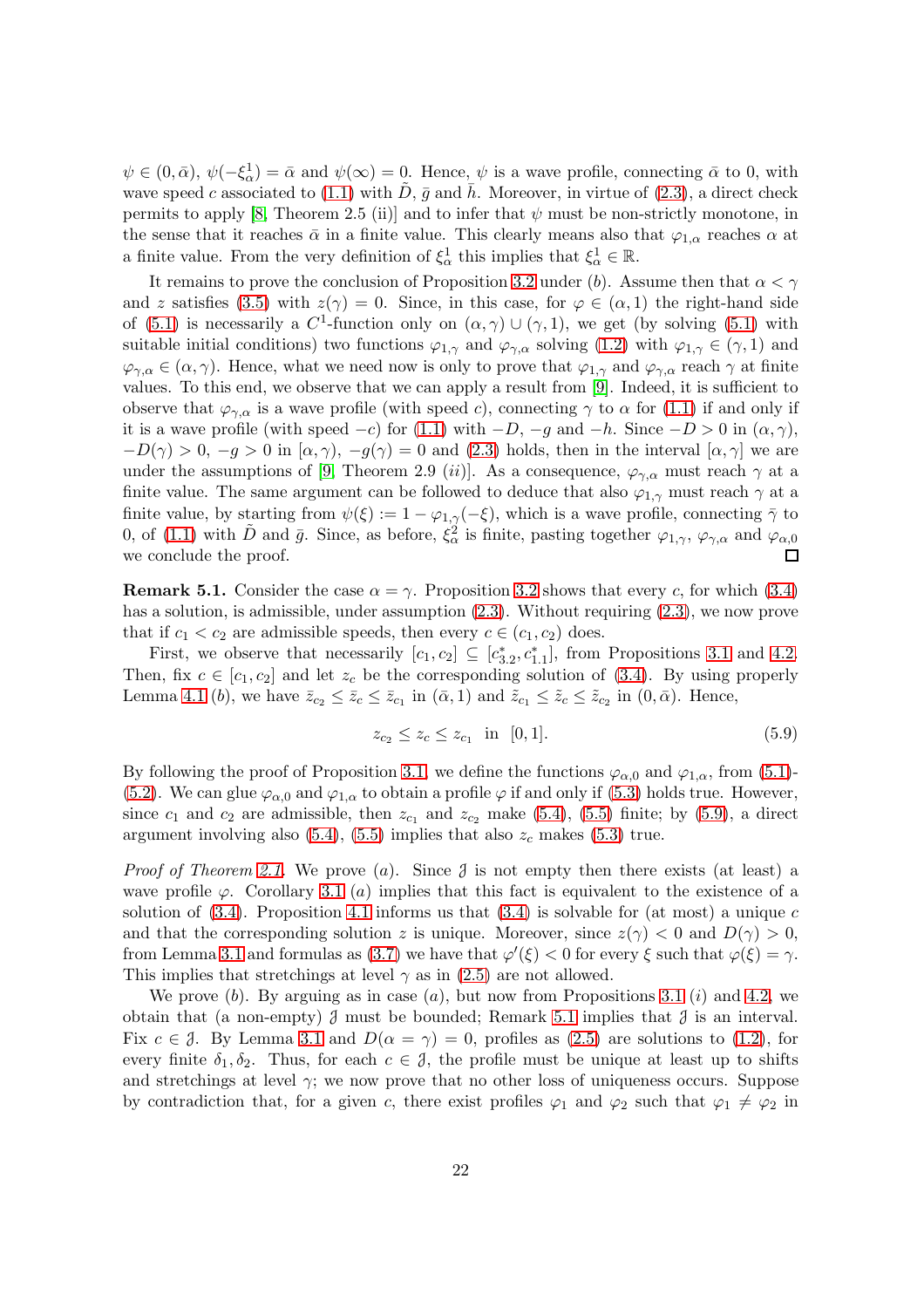$(-\infty,\xi^*), \varphi_1(\xi^*) = \varphi_2(\xi^*) = \gamma$  and  $\varphi_1, \varphi_2 \in (\gamma,1]$  in  $(-\infty,\xi^*),$  for some  $\xi^* \in \mathbb{R}$ . The oneto-one correspondence between profiles connecting 1 to  $\gamma$  and solutions of [\(3.4\)](#page-7-4) in ( $\gamma$ , 1) is standard because  $D, g \neq 0$  in  $(\gamma, 1)$ . Since, for a fixed c, [\(3.4\)](#page-7-4) in  $(\gamma, 1)$  has at most a unique solution z (essentially from Lemma [4.1](#page-11-4) (a)), then  $\varphi_1 = \varphi_2$  in  $(-\infty, \xi^*)$ , a contradiction. The closedness of  $\beta$  under [\(2.3\)](#page-4-2) follows by Corollary [3.1](#page-11-2) (b) and Proposition [4.2,](#page-15-3) directly.

We prove  $(c)$ . The first part follows analogously to cases  $(a)$  and  $(b)$ , by applying Proposition [3.1](#page-8-2) (ii) and Remark [4.4.](#page-17-2) Indeed, if  $\varphi$  is a profile then z given in the proof of Proposition [3.1](#page-8-2) (when  $\alpha < \gamma$ ) satisfies [\(3.5\)](#page-8-0) with  $z(\gamma) \geq 0$ . Remark [4.4](#page-17-2) implies that  $\mathcal{J} \subseteq [c_{3,2}^*, \min\{c_{1,1}^*, c_{3,2}^*\}],$  hence it is bounded. By Remark [4.3](#page-17-1) and Proposition 4.3 we get that  $\mathcal{J} \supset (c_{3,2}^*, \min\{c_{1,1}^*, c_{3,2}^*\})$ , so it is an interval. However, we cannot conclude that  $\mathcal{J}$  is also closed because the extremal cases  $c = c_{3,1}^*$  and  $c = c_{3,2}^*$  are not comprehensively covered, by Proposition [4.3.](#page-17-1) Again by Proposition [4.3,](#page-17-1) for every  $c$  satisfying  $(4.16)$ , we have the existence of a family of solutions of  $(3.4)$  in one-to-one correspondence with  $\mathcal{Z}_c$  in  $(4.15)$ . Then, by Proposition [3.2](#page-11-1) (a), to each of such solutions corresponds a profile (unique up to shifts). Hence, the existence of the family  $\{\varphi_{\lambda}\}_{\lambda}$ , for  $\lambda \in [\lambda_c, 0)$  is given, starting from  $z_s$  of [\(4.15\)](#page-16-2) (with  $\lambda = s/D(\gamma) < 0$ ) and  $\lambda_c = \beta(c)/D(\gamma)$ , where  $\beta(c)$  is defined in Lemma [4.4.](#page-16-3) The latter part of item (c) deals with the profiles  $\varphi_0$ . These profiles (up to shifts and stretchings at level  $\gamma$ ), by Corollary [3.1](#page-11-2) (c), must be in one-to-one correspondence with solutions z of [\(3.5\)](#page-8-0) with  $z(\gamma) = 0$ . Hence, from Remark [4.4,](#page-17-2) we deduce that  $\mathcal{J} = [c_{3,2}^*, \min\{c_{1,1}^*, c_{3,2}^*\}]$ . The last part, regarding  $\varphi'$ , is deduced by Proposition [3.1.](#page-8-2)  $\Box$ 

<span id="page-22-1"></span>**Remark 5.2.** In the case  $\alpha \leq \gamma$ , a direct consequence of Propositions [3.1,](#page-8-2) [4.2](#page-15-3) and Remark [4.4](#page-17-2) is that, if profiles exist, then  $c_{3,2}^* \leq c \leq c_{1,1}^*$ . Due to [\(4.8\)](#page-13-5) and by applying [\(4.3\)](#page-13-0) to  $c_{1,1}^*$ and  $c_{3,2}^*$ , then it follows  $h(1) \leq c \leq h(\alpha)$ , necessarily.

*Proof of Theorem [2.2.](#page-5-1)* First, we claim that, if f is convex and there exists a wave profile, then  $\alpha > \gamma$ . We argue by contradiction assuming both that a profile exists and  $\alpha \leq \gamma$ . As observed in Remark [5.2,](#page-22-1) we have  $c \geq h(1)$ . Moreover, to  $c_{1,1}^*$  we apply [\(4.4\)](#page-13-1), because f is convex. Hence, we must have  $c_{1,1}^* < h(\alpha)$ , which in turn implies  $h(\alpha) > h(1)$ . This contradicts the convexity assumption on  $f$ . Hence, we have showed the claim.

Assume then  $\alpha > \gamma$ . From Proposition [3.1](#page-8-2) (*i*) there exists a solution of [\(3.4\)](#page-7-4) and from Proposition [4.1](#page-15-1) c must equal  $c_1^*$ . Multiplying by  $z(\varphi)$  and integrating  $(3.4)_1$  in  $(\alpha, 1)$  gives

$$
0 = \int_{\alpha}^{1} (h(\sigma) - c_1^*) z(\sigma) d\sigma - \int_{\alpha}^{1} D(\sigma) g(\sigma) d\sigma,
$$

that is

$$
c_1^* \int_{\alpha}^1 z(\sigma) d\sigma = \int_{\alpha}^1 h(\sigma) z(\sigma) d\sigma - \int_{\alpha}^1 D(\sigma) g(\sigma) d\sigma.
$$
 (5.10)

This implies, because of  $Dg < 0$  and  $z > 0$  in  $(\alpha, 1)$ ,

$$
c_1^* > \frac{\int_{\alpha}^1 h(\sigma) z(\sigma) d\sigma}{\int_{\alpha}^1 z(\sigma) d\sigma} \ge \min_{[\alpha,1]} h.
$$

Since  $f$  is convex then

<span id="page-22-0"></span>
$$
c_1^* > h(\alpha). \tag{5.11}
$$

We prove now [\(2.6\)](#page-5-3). By arguing similarly but in  $(0, \alpha)$  we obtain that  $c_1^* < h(\alpha)$  if  $\int_0^{\alpha} Dg < 0$ and  $c_1^* \leq h(\alpha)$  if  $\int_0^{\alpha} Dg = 0$ . Thus, we must have [\(2.6\)](#page-5-3).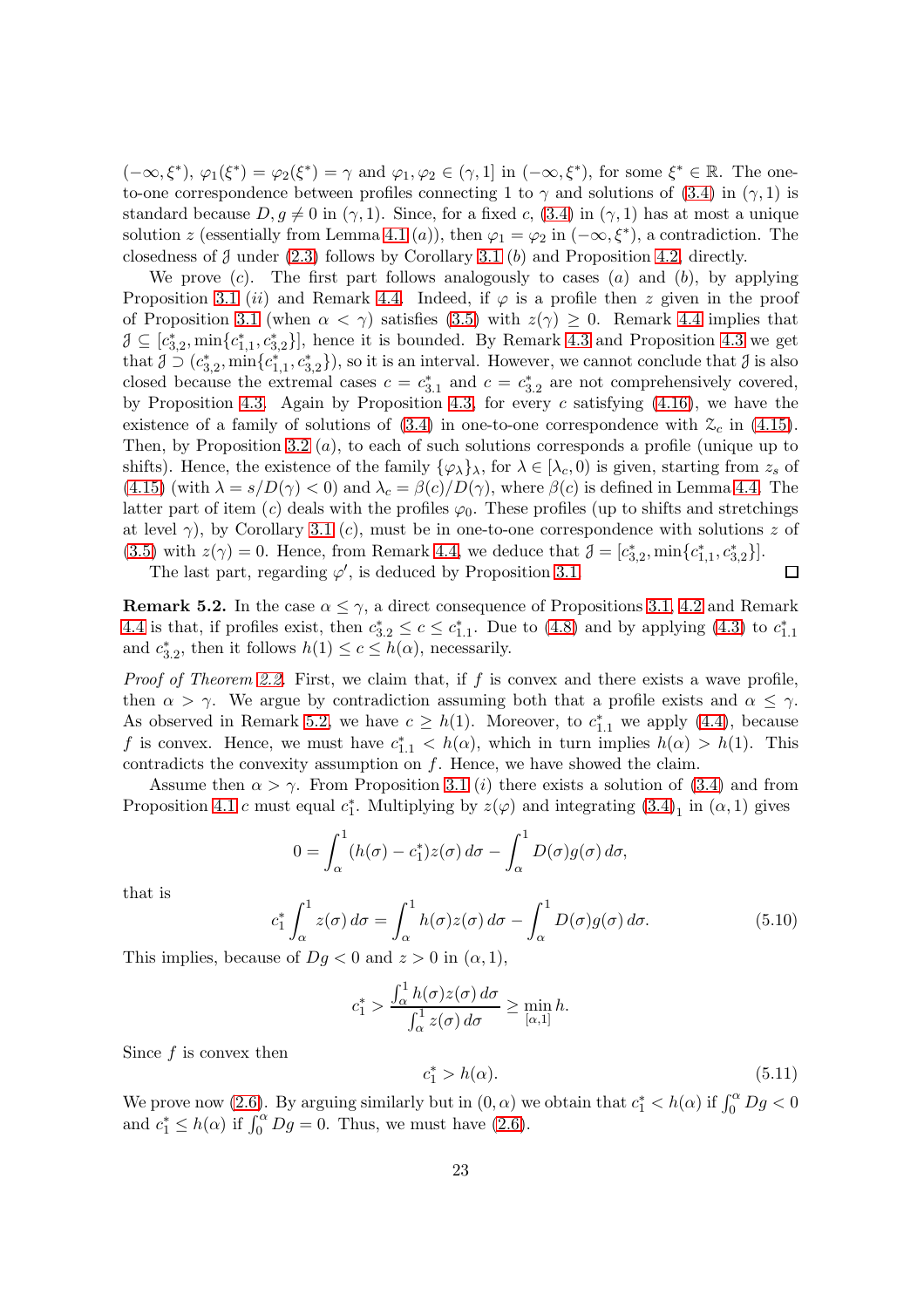Now, we prove that  $(2.7)$  implies the existence of solutions. First, note that  $(2.7)$  implies necessarily  $\alpha > \gamma$ . By applying Proposition [3.2](#page-11-1) (*a.i*) and Proposition [4.1,](#page-15-1) solutions exist if both  $c_{1,1}^* < c_{1,2}^*$  and  $c_1^* \ge c_{3,2}^*$ . We prove first the former one. Since f is convex, [\(4.4\)](#page-13-1) applied to  $c_{1,1}^*$  and  $c_{1,2}^*$  defined in [\(4.8\)](#page-13-5) implies that

$$
c_{1.1}^* < h(\gamma) < c_{1.2}^*.
$$

It remains to prove that  $c_1^* \geq c_{3,2}^*$ . By applying [\(4.5\)](#page-13-2) to  $c_{3,2}^*$  in [\(4.8\)](#page-13-5) we have  $c_{3,2}^* \leq \bar{c}$  :=  $h(1) + 2\sqrt{\sup_{[\alpha,1)} \delta(Dg,1)}$ . Hence, in order to conclude it suffices to show that  $c_1^* \geq \bar{c}$ .

Let  $z_1$  be the solution of  $(4.10)_1$  corresponding to  $c = \bar{c}$ . Note,  $z_1$  is well-defined since  $\bar{c} > h(1) \ge h(\gamma) > c_{1,1}^*$  (see Lemma [4.2\)](#page-14-3). Since  $z_1(\gamma) < 0$ ,  $z_1$  can be maximally extended up to some  $\varphi_0 \in (\gamma, \alpha]$  as a unique solution of the differential equation in  $(4.10)_1$ . Still call  $z_1$  this extension. Observe that such a  $z_1$  turns out to be continuous up to  $[0, \varphi_0]$  (see [\[5,](#page-31-1) Lemma 3.1]). It is plain to verify that  $\varphi_0 < \alpha$  if and only if  $c_1^* > \overline{c}$  (see Figure [5\)](#page-15-0). We then prove that if [\(2.7\)](#page-6-1) holds then  $\varphi_0 < \alpha$ . To this end, since  $z_1(\varphi_0) \in (-\infty, 0]$  we observe that

<span id="page-23-0"></span>
$$
0 \le z_1(\varphi_0)^2 - z_1(0)^2 = 2 \int_0^{\varphi_0} \left( h(\rho) - \sigma \right) z_1(\rho) d\rho - 2 \int_0^{\varphi_0} q(\rho) d\rho. \tag{5.12}
$$

Define

$$
\Delta := (\bar{c} - h(0)) \sqrt{\alpha} + \sqrt{(\bar{c} - h(0))^2 \alpha + 2M} = \Sigma \sqrt{\alpha} + \sqrt{\Sigma^2 \alpha + 2M}.
$$

Since f is convex, by arguing similarly to the proof of [\[22,](#page-32-8) Theorem 3.2], then  $\varphi \mapsto -\Delta \varphi^{1/2}$ turns out to be a strict lower-solution of  $(4.1)<sub>1</sub>$  in  $(0, \alpha)$ , with  $c = \bar{c}$ . Hence,  $z_1(\varphi) > -\Delta \varphi^{1/2}$ in  $(0, \varphi_0)$ . This, the convexity of f, and the very definition of  $\bar{c}$  imply that

$$
\int_0^{\varphi_0} \left( h(\rho) - \bar{c} \right) z_1(\rho) \, d\rho < \left( \bar{c} - h(0) \right) \Delta \int_0^{\varphi_0} \sqrt{\rho} \, d\rho < \Sigma \Delta \int_0^{\alpha} \sqrt{\rho} \, d\rho.
$$

From [\(5.12\)](#page-23-0) then we obtain

$$
0 < \frac{4}{3} \Sigma \Delta \alpha^{3/2} - 2 \int_0^{\varphi_0} q(\rho) \, d\rho.
$$

Since  $q > 0$  in  $(\gamma, \alpha)$ , if  $(2.7)$  holds then  $\varphi_0 < \alpha$ ; hence,  $c_1^* > \overline{c}$ . This concludes the proof. *Proof of Theorem [2.3.](#page-6-0)* We first observe that, since f is assumed to be (strictly) concave then

$$
\inf_{[0,\gamma)} \delta(f,\gamma) = h(\gamma) = \dot{f}(\gamma), \text{ and } \sup_{[\alpha,1)} \delta(f,1) = \frac{f(1) - f(\alpha)}{1 - \alpha}.
$$

Assume  $\alpha > \gamma$ . In virtue of [\(4.8\)](#page-13-5), from [\(4.5\)](#page-13-2) applied to  $c_{1,1}^*$  and  $c_{3,2}^*$  we have

$$
c_{1.1}^* \geq \inf_{[0,\gamma)} \delta(f,\gamma) - 2\sqrt{\sup_{[0,\gamma)} \delta(Dg,\gamma)} \geq \sup_{[\alpha,1)} \delta(f,1) + 2\sqrt{\sup_{[\alpha,1)} \delta(Dg,1)} \geq c_{3.2}^*.
$$

where the second inequality is given by [\(2.8\)](#page-6-2). Moreover, since  $\dot{q}(\gamma) > 0$  then  $h(\gamma)$  –  $2\sqrt{D(\gamma)\dot{g}(\gamma)}$  <  $h(\gamma) + 2\sqrt{D(\gamma)\dot{g}(\gamma)}$  and hence, in virtue of [\(4.8\)](#page-13-5), from [\(4.3\)](#page-13-0) applied to  $c_{1,1}^*$  and  $c_{1,2}^*$  we have  $c_{1,1}^* < c_{1,2}^*$ . Hence, from Proposition [4.1](#page-15-1) we infer that  $(3.4)$  is solvable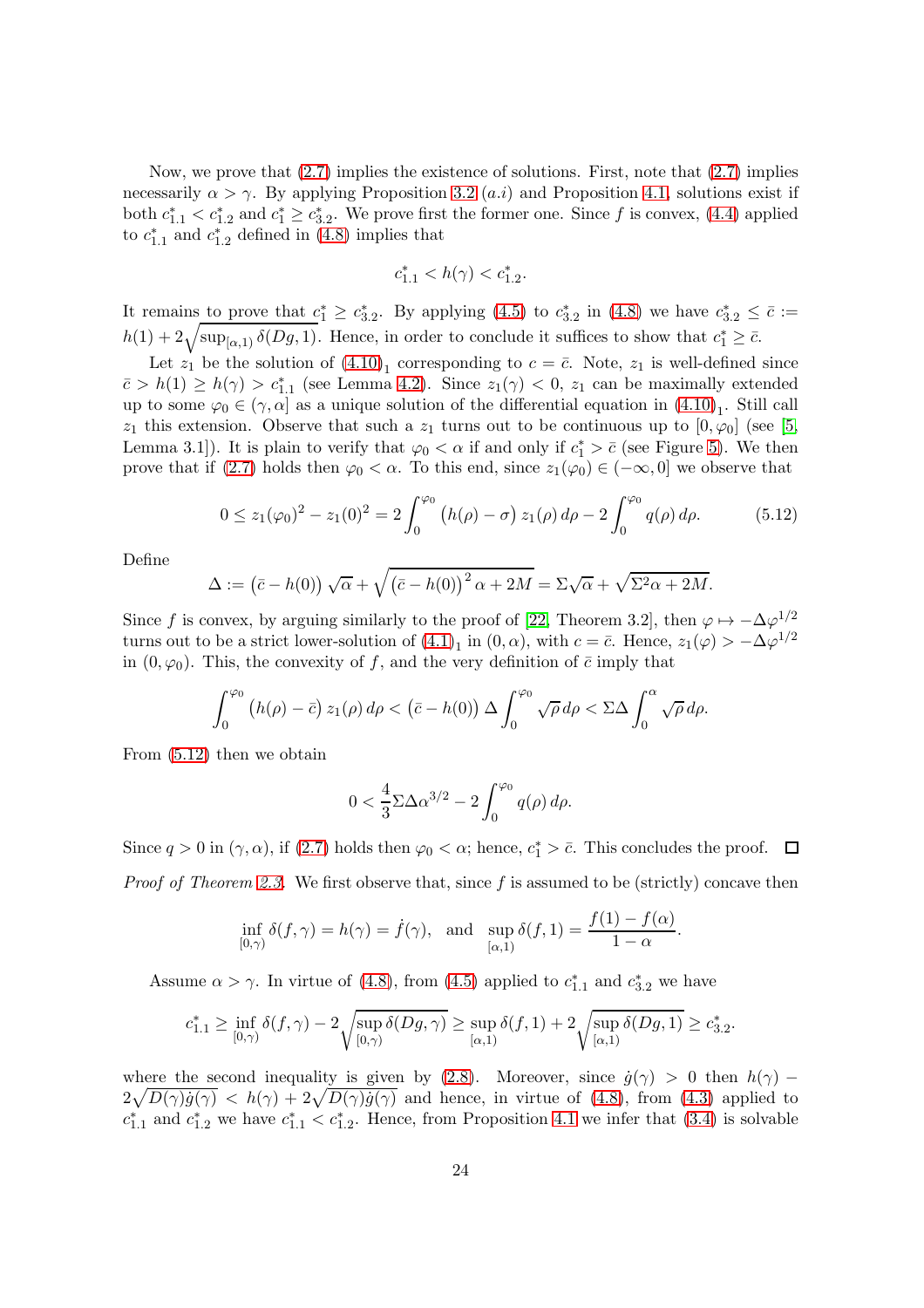for some c. Proposition [3.2](#page-11-1)  $(a,i)$  then implies that, associated to that c, there exists a profile  $\varphi$ .

Assume  $\alpha = \gamma$ . As in the case  $\alpha > \gamma$ , but now we apply [\(4.6\)](#page-13-6) to  $c_{1,1}^*$  and deduce  $c_{1.1}^* > c_{3.2}^*$ . Indeed, estimate [\(4.6\)](#page-13-6) informs us that

$$
c_{1.1}^* \geq \inf_{[0,\gamma)} \delta(f,\gamma) - 2\sqrt{\sup_{\varphi \in [0,\gamma)} \frac{1}{\gamma - \varphi} \int_{\varphi}^{\gamma} \frac{D(\sigma)g(\sigma)}{\sigma - \gamma}} d\sigma > \inf_{[0,\gamma)} \delta(f,\gamma) - 2\sqrt{\sup_{[0,\gamma)} \delta(Dg,\gamma)},
$$

because  $\delta(Dg,\gamma)(\sigma) = D(\sigma)g(\sigma)/(\sigma-\gamma)$  in  $[0,\gamma)$  is a positive non-constant function which vanishes at  $\gamma$  and hence its supremum is strictly larger than that of its mean value function. Proposition [4.2](#page-15-3) implies that  $(3.4)$  is solvable (for a non-empty interval of values for c which must satisfy  $c \leq h(\alpha)$ , from [\(4.3\)](#page-13-0) applied to  $c_{1,1}^*$ ). Since there exists at least a value of such  $c$ satisfying  $c < h(\alpha)$  (indeed there exists an interval) then, under [\(2.3\)](#page-4-2), Proposition [3.2](#page-11-1) (a.ii) gives the existence of profiles.

Assume  $\alpha < \gamma$ . First, we observe that since f is strictly concave then

$$
\dot{f}(\gamma) < \frac{f(\gamma) - f(\alpha)}{\gamma - \alpha} = \inf_{[0,\gamma] \setminus \{\alpha\}} \delta(f,\alpha).
$$

Condition [\(2.9\)](#page-6-3) then implies

$$
\inf_{[0,\gamma]\setminus\{\alpha\}} \delta(f,\alpha) - 2\sqrt{\sup_{[0,\gamma]\setminus\{\alpha\}} \delta(Dg,\alpha)} > \sup_{[\gamma,1)} \delta(f,1) + 2\sqrt{\sup_{[\gamma,1)} \delta(Dg,1)}.
$$

From [\(4.8\)](#page-13-5) and [\(4.5\)](#page-13-2) for  $c_{3.2}^*$  we deduce  $c_{3.2}^* \leq \sup_{[\gamma,1)} \delta(f,1) + 2\sqrt{\sup_{[\gamma,1)} \delta(Dg,1)}$  while for [\(4.5\)](#page-13-2) applied to  $c_{3.1}^*$  and  $c_{1.1}^*$  we obtain

$$
\inf_{[0,\gamma]\backslash\{\alpha\}} \delta(f,\alpha) - 2\sqrt{\sup_{[0,\gamma]\backslash\{\alpha\}} \delta\left(Dg,\alpha\right)} \le \n\min\{\inf_{[0,\alpha)} \delta(f,\alpha) - 2\sqrt{\sup_{[0,\alpha)} \delta(Dg,\alpha)}, \inf_{(\alpha,\gamma)} \delta(f,\alpha) - 2\sqrt{\sup_{(\alpha,\gamma)} \delta(Dg,\alpha)}\} \le \min\{c_{1,1}^*,c_{3,1}^*\}.
$$

Hence, we deduce that  $c_{3,2}^* < \min\{c_{1,1}^*, c_{3,1}^*\}$ . Proposition [4.3](#page-17-1) informs us that  $(3.4)$  is solvable. Proposition [3.2](#page-11-1)  $(a.i)$  implies in turn that there exist profiles  $\varphi$ .

**Remark 5.3.** In the case  $\alpha = \gamma$ , we proved in Theorem [2.3](#page-6-0) that  $c_{3.2}^* < c_{1.1}^*$ . Hence, in virtue of Corollary [3.1](#page-11-2) and Proposition [4.2,](#page-15-3) the profiles, whose existence is assured by Theorem [2.3,](#page-6-0) correspond to a whole interval of speeds, which does not collapse to a single value.

In the case  $\alpha < \gamma$ , Theorem [2.3](#page-6-0) shows en passant the existence of profiles  $\varphi_{\lambda}$  (under the notation of Theorem [2.1\)](#page-5-0) for  $\lambda \in [\lambda(c), 0)$ , with c in the whole interval given by [\(4.16\)](#page-17-4) (which in particular excludes the extremal case  $c_{3.2}^*$ ). For these speeds, a consequence of Proposition [3.2](#page-11-1) (b) is that, in order to admit also the profile  $\varphi_0$ , we would need to add the assumption [\(2.3\)](#page-4-2). Moreover, in such a case, also the speed  $c = c_{3.2}^*$  is admissible for  $\varphi_0$  (see Remark [4.4\)](#page-17-2).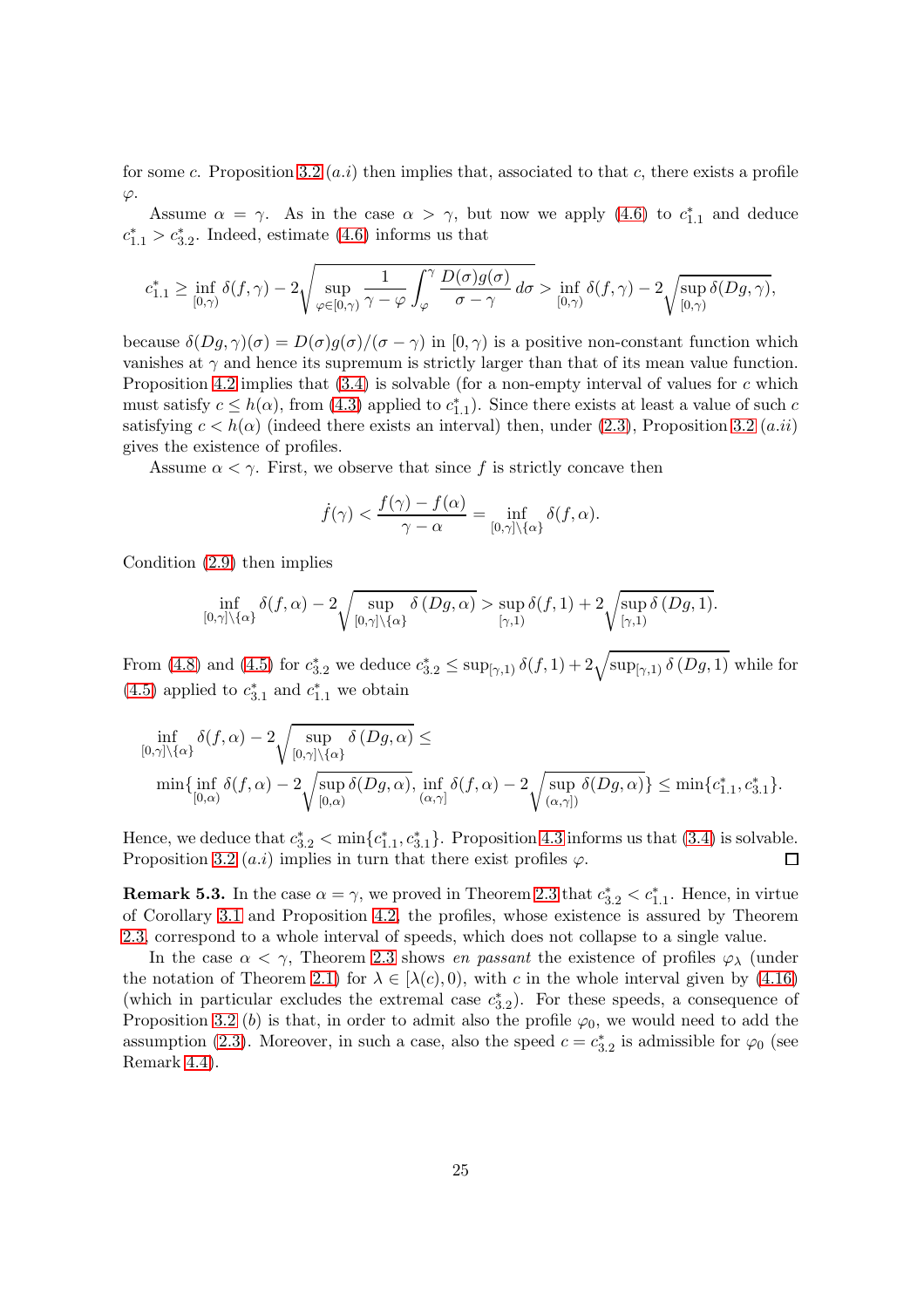## <span id="page-25-0"></span>6 Examples

In this section we provide some examples concerning specific situations which occur in the above results.

<span id="page-25-1"></span>**Example 6.1** (*J* degenerating to a single point). We show that, when  $\alpha \leq \gamma$ , the interval J of Theorem [2.1](#page-5-0) may reduce to a single value.

Assume first  $\alpha = \gamma = \frac{1}{2}$  $\frac{1}{2}$ . Let D and g be defined by

$$
D(\varphi) := \left(\frac{1}{2} - \varphi\right) \varphi \text{ and } g(\varphi) := -\varphi^2 \left(\frac{1}{2} - \varphi\right)^2 \text{ for } \varphi \in \left[0, \frac{1}{2}\right]
$$

and by symmetry as  $D(\varphi) = -D(\varphi - 1/2)$  and  $g(\varphi) = -g(\varphi - 1/2)$ , if  $\varphi \in (1/2, 1]$ . Such functions D and g satisfy (D) and (g) with  $\alpha = \gamma = 1/2$  and are such that  $q = Dg$  satisfies

$$
q(\varphi) = q\left(\varphi - \frac{1}{2}\right)
$$
 for  $\varphi \in \left[\frac{1}{2}, 1\right]$ .

Also, for some  $\tau, \sigma \in (0, 1)$ , define, for  $\varphi \in [0, 1/2]$ ,

$$
h(\varphi) := \varphi^{\tau} \left( \frac{1}{2} - \varphi \right)^{\sigma} \left\{ (1 + \sigma) \varphi + \varphi^{2 - 2\tau} \left( \frac{1}{2} - \varphi \right)^{2 - 2\sigma} - (1 + \tau) \left( \frac{1}{2} - \varphi \right) \right\},\,
$$

and such that  $h(\varphi) = -h(\varphi - 1/2)$  for each  $\varphi \in (1/2, 1]$ . Such a function h is continuous since  $h(1/2^-) = h(1/2^+) = 0$ .

In this case, from the symmetry properties of  $q$  and  $h$  and  $(4.8)$ , it is direct to verify that

$$
c_{3.2}^*=-c_{1.1}^*.
$$

We have that the function  $z$  defined by

$$
z(\varphi) := \begin{cases} -\varphi^{1+\tau} \left(\frac{1}{2} - \varphi\right)^{1+\sigma}, & \varphi \in \left[0, \frac{1}{2}\right], \\ \left(1 - \varphi\right)^{1+\sigma} \left(\varphi - \frac{1}{2}\right)^{1+\tau}, & \varphi \in \left(\frac{1}{2}, 1\right], \end{cases}
$$

satisfies [\(3.4\)](#page-7-4) with  $c = 0$ . Notice that  $z(\varphi) = -z(\varphi - 1/2)$  if  $\varphi \in [0, 1/2]$ . Hence, from Proposition [4.2,](#page-15-3)  $c_{3,2}^* \leq 0$ . Moreover, since from [\(4.3\)](#page-13-0) we have  $c_{3,2}^* \geq h(1) = 0$  then necessarily  $c_{3,2}^{*} = 0$ . This gives  $c_{3,2}^{*} = c_{1,1}^{*} = 0$ . From Proposition [3.1](#page-8-2) (*i*) we have then

$$
\text{either } \mathcal{J} = \varnothing \ \text{ or } \mathcal{J} = \{0\}.
$$

Observe, since [\(2.3\)](#page-4-2) does not hold, in this example, we cannot directly apply Proposition [3.2](#page-11-1) (*a.ii*), but looking for profiles associated to the speed  $c = 0$  we proceed as follows. We need to solve (separately) the two Cauchy problems

$$
\varphi' = \frac{z(\varphi)}{D(\varphi)} = -\varphi^{\tau} \left(\frac{1}{2} - \varphi\right)^{\sigma}, \qquad \varphi(0) = \varphi_0,
$$
  

$$
\psi' = \frac{z(\psi)}{D(\psi)} = -(1 - \psi)^{\sigma} \left(\psi - \frac{1}{2}\right)^{\tau}, \quad \psi(0) = \psi_0,
$$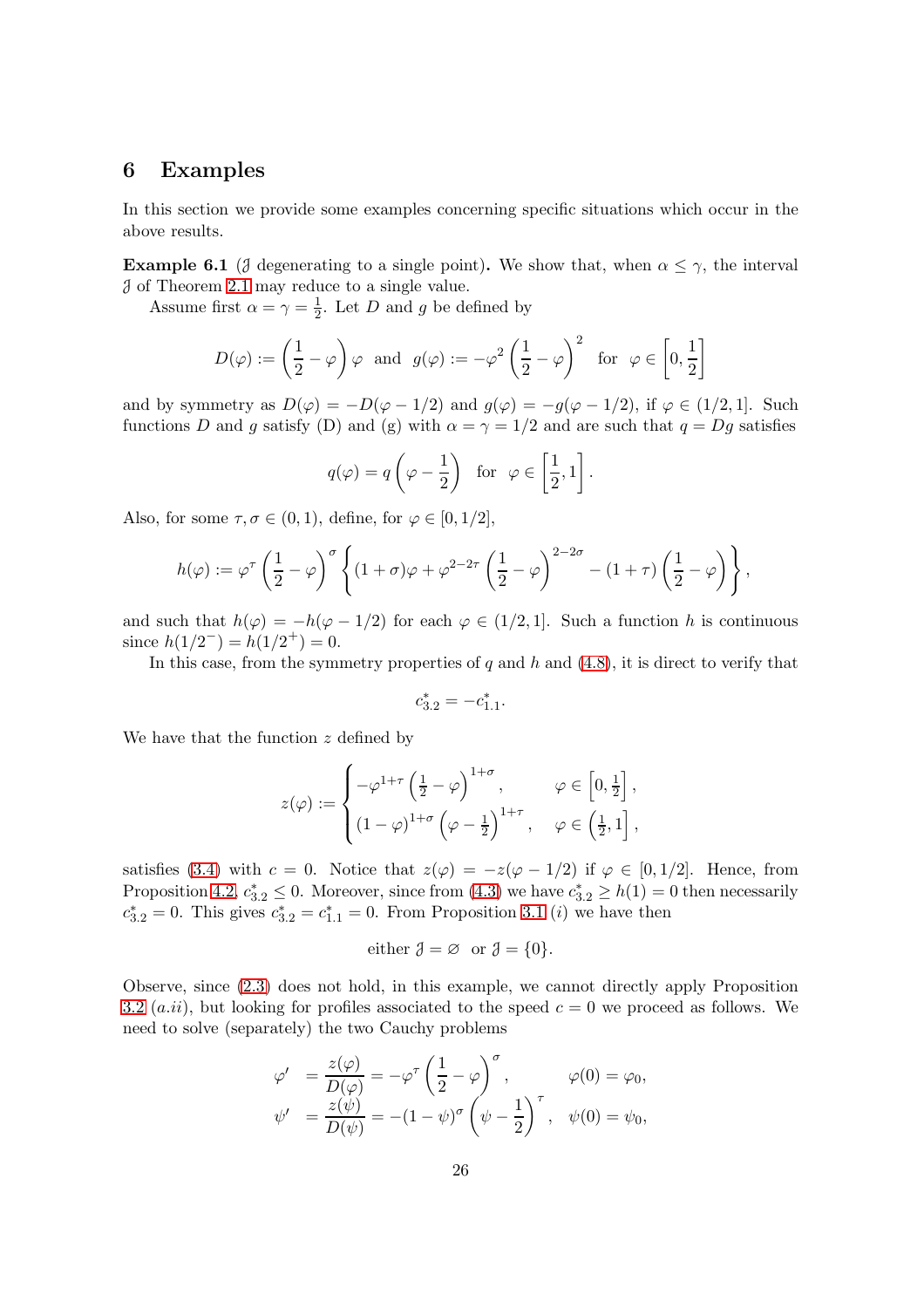for arbitrary  $0 < \varphi_0 < 1/2$  and  $1/2 < \psi_0 < 1$ . Focus on the problem for  $\varphi$ . From

<span id="page-26-1"></span>
$$
\int_{\varphi_0}^{\varphi} \frac{ds}{-s^{\tau} \left(\frac{1}{2} - s\right)^{\sigma}} = \xi,
$$
\n(6.1)

we get a profile which connects 1/2 to 0 such that  $\varphi$  reaches 1/2 at a finite  $\xi_*$  given by:

$$
\xi_* = \int_{\varphi_0}^{1/2} \frac{ds}{-s^\tau \left(\frac{1}{2} - s\right)^\sigma} \in \mathbb{R}.
$$

Analogously, from

<span id="page-26-2"></span>
$$
\int_{\psi_0}^{\psi} \frac{-ds}{(1-s)^{\sigma} \left(s - \frac{1}{2}\right)^{\tau}} = \xi,
$$
\n(6.2)

we obtain a profile  $\psi$  associated to  $c = 0$  which connects 1 to 1/2 and such that it reaches  $1/2$  at a finite value. Gluing together  $\varphi$  and  $\psi$  gives a desired wavefront and hence

$$
\mathcal{J} = \{0\}.
$$

Note, the profile is unique up to space shifts and stretchings at level 1/2.

Assume now  $\alpha = 1/3 < \gamma = 2/3$ . Define

$$
D(\varphi) = \begin{cases} \left(\varphi - \frac{1}{3}\right)^4, & \varphi \in \left[0, \frac{1}{3}\right], \\ -\left(\varphi - \frac{1}{3}\right)^4, & \varphi \in \left(\frac{1}{3}, \frac{2}{3}\right], \\ \frac{4}{27}\left(\frac{2}{3} - \varphi\right) - \frac{1}{81}, & \varphi \in \left(\frac{2}{3}, 1\right], \end{cases} \qquad \varphi(\varphi) = \begin{cases} -\beta \varphi^{1-\tau}, & \varphi \in \left[0, \frac{1}{3}\right], \\ -\beta \left(\frac{2}{3} - \varphi\right)^{1-\tau}, & \varphi \in \left(\frac{1}{3}, \frac{2}{3}\right], \\ \beta \left(\varphi - \frac{2}{3}\right)^{1-\tau} \frac{(\varphi - 1)^4}{\frac{4}{27}(\varphi - \frac{2}{3}) + \frac{1}{81}}, & \varphi \in \left(\frac{2}{3}, 1\right], \end{cases}
$$

for some  $\tau \in (0,1)$  and  $\beta = 1 - \tau/2 \in (0,1)$ . Such functions D and g satisfy (D) with  $\alpha = 1/3$  and (g) with  $\gamma = 2/3$ . Note, g satisfies also [\(2.3\)](#page-4-2). Despite the lack of symmetry in the definition of D and g, the function  $q = Dg$  satisfies

$$
q(\varphi) = -q\left(\frac{2}{3} - \varphi\right) \text{ for } \varphi \in \left[\frac{1}{3}, \frac{2}{3}\right] \text{ and } q(\varphi) = q\left(\varphi - \frac{2}{3}\right) \text{ for } \varphi \in \left[\frac{2}{3}, 1\right].
$$

Also, define  $h(\varphi) = 2\varphi^{\beta} (1/3 - \varphi)$ , for  $\varphi \in [0, 1/3]$ . In the other two sub-intervals, we define h by symmetry by  $h(\varphi) = -h(2/3 - \varphi)$ , for  $\varphi \in (1/3, 2/3]$  and  $h(\varphi) = -h(\varphi - 2/3)$ , for  $\varphi \in (2/3, 1]$ . This makes h continuous. Hence, from the symmetry properties of q and h and from  $(4.8)$ , it holds

<span id="page-26-0"></span>
$$
c_{1.1}^* = c_{3.1}^* = -c_{3.2}^*.\tag{6.3}
$$

Define the function  $z(\varphi)$  as

$$
z(\varphi) = \begin{cases} -\varphi^{\beta} \left(\frac{1}{3} - \varphi\right)^{2}, & \varphi \in \left[0, \frac{1}{3}\right], \\ \left(\frac{2}{3} - \varphi\right)^{\beta} \left(\varphi - \frac{1}{3}\right)^{2}, & \varphi \in \left(\frac{1}{3}, \frac{2}{3}\right], \\ \left(\varphi - \frac{2}{3}\right)^{\beta} \left(1 - \varphi\right)^{2}, & \varphi \in \left(\frac{2}{3}, 1\right], \end{cases}
$$
(6.4)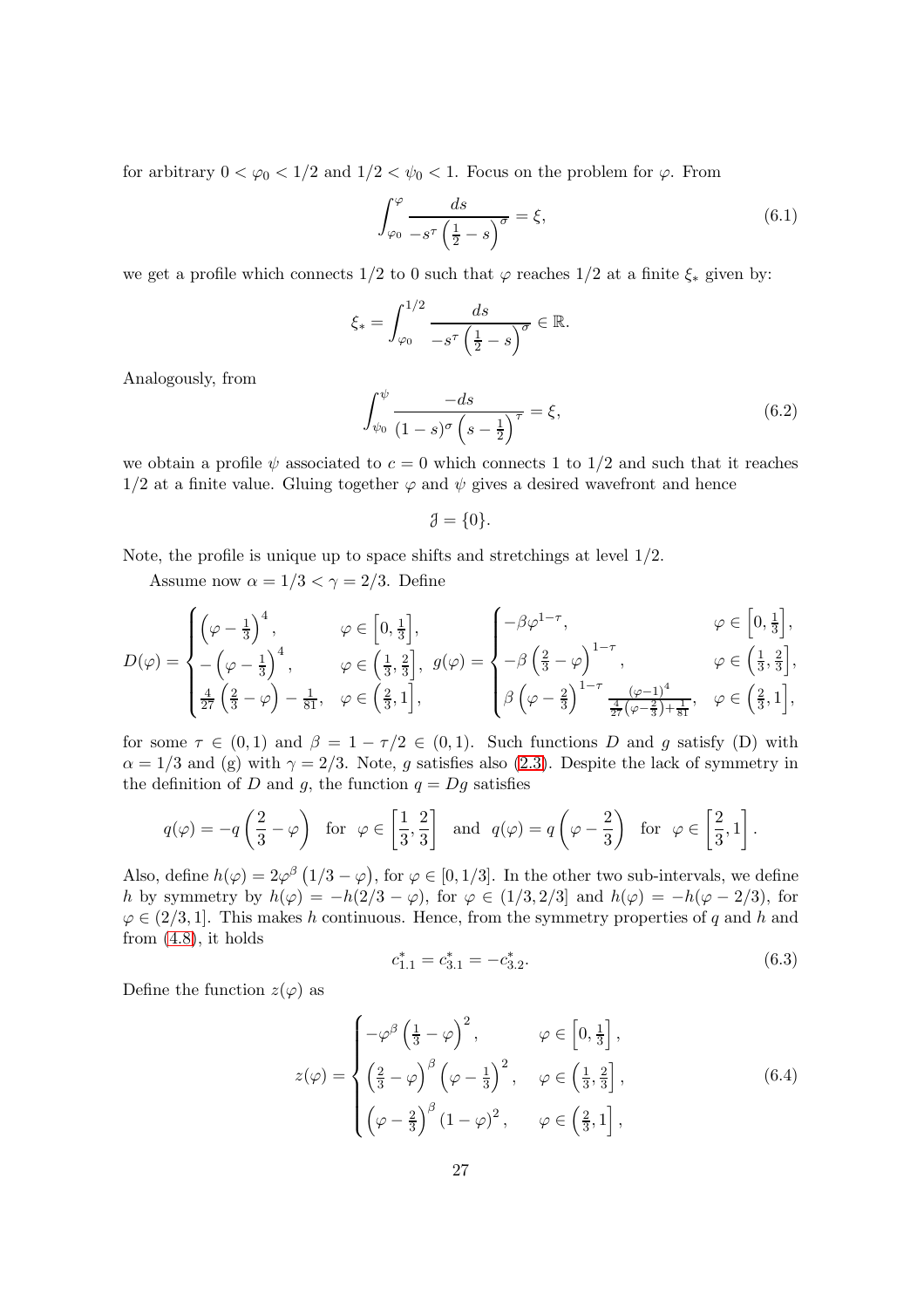so that  $z(\varphi) = -z(2/3 - \varphi)$ , for  $\varphi \in (1/3, 2/3]$ , and  $z(\varphi) = -z(\varphi - 2/3)$ , for  $\varphi \in (2/3, 1]$ . Direct computations show that z is a solution of [\(3.5\)](#page-8-0), with  $z(\gamma) = 0$  and with  $c = 0$ . We highlight that z is of class  $C^1$  neither in a neighborhood of  $2/3 = \gamma$  nor in a right neighborhood of 0. From Remark [4.4](#page-17-2) and [\(6.3\)](#page-26-0) we deduce  $c_{3,2}^* \leq 0 \leq -c_{3,2}^*$ . From [\(4.3\)](#page-13-0) applied to  $c_{3,2}^*$  we know that  $c_{3,2}^* \geq h(1) = 0$ . We hence obtain

$$
c_{1.1}^* = c_{3.1}^* = c_{3.2}^* = 0.
$$

By direct computation as in  $(6.1)-(6.2)$  $(6.1)-(6.2)$ , or by Proposition [3.2](#page-11-1)  $(b)$ , we conclude that there exists a profile  $\varphi$  ( $\varphi_0$  in the notation of Theorem [2.1\)](#page-5-0), which is unique up to shifts and stretchings at level 1/3.

<span id="page-27-0"></span>**Example 6.2** (Solutions with plateaus when  $\alpha < \gamma$ ). In the case  $\alpha < \gamma$ , we show that equation [\(1.1\)](#page-0-0) can admit wavefronts, connecting 1 to 0, such that  $\varphi'(\xi_{\gamma}) = 0$  for every  $\xi_{\gamma}$ (possibly not unique) with  $\varphi(\xi_\gamma) = \gamma$ . Hence,  $\varphi = \varphi_0$  under the notation of Theorem [2.1](#page-5-0) (c). This can occur only if [\(2.2\)](#page-4-1) does not hold, that is when either  $D^+g(\gamma) = \infty$  or  $D^-g(\gamma) = \infty$ ; under [\(2.2\)](#page-4-1) we have  $\varphi'(\xi_{\gamma}) < 0$ . We refer to [\[24,](#page-32-13) Example 1] for a similar example in the case  $D=1$ .

For simplicity, we set  $\alpha = 0$ . Define D and g in [0, 1],

$$
D(\varphi) := -\varphi^2
$$
 and  $g(\varphi) := \frac{\sigma+1}{2} (\varphi - \gamma) |\varphi - \gamma|^{\sigma-1} (1 - \varphi)^2$ ,

for some  $\sigma \in (0,1)$  and  $\gamma \in (0,1)$ . Notice that g is not Lipschitz-continuous at point  $\gamma$ . We want to define a strict (at 0) semi-wavefront from 1 to 0. We have  $D < 0$  in  $(0, 1]$  and  $D(0) = 0$  while  $g < 0$  in  $[0, \gamma)$ ,  $g > 0$  in  $(\gamma, 1)$  and  $g(1) = 0$ . Direct computations show that the function  $z(\varphi) := \varphi |\varphi - \gamma|^{\frac{\sigma+1}{2}} (1 - \varphi)$  satisfies, for  $\varphi \in (0, \gamma) \cup (\gamma, 1)$ ,

<span id="page-27-2"></span>
$$
\dot{z}(\varphi) = h(\varphi) - \frac{D(\varphi)g(\varphi)}{z(\varphi)},\tag{6.5}
$$

with  $h(\varphi) := (1 - 2\varphi) \left| \varphi - \gamma \right|^{\frac{\sigma+1}{2}}$ . We have  $z > 0$  in  $(0, \gamma) \cup (\gamma, 1)$  and  $z(0) = z(\gamma) = z(1) = 0$ . Moreover,  $\dot{z}(\gamma^-) = -\infty$  and  $\dot{z}(\gamma^+) = \infty$ . Also, we have

$$
\int^{\gamma} \frac{D(s)}{z(s)} ds > -\infty \text{ and } \int_{\gamma} \frac{D(s)}{z(s)} > -\infty.
$$

Let  $\varphi_{\gamma,0}$  be the solution of

<span id="page-27-1"></span>
$$
\varphi' = \frac{z(\varphi)}{D(\varphi)} = \frac{(\varphi - 1)|\gamma - \varphi|^{\frac{\sigma + 1}{2}}}{\varphi}, \ \varphi(0) = \varphi_0 \in (0, \gamma). \tag{6.6}
$$

Such a solution exists and is unique since  $G' < 0$  in  $(0, \gamma)$ , where

$$
G(t) := \int_{\varphi_0}^t \frac{s}{(s-1)|\gamma - s|^{\frac{\sigma+1}{2}}} ds,
$$

so that  $\varphi_{\gamma,0}(\xi) = G^{-1}(\xi)$  and  $\varphi_{\gamma,0} \in (0,\gamma)$ . Analogously, because  $G' < 0$  also in  $(\gamma,1)$ , it results (uniquely) defined  $\varphi_{1,\gamma}$  as the solution of [\(6.6\)](#page-27-1) with  $\varphi_0 \in (\gamma,1)$ . The function  $\varphi_{1,\gamma}$  is such that  $\varphi_{1,\gamma} \in (\gamma, 1)$  and  $\varphi_{1,\gamma}(\xi) = G^{-1}(\xi)$ . Define

$$
\xi_1 := G(1^-), \xi_\gamma^1 := G(\gamma^+), \xi_\gamma^2 := G(\gamma^-) \text{ and } \xi_0 = G(0^+),
$$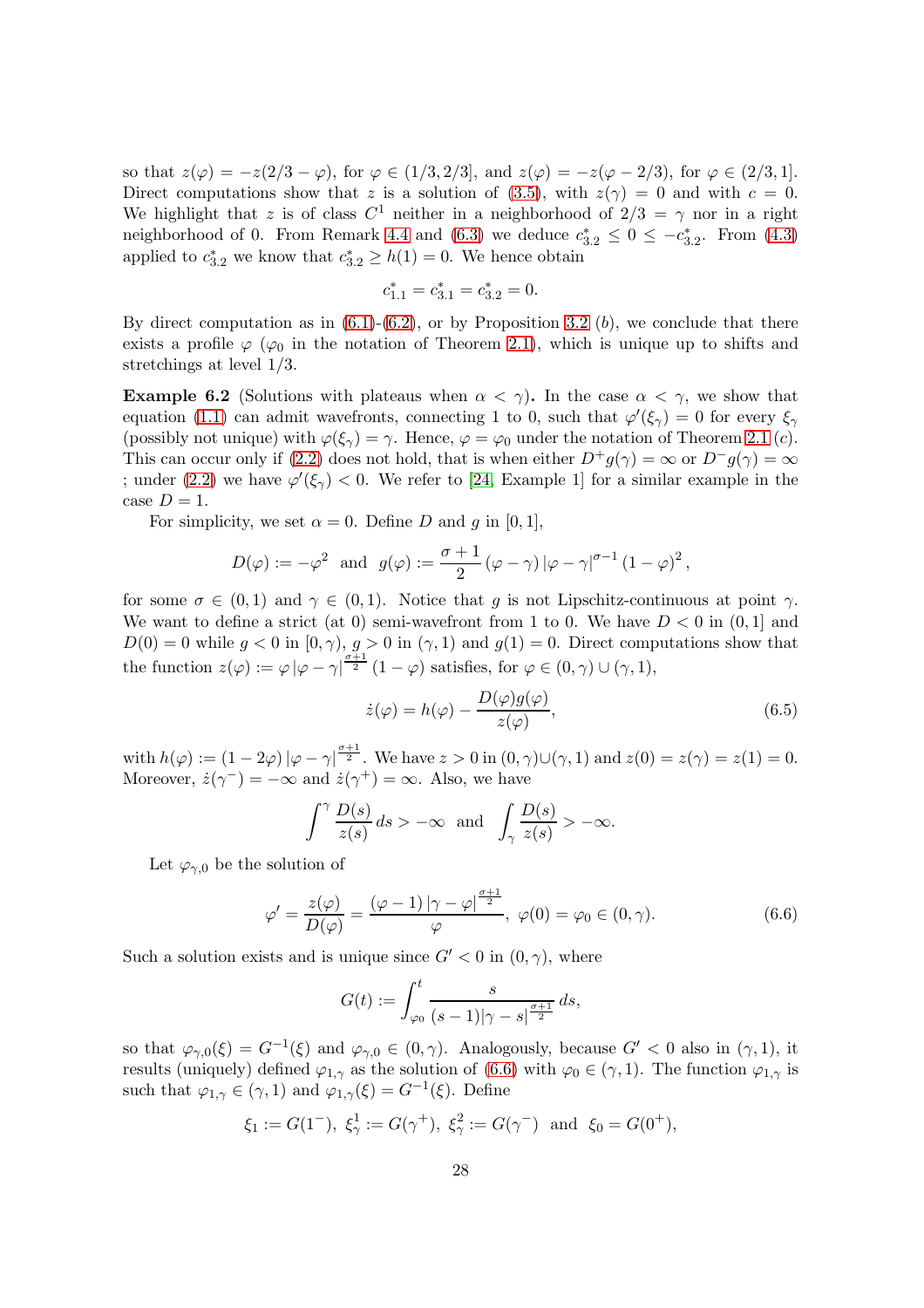such that  $\varphi_{1,\gamma}$  is maximally defined in  $(\xi_1, \xi_\gamma^1)$  and  $\varphi_{\gamma,0}$  is maximally defined in  $(\xi_\gamma^2, \xi_0)$ . It is easy to check that

$$
\xi_1 = -\infty, \ \xi_\gamma^1, \xi_\gamma^2, \xi_0 \in \mathbb{R},
$$

and that

$$
\varphi'_{1,\gamma}(\xi_{\gamma}^{1}) = \varphi'_{\gamma,0}(\xi_{\gamma}^{2+}) = 0, \ \varphi'_{\gamma,0}(\xi_0^{-}) = -\infty.
$$

Thus, it is possible to glue together  $\varphi_{1,\gamma}$  and  $\varphi_{\gamma,0}$  to obtain  $\varphi$ , the profile of a strict (at 0) semi-wavefront which connects 1 to 0.

For simplicity, we set  $\alpha = 1$ . We consider then the functions

$$
D(\varphi) := (\varphi - 1)^2
$$
 and  $g(\varphi) := -\tau \varphi$ ,

for some  $\tau > 0$ . We want now to define a profile of a strict (at 1) wavefront from 1 to 0. We have that the function  $z(\varphi) := \lambda \varphi(\varphi - 1)$ , where  $\lambda > 0$ , satisfies [\(6.5\)](#page-27-2) in (0,1), with  $h(\varphi) := \lambda (2\varphi - 1) - \frac{\tau(\varphi - 1)}{\lambda}$  $\frac{\partial^{n-1}}{\partial \lambda}$ , such that  $h(1) = \lambda$ . In this case, by solving

$$
\varphi' = \frac{z(\varphi)}{D(\varphi)} = \frac{\lambda \varphi}{\varphi - 1}, \ \varphi(0) = \frac{1}{2},
$$

we obtain that

$$
\frac{1}{\lambda} \int_{\frac{1}{2}}^{\varphi} \frac{s-1}{s} ds = \xi.
$$

This gives a function  $\psi$ , defined in its maximal-existence interval  $(\xi_1, \xi_0)$ , which turns out to be the profile of a strict (at 1) semi-wavefront, which connects 1 to 0. Also,  $\psi$  is such that  $\psi'(\xi_1) = -\infty$ . Note,  $\xi_1 \in \mathbb{R}$  because  $\xi_1 = \frac{1}{\lambda}$  $\frac{1}{\lambda} \int_{1/2}^{1}$ s−1  $\frac{-1}{s}ds \in \mathbb{R}$ .

Finally, pasting together manipulations of  $\varphi$  and  $\psi$  we have provided the desired example. Hence, plateaus are possible.

<span id="page-28-0"></span>**Example 6.3** (Non-regular g and no plateaus). Again for  $\alpha < \gamma$ , we continue the discussion of Example [6.2](#page-27-0) by showing that  $D^+g(\gamma) = \infty$  (or  $D^-g(\gamma) = \infty$ ) does not necessarily imply  $\varphi'(\xi_{\gamma}) = 0$ , as Example [6.2](#page-27-0) could suggest. More precisely, under the above condition, we exhibit a profile connecting 1 to 0 such that  $\varphi'(\xi_{\gamma}) < 0$  in the unique  $\xi_{\gamma}$  such that  $\varphi(\xi_{\gamma}) = \gamma$ . Hence, in this case, plateaus are not possible. Differently from the previous example, a slightly different choice of q and D (and h) yields a solution z that does not vanish at  $\gamma$ .

We set  $\alpha = 0$ . We want to define a strict (at 0) semi-wavefront from 1 to 0. Define D and  $g$  in [0, 1] by

$$
D(\varphi) = -\varphi \text{ and } g(\varphi) := |\varphi - \gamma|^{\sigma - 1} (\varphi - \gamma) (1 - \varphi), \qquad (6.7)
$$

where  $\sigma \in (0, 1)$ . We have  $D < 0$  in  $(0, 1]$  and  $D(0) = 0$ , while  $g < 0$  in  $(0, \gamma)$ ,  $g > 0$ in  $(\gamma, 1)$  and  $g(1) = 0$ . Then the function  $z(\varphi) := \varphi(1 - \varphi)$  satisfies [\(6.5\)](#page-27-2) with  $h(\varphi) :=$  $1-2\varphi-|\varphi-\gamma|^{\sigma-1}(\varphi-\gamma)$ . Clearly,  $z>0$  in  $(0,1)$  and  $z(0)=z(1)=0$ . The corresponding profile such that  $\varphi(0) = 1/2$  is given explicitly by

$$
\varphi(\xi) = 1 - \frac{e^{\xi}}{2}, \ \xi \in (-\infty, \log(2)).
$$

By arguing similarly to the second part of Example [6.2,](#page-27-0) we conclude the example.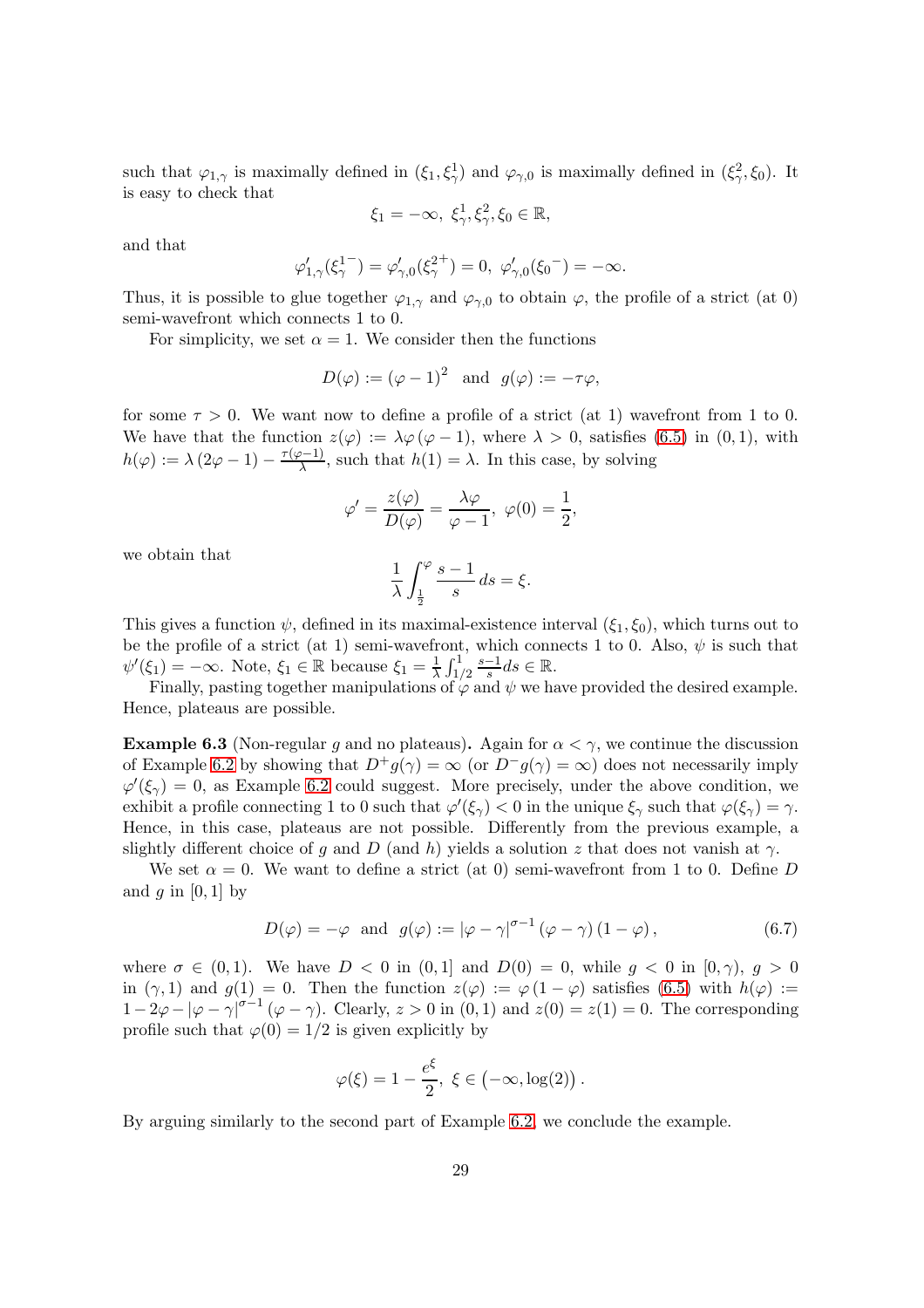## <span id="page-29-0"></span>A Appendix

In this appendix we compute the derivative of a profile  $\varphi$  at points where it reaches  $\alpha$ . For  $\alpha \neq \gamma$ , we denote  $\xi_{\alpha} \in \mathbb{R}$  the unique value such that  $\varphi(\xi_{\alpha}) = \alpha$ , while for  $\alpha = \gamma$  we define  $\xi^1_\alpha := \sup\{\xi : \varphi(\xi) > \alpha\} \leq \xi^2_\alpha := \inf\{\xi : \varphi(\xi) < \alpha\}.$  For  $c \in \mathbb{R}$ , we define  $s_{\pm}(c)$  by

$$
2s_{\pm}(c) := h(\alpha) \pm c - \sqrt{(h(\alpha) - c)^2 - 4\dot{D}(\alpha)g(\alpha)}.
$$

Recall that  $D(\alpha) \leq 0$ . We show below that  $\varphi$  has negative (right or left) derivative at  $\xi_{\alpha}$ , which can be infinite only if  $D(\alpha) = 0$ . To stress the latter behavior, for  $Q \in \mathbb{R}$  we denote

$$
[Q]_{-\infty} := \begin{cases} Q & \text{if } \dot{D}(\alpha) < 0, \\ -\infty & \text{if } \dot{D}(\alpha) = 0. \end{cases}
$$

<span id="page-29-3"></span>**Proposition A.1.** Let  $\varphi$  be a profile satisfying [\(1.3\)](#page-1-1) with speed c. We have:

(a) if  $\alpha > \gamma$  then

<span id="page-29-1"></span>
$$
\varphi'(\xi_{\alpha}^{\pm}) = \begin{cases} \frac{g(\alpha)}{s_{-}(c)} & \text{if } \dot{D}(\alpha) < 0 \text{ or } c > h(\alpha), \\ -\infty & \text{if } \dot{D}(\alpha) = 0 \text{ and } c \le h(\alpha); \end{cases}
$$
(A.1)

(b) if  $\alpha = \gamma$  then

(i) if 
$$
c < c_{1,1}^*
$$
 then  $\varphi'(\xi_{\alpha}^{2+}) = 0$ ;  
\n(ii) if  $c = c_{1,1}^* < h(\alpha)$ , then  $\varphi'(\xi_{\alpha}^{2+}) = \left[\frac{h(\alpha) - c_{1,1}^*}{\tilde{D}(\alpha)}\right]_{-\infty}$ ;  
\n(iii) if  $c = h(\alpha)$  and  $\dot{D}(\alpha) < 0$  then  $\varphi'(\xi_{\alpha}^{1-}) = 0$ ;  
\n(iv) if  $c < h(\alpha)$ , then  $\varphi'(\xi_{\alpha}^{1-}) = \left[\frac{h(\alpha) - c}{\tilde{D}(\alpha)}\right]_{-\infty}$ ;  
\n(iv) if  $c < h(\alpha)$ , then  $\varphi'(\xi_{\alpha}^{1-}) = \left[\frac{h(\alpha) - c}{\tilde{D}(\alpha)}\right]_{-\infty}$ 

(c) if  $\alpha < \gamma$  then

(i) if 
$$
c < \min\{c_{1,1}^*, c_{3,1}^*\}
$$
, then  $\varphi'(\xi_{\alpha}^{\pm}) = \frac{g(\alpha)}{s_{+}(c)}$ ;  
\n(ii) if  $c = c_{1,1}^* = c_{3,1}^*$ , then  $\varphi'(\xi_{\alpha}^{\pm}) = \left[\frac{g(\alpha)}{s_{-}(c)}\right]_{-\infty}$ ;  
\n(iii) if  $c = c_{1,1}^* < c_{3,1}^*$ , then  $\varphi'(\xi_{\alpha}^+) = \frac{g(\alpha)}{s_{+}(c)} > \varphi'(\xi_{\alpha}^-) = \left[\frac{g(\alpha)}{s_{-}(c)}\right]_{-\infty}$ ;  
\n(iv) if  $c = c_{3,1}^* < c_{1,1}^*$ , then  $\varphi'(\xi_{\alpha}^-) = \frac{g(\alpha)}{s_{+}(c)} > \varphi'(\xi_{\alpha}^+) = \left[\frac{g(\alpha)}{s_{-}(c)}\right]_{-\infty}$ .

*Proof.* We prove (a). In the interval  $(\gamma, 1)$ , D changes sign, from positive to negative, and  $g > 0$ . Then, we obtain  $(A.1)$  from [\[6,](#page-31-2) formula  $(2.9)$ ].

We prove (b). Let  $\varphi_{\alpha,0}$  be the restriction of  $\varphi$  to  $(\xi_{\alpha}, \infty)$ , for  $\xi_{\alpha} := \xi_{\alpha}^2$ ; hence,  $\varphi_{\alpha,0} \in (0, \alpha)$ and  $D > 0$ ,  $g < 0$  there. The function  $\psi_{1,\bar{\alpha}}(\xi) := 1 - \varphi_{\alpha,0}(-\xi)$ , for  $\xi \in (-\infty, -\xi_{\alpha})$ , satisfies

<span id="page-29-2"></span>
$$
(\bar{D}(\psi)\psi')' + \left(-c - \tilde{h}(\psi)\right)\psi' + \tilde{g}(\psi) = 0,
$$
\n(A.2)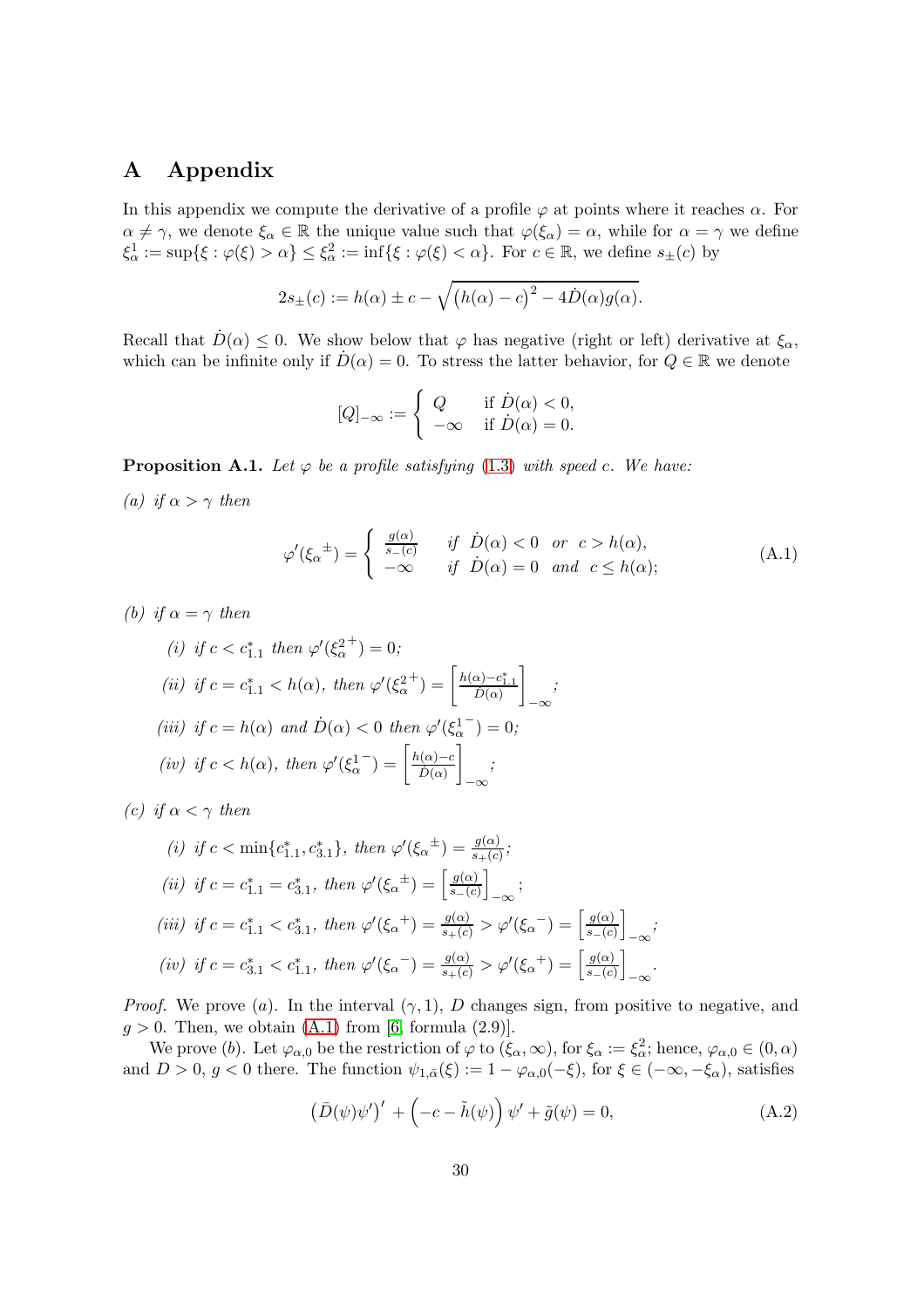with  $\bar{D} > 0$ ,  $\tilde{g} > 0$  in  $(\bar{\alpha}, 1)$ . Since  $\tilde{g}(\bar{\alpha}) = \bar{D}(\bar{\alpha}) = 0$ , by [\[5,](#page-31-1) Theorem 2.3] we deduce the behavior of  $\psi_{1,\bar{\alpha}}$  near  $-\xi_{\alpha}$ , where  $\psi(-\xi_{\alpha}) = \bar{\alpha}$ ; the threshold  $c^*$  appearing there is replaced here by  $-c_{1,1}^*$ , since  $-c_{1,1}^* = c^*(\tilde{q}; \tilde{h}; \bar{\alpha}, 1)$ . Hence, [\[5,](#page-31-1) Theorem 2.3 (i)] implies that  $\psi$  is classical at  $\bar{\alpha}$  if  $-c > -c_{1,1}^*$ , i.e.,  $\psi'(-\xi_{\alpha}^-) = 0$ ; this proves  $(b.i)$ , since  $\varphi'(\xi) = \psi'(-\xi)$ . Similarly, from [\[5,](#page-31-1) Theorem 2.3 (ii)], we have that if  $-c = -c_{1,1}^* > \tilde{h}(\bar{\alpha})$  then

$$
\psi'(-\xi_{\alpha}^-) = \begin{cases} \frac{\tilde{h}(\bar{\alpha}) + c_{1,1}^*}{\tilde{D}(\bar{\alpha})} & \text{if } \dot{\bar{D}}(\bar{\alpha}) > 0, \\ -\infty & \text{if } \dot{\bar{D}}(\bar{\alpha}) = 0, \end{cases}
$$

which gives (*b.ii*). Consider the restriction  $\varphi_{1,\alpha}$  of  $\varphi$  to  $(-\infty, \xi_\alpha^1)$ . Then  $\varphi_{1,\alpha} \in (\alpha, 1)$ , where  $D < 0$  and  $g > 0$ . Thus, the function  $\psi_{\bar{\alpha},0}(\xi) := 1 - \varphi_{1,\alpha}(-\xi)$ , for  $\xi \in (-\xi_\alpha^1, \infty)$ , is valued in  $(0, \bar{\alpha})$  and satisfies [\(5.8\)](#page-20-0), with  $\tilde{D} > 0$ ,  $\bar{g} > 0$ , in  $(0, \bar{\alpha})$  and  $\tilde{D}(\bar{\alpha}) = \bar{g}(\bar{\alpha}) = 0$ . We apply [\[8,](#page-31-4) Theorem 2.3] to  $\psi_{\bar{\alpha},0}$ ; then  $\psi'(\xi) \to 0$  as  $\xi \to -\xi_{\alpha}^1$ <sup>+</sup> if either  $c > \bar{h}(\bar{\alpha})$  or  $c = \bar{h}(\bar{\alpha})$  and  $\dot{\tilde{D}}(\bar{\alpha}) < 0$ . This gives  $(b.iii)$ . Assume  $c < \bar{h}(\bar{\alpha})$  and consider  $w(\psi) := \tilde{D}(\psi)\psi'$ , for  $\psi \in (0, \bar{\alpha})$ . Then  $w < 0$  in  $(0, \bar{\alpha}), w(\bar{\alpha}) = w(0) = 0$  and  $\dot{w} = \bar{h} - c - [\tilde{D}\bar{g}]\overline{w}$  in  $(0, \bar{\alpha}), w$ ith  $\{\tilde{D}\bar{g}\}(\alpha) = 0$ . Hence, [\[5,](#page-31-1) formula (7.2)] implies  $\dot{w}(\bar{\alpha}) = \bar{h}(\bar{\alpha}) - c$ , since  $c < \bar{h}(\bar{\alpha})$  by assumption. This gives

$$
\psi'(-\xi_{\alpha}^{1+}) = \begin{cases} \frac{\bar{h}(\bar{\alpha}) - c}{\dot{\tilde{D}}(\bar{\alpha})} & \text{if } \dot{\tilde{D}}(\bar{\alpha}) < 0, \\ -\infty & \text{if } \dot{\tilde{D}}(\bar{\alpha}) = 0, \end{cases}
$$

from which  $(b.iv)$  follows.

We prove (c). Let  $\xi_{\gamma}$  be such that  $\varphi(\xi_{\gamma}) = \gamma$ . Define  $\varphi_{\gamma,0}(\xi) := \varphi(\xi)$  for  $\xi \in (\xi_{\gamma}, \infty)$  and  $\psi_{1,\bar{\gamma}}(\xi) := 1 - \varphi_{\gamma,0}(-\xi)$  for  $\xi \in (-\infty, -\xi_{\gamma})$ . Part (c) follows from [\[6,](#page-31-2) (2.16)], where  $c^*_{n,r}, c^*_{p,l}$ there are replaced by (respectively)  $-c_{3,1}^*$ ,  $-c_{1,1}^*$ . Indeed,  $\psi_{1,\bar{\gamma}}$  satisfies [\(A.2\)](#page-29-2),  $\bar{D}$  satisfies [\[6,](#page-31-2)  $(D_{np})$ ] in  $[\bar{\gamma}, 1]$  for  $\beta = \bar{\alpha}$ ,  $\tilde{g}$  satisfies [\[6,](#page-31-2) (g)] in  $[\bar{\gamma}, 1]$  and h replaces h.  $\Box$ 

As an example of degenerate situation, we now give conditions such that  $(1.2)$  has only profiles with infinity slope at  $\alpha$ , hence sharp at  $\alpha$ . We stress the role played by the change of convexity of  $f$ .

**Corollary A.1.** Assume  $\alpha > \gamma$ . Let f be convex in  $(\gamma, \alpha)$  and strictly concave both in  $(0, \gamma)$ and  $(\alpha, 1)$ . Moreover, assume  $D(\alpha) = 0$ , [\(2.8\)](#page-6-2) and

<span id="page-30-0"></span>
$$
\dot{f}(\alpha) - \frac{f(\alpha) - f(\gamma)}{\alpha - \gamma} \ge 2 \sqrt{\sup_{(\gamma,\alpha]} \delta(Dg, \gamma)}.
$$
\n(A.3)

Then, the unique (up to shifts) profile  $\varphi$  of Equation [\(1.1\)](#page-0-0) satisfies  $\varphi'(\xi_{\alpha}^{\pm}) = -\infty$ .

Proof. First, we show that [\(1.1\)](#page-0-0) has solutions, and then that the solution (unique from Theorem [2.1](#page-5-0) (a)) corresponds to some  $c \leq h(\alpha)$ . We then conclude by Proposition [A.1](#page-29-3) (a).

About the existence, since f is convex in  $(\gamma, \alpha)$  then it follows from [\(4.8\)](#page-13-5) and [\(4.3\)](#page-13-0)-[\(4.4\)](#page-13-1) that  $c_{1,1}^* < h(\gamma) \leq c_{1,2}^*$  (as observed in the proof of Theorem [2.2\)](#page-5-1). So  $c_1^* \in (c_{1,1}^*, c_{1,2}^*)$  exists. Since f is strictly concave in  $(0, \gamma)$ ,  $(\alpha, 1)$ , and  $(2.8)$  holds, by arguing as in the proof of Theorem [2.3](#page-6-0) (a) we deduce  $c_{1,1}^* \ge c_{3,2}^*$ , which implies  $c_1^* > c_{3,2}^*$ . By applying Corollary [3.1](#page-11-2) (a) and Proposition [4.1,](#page-15-1) Equation [\(1.1\)](#page-0-0) admits a profile associated to  $c_1^*$ .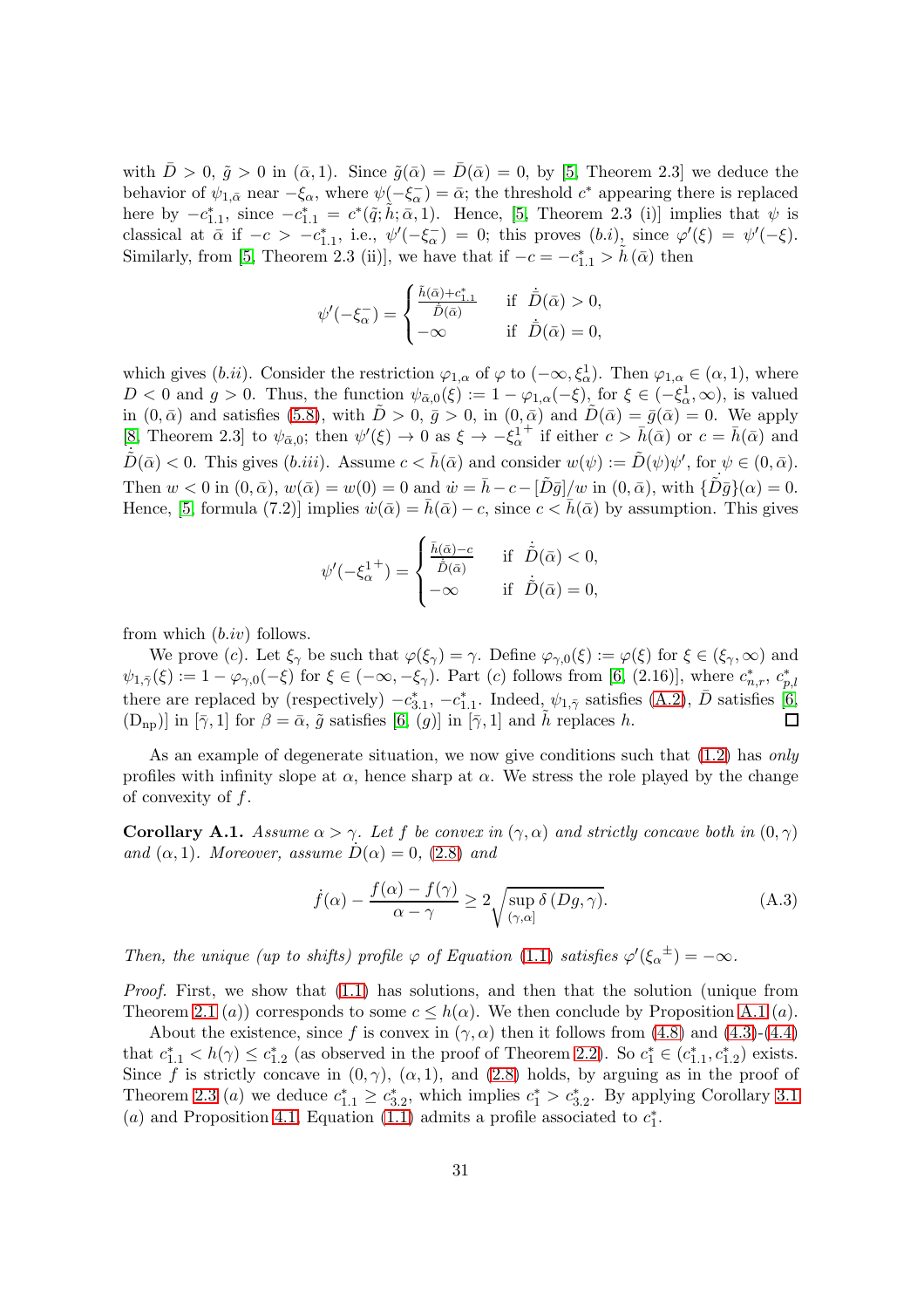To prove  $c_1^* \leq h(\alpha)$ , we notice that [\(A.3\)](#page-30-0) becomes, under the assumptions on f,

$$
\sup_{(\gamma,\alpha]} \delta(f,\gamma) + 2\sqrt{\sup_{(\gamma,\alpha]} \delta(Dg,\gamma)} \leq \dot{f}(\alpha) = h(\alpha).
$$

By means of [\(4.8\)](#page-13-5) and [\(4.5\)](#page-13-2), this implies  $c_{1,2}^* \leq h(\alpha)$  and hence  $c_1^* < h(\alpha)$ .

**Remark [A.1](#page-29-3).** Proposition A.1 can give a *posteriori* informations on the value of thresholds, as the following two explicit examples show.

Consider Example [6.3,](#page-28-0) where  $\alpha < \gamma$ ; we constructed a profile  $\varphi$  with  $\varphi'(\xi_{\alpha}^{\pm}) = -\infty$  and c = 0. By Proposition [A.1](#page-29-3) (c), this can occur only if  $c = c_{1,1}^* = c_{3,1}^*$ . Then  $c_{1,1}^* = c_{3,1}^* = 0$ .

The profile  $\varphi$  in Example [2.1](#page-4-0) has  $c = 0$  and satisfies  $\varphi'(\xi_{\alpha}^1)$  $\bar{\varphi}'(\xi_\alpha^2)$  $^{+}$ ) < 0. Moreover,  $h(\alpha) > 0$ . In the case  $\alpha = \gamma$  we deduce  $c = c_{1,1}^*$  by Proposition [A.1](#page-29-3) (b); hence  $c_{1,1}^* = 0$ .

## Acknowledgments

The authors are members of the *Gruppo Nazionale per l'Analisi Matematica*, la Probabilità e le loro Applicazioni (GNAMPA) of the Istituto Nazionale di Alta Matematica (INdAM) and acknowledge financial support from this institution.

## <span id="page-31-8"></span>References

- [1] D. G. Aronson, H. F. Weinberger. Multidimensional nonlinear diffusion arising in population genetics. Adv. in Math., 30(1):33–76, 1978.
- <span id="page-31-9"></span>[2] A. Audrito. Bistable reaction equations with doubly nonlinear diffusion. Discrete Contin. Dyn. Syst., 39(6):2977-3015, 2019.
- <span id="page-31-6"></span>[3] L. Bao, Z. Zhou. Traveling wave in backward and forward parabolic equations from population dynamics. Discrete Contin. Dyn. Syst. Ser. B, 19(6):1507–1522, 2014.
- <span id="page-31-7"></span>[4] L. Bao, Z. Zhou. Traveling wave solutions for a one dimensional model of cell-to-cell adhesion and diffusion with monostable reaction term. Discrete Contin. Dyn. Syst. Ser. S, 10(3):395–412, 2017.
- <span id="page-31-1"></span>[5] D. Berti, A. Corli, L. Malaguti. Uniqueness and nonuniqueness of fronts for degenerate diffusionconvection reaction equations. Electron. J. Qual. Theory Differ. Equ., No. 66, pp. 1–34, 2020.
- <span id="page-31-2"></span>[6] D. Berti, A. Corli, L. Malaguti. Traveling waves for degenerate diffusion-convection reaction equations with sign-changing diffusivity. Discrete Contin. Dyn. Syst., available online doi: 10.3934/dcds.2021105., 2021.
- <span id="page-31-0"></span>[7] D. Bonheure, L. Sanchez. Heteroclinic orbits for some classes of second and fourth order differential equations. In Handbook of differential equations: ordinary differential equations., Vol. III Handb. Differ. Equ., pages 103–202. Elsevier/North-Holland, Amsterdam, 2006.
- <span id="page-31-4"></span>[8] A. Corli, L. di Ruvo, L. Malaguti. Sharp profiles in models of collective movements. NoDEA Nonlinear Differential Equations Appl., 24(4):Paper No. 40, 31 pp., 2017.
- <span id="page-31-5"></span>[9] A. Corli, L. Malaguti. Semi-wavefront solutions in models of collective movements with densitydependent diffusivity. Dyn. Partial Differ. Equ., 13(4):297–331, 2016.
- <span id="page-31-3"></span>[10] A. Corli, L. Malaguti. Viscous profiles in models of collective movement with negative diffusivity. Z. Angew. Math. Phys., 70(2):Art. 47, 22 pp., 2019.